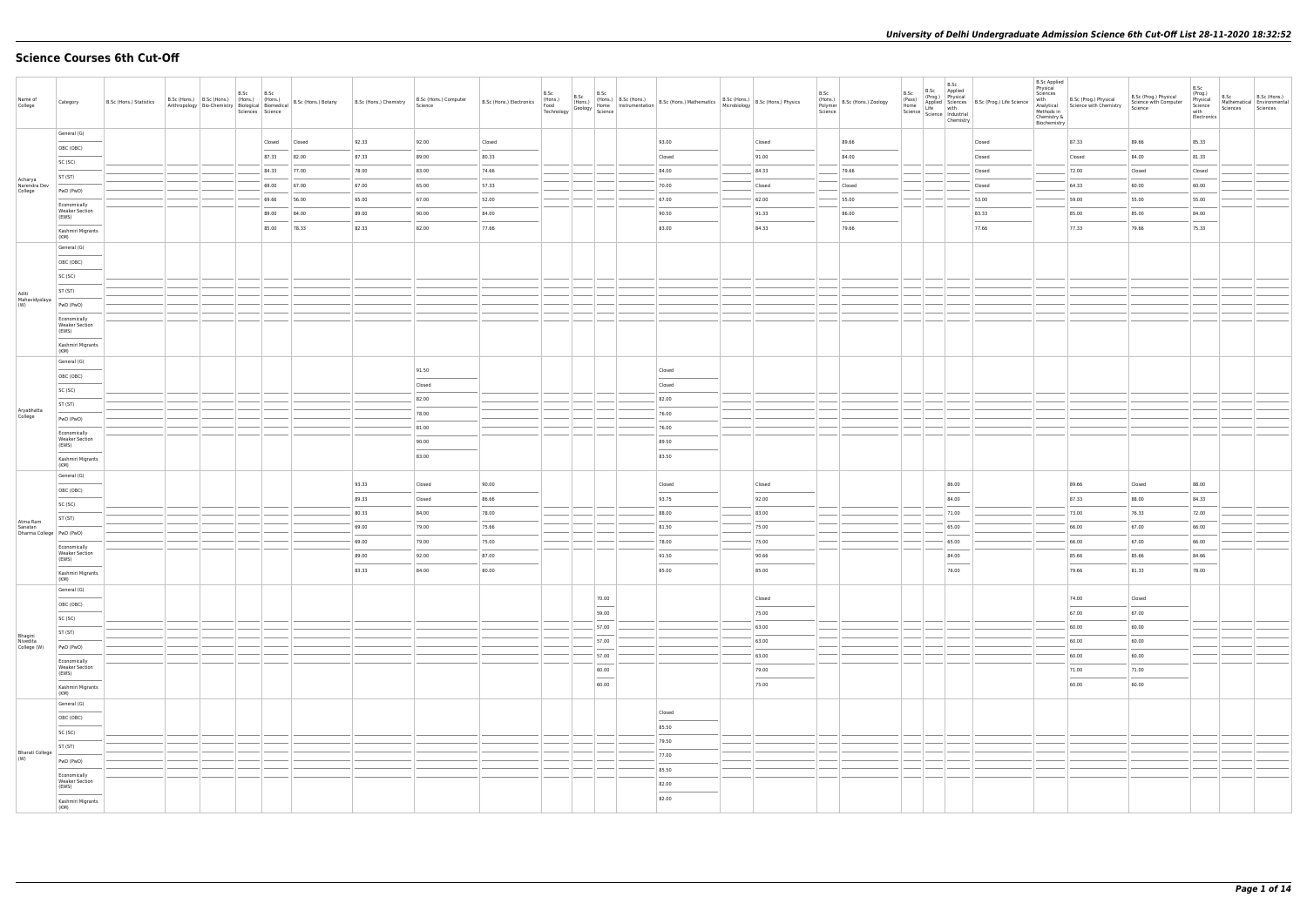| Name of<br>College                                          | Category                                                                                                                                                                                                                                                                                                                                                                                                                                                                                        | B.Sc (Hons.) Statistics | B.Sc (Hons.) B.Sc (Hons.) (Hons.) (Hons.) |                                                                                                                                                                                                                                                                                                                                                                                                                                                                                     | B.Sc B.Sc<br>Sciences Science | Anthropology Bio-Chemistry Biological Biomedical B.Sc (Hons.) Botany | B.Sc (Hons.) Chemistry | B.Sc (Hons.) Computer<br>Science | B.Sc (Hons.) Electronics | B.Sc<br>(Hons.)<br>Food<br>Technology | B.Sc | Home<br>Geology Home<br>Science Ins' | B.Sc<br>(Hons.) B.Sc (Hons.) | (Hons.) B.Sc (Hons.) B.Sc (Hons.) Mathematics B.Sc (Hons.) B.Sc (Hons.) Physics   Home   Instrumentation   B.Sc (Hons.) Mathematics   Microbiology   B.Sc (Hons.) Physics |        |                | B.Sc<br>(Hons.)<br>Polymer<br>Science | B.Sc (Hons.) Zoology | B.Sc<br>(Pass)<br>Home | B.Sc<br>B.Sc Applied<br>(Prog.) Physical<br>Life with<br>Science   Lite<br>  Science   Industrial<br>  Chamicto<br>Chemistry | Applied Sciences B.Sc (Prog.) Life Science | <b>B.Sc Applied</b><br>Physical<br>Sciences<br>with<br>Analytical<br>Methods in<br>Chemistry &<br>Biochemistry | B.Sc (Prog.) Physical<br>Science with Chemistry | B.Sc (Prog.) Physical<br>Science with Computer<br>Science | B.Sc<br>(Prog.)<br>Physical<br>Science<br>with<br>Electronics | B.Sc<br>Sciences | B.Sc (Hons.)<br>Mathematical Environmental<br>Sciences |
|-------------------------------------------------------------|-------------------------------------------------------------------------------------------------------------------------------------------------------------------------------------------------------------------------------------------------------------------------------------------------------------------------------------------------------------------------------------------------------------------------------------------------------------------------------------------------|-------------------------|-------------------------------------------|-------------------------------------------------------------------------------------------------------------------------------------------------------------------------------------------------------------------------------------------------------------------------------------------------------------------------------------------------------------------------------------------------------------------------------------------------------------------------------------|-------------------------------|----------------------------------------------------------------------|------------------------|----------------------------------|--------------------------|---------------------------------------|------|--------------------------------------|------------------------------|---------------------------------------------------------------------------------------------------------------------------------------------------------------------------|--------|----------------|---------------------------------------|----------------------|------------------------|------------------------------------------------------------------------------------------------------------------------------|--------------------------------------------|----------------------------------------------------------------------------------------------------------------|-------------------------------------------------|-----------------------------------------------------------|---------------------------------------------------------------|------------------|--------------------------------------------------------|
|                                                             | General (G)                                                                                                                                                                                                                                                                                                                                                                                                                                                                                     |                         |                                           |                                                                                                                                                                                                                                                                                                                                                                                                                                                                                     | 93.00                         | 86.00                                                                | 90.66                  | Closed                           | 86.00                    | Closed                                |      |                                      | 80.00                        |                                                                                                                                                                           | Closed | Closed         | 81.00 89.00                           |                      |                        |                                                                                                                              |                                            |                                                                                                                |                                                 |                                                           |                                                               |                  |                                                        |
|                                                             | OBC (OBC)                                                                                                                                                                                                                                                                                                                                                                                                                                                                                       |                         |                                           |                                                                                                                                                                                                                                                                                                                                                                                                                                                                                     | 87.00                         | 82.00                                                                | 87.66                  | 88.00                            | 82.00                    | 86.00                                 |      |                                      | 78.00                        |                                                                                                                                                                           | 87.00  | 89.00          | 77.33 83.00                           |                      |                        |                                                                                                                              |                                            |                                                                                                                |                                                 |                                                           |                                                               |                  |                                                        |
|                                                             | SC (SC)                                                                                                                                                                                                                                                                                                                                                                                                                                                                                         |                         |                                           |                                                                                                                                                                                                                                                                                                                                                                                                                                                                                     | 78.00                         | Closed                                                               | 78.00                  | 81.00                            | 70.00                    | 78.00                                 |      |                                      | 67.00                        |                                                                                                                                                                           | Closed | Closed         | 65.00 Closed                          |                      |                        |                                                                                                                              |                                            |                                                                                                                |                                                 |                                                           |                                                               |                  |                                                        |
| Bhaskaracharya ST (ST)<br>College of<br>Applied<br>Sciences |                                                                                                                                                                                                                                                                                                                                                                                                                                                                                                 |                         |                                           |                                                                                                                                                                                                                                                                                                                                                                                                                                                                                     | 71.00                         | 72.00                                                                | 65.00                  | 71.00                            | 65.00                    | 73.00                                 |      |                                      | 60.00                        |                                                                                                                                                                           | 73.00  | 68.00          | 60.00 70.00                           |                      |                        |                                                                                                                              |                                            |                                                                                                                |                                                 |                                                           |                                                               |                  |                                                        |
|                                                             | PwD (PwD)                                                                                                                                                                                                                                                                                                                                                                                                                                                                                       |                         |                                           |                                                                                                                                                                                                                                                                                                                                                                                                                                                                                     | 82.00                         | 81.00                                                                | 82.00                  | 82.00                            | 80.00                    | 82.00                                 |      |                                      | 75.00                        |                                                                                                                                                                           | 80.00  | 80.00          | 75.00 82.00                           |                      |                        |                                                                                                                              |                                            |                                                                                                                |                                                 |                                                           |                                                               |                  |                                                        |
|                                                             | Economically<br><b>Weaker Section</b><br>(EWS)                                                                                                                                                                                                                                                                                                                                                                                                                                                  |                         |                                           |                                                                                                                                                                                                                                                                                                                                                                                                                                                                                     | 92.00                         | 85.00                                                                | 89.66                  | 88.25                            | 85.00                    | 89.00                                 |      |                                      | 79.66                        |                                                                                                                                                                           | 88.00  | 90.00          | 80.00 88.00                           |                      |                        |                                                                                                                              |                                            |                                                                                                                |                                                 |                                                           |                                                               |                  |                                                        |
|                                                             | Kashmiri Migrants                                                                                                                                                                                                                                                                                                                                                                                                                                                                               |                         |                                           |                                                                                                                                                                                                                                                                                                                                                                                                                                                                                     | 89.00                         | 81.00                                                                | 82.00                  | 82.00                            | 80.00                    | 82.00                                 |      |                                      | 75.00                        |                                                                                                                                                                           | Closed | 80.00          | 75.00 82.00                           |                      |                        |                                                                                                                              |                                            |                                                                                                                |                                                 |                                                           |                                                               |                  |                                                        |
|                                                             | (KM)                                                                                                                                                                                                                                                                                                                                                                                                                                                                                            |                         |                                           |                                                                                                                                                                                                                                                                                                                                                                                                                                                                                     |                               |                                                                      |                        |                                  |                          |                                       |      |                                      |                              |                                                                                                                                                                           |        |                |                                       |                      |                        |                                                                                                                              |                                            |                                                                                                                |                                                 |                                                           |                                                               |                  |                                                        |
|                                                             | General (G)                                                                                                                                                                                                                                                                                                                                                                                                                                                                                     |                         |                                           |                                                                                                                                                                                                                                                                                                                                                                                                                                                                                     |                               |                                                                      |                        | Closed                           |                          |                                       |      |                                      |                              |                                                                                                                                                                           |        |                |                                       |                      |                        |                                                                                                                              |                                            |                                                                                                                |                                                 |                                                           |                                                               |                  |                                                        |
|                                                             | OBC (OBC)                                                                                                                                                                                                                                                                                                                                                                                                                                                                                       |                         |                                           |                                                                                                                                                                                                                                                                                                                                                                                                                                                                                     |                               |                                                                      |                        | Closed                           |                          |                                       |      |                                      |                              |                                                                                                                                                                           |        |                |                                       |                      |                        |                                                                                                                              |                                            |                                                                                                                |                                                 |                                                           |                                                               |                  |                                                        |
|                                                             | SC (SC)                                                                                                                                                                                                                                                                                                                                                                                                                                                                                         |                         |                                           |                                                                                                                                                                                                                                                                                                                                                                                                                                                                                     |                               |                                                                      |                        | 80.00                            |                          |                                       |      |                                      |                              |                                                                                                                                                                           |        |                |                                       |                      |                        |                                                                                                                              |                                            |                                                                                                                |                                                 |                                                           |                                                               |                  |                                                        |
| College of<br>Vocational                                    | ST (ST)                                                                                                                                                                                                                                                                                                                                                                                                                                                                                         |                         |                                           |                                                                                                                                                                                                                                                                                                                                                                                                                                                                                     |                               |                                                                      |                        | 75.00                            |                          |                                       |      |                                      |                              |                                                                                                                                                                           |        |                |                                       |                      |                        |                                                                                                                              |                                            |                                                                                                                |                                                 |                                                           |                                                               |                  |                                                        |
| Studies                                                     | PwD (PwD)                                                                                                                                                                                                                                                                                                                                                                                                                                                                                       |                         |                                           |                                                                                                                                                                                                                                                                                                                                                                                                                                                                                     |                               |                                                                      |                        | 80.00                            |                          |                                       |      |                                      |                              |                                                                                                                                                                           |        |                |                                       |                      |                        |                                                                                                                              |                                            |                                                                                                                |                                                 |                                                           |                                                               |                  |                                                        |
|                                                             | Economically<br><b>Weaker Section</b><br>(EWS)                                                                                                                                                                                                                                                                                                                                                                                                                                                  |                         |                                           |                                                                                                                                                                                                                                                                                                                                                                                                                                                                                     |                               |                                                                      |                        | 87.00                            |                          |                                       |      |                                      |                              |                                                                                                                                                                           |        |                |                                       |                      |                        |                                                                                                                              |                                            |                                                                                                                |                                                 |                                                           |                                                               |                  |                                                        |
|                                                             | Kashmiri Migrants<br>(KM)                                                                                                                                                                                                                                                                                                                                                                                                                                                                       |                         |                                           |                                                                                                                                                                                                                                                                                                                                                                                                                                                                                     |                               |                                                                      |                        | 82.50                            |                          |                                       |      |                                      |                              |                                                                                                                                                                           |        |                |                                       |                      |                        |                                                                                                                              |                                            |                                                                                                                |                                                 |                                                           |                                                               |                  |                                                        |
|                                                             | General (G)                                                                                                                                                                                                                                                                                                                                                                                                                                                                                     |                         |                                           | Closed                                                                                                                                                                                                                                                                                                                                                                                                                                                                              |                               | Closed                                                               | Closed                 |                                  |                          |                                       |      |                                      |                              | Closed                                                                                                                                                                    |        | Closed         |                                       | Closed               |                        |                                                                                                                              | 89.33                                      |                                                                                                                |                                                 |                                                           |                                                               |                  |                                                        |
|                                                             | OBC (OBC)                                                                                                                                                                                                                                                                                                                                                                                                                                                                                       |                         |                                           | 90.66                                                                                                                                                                                                                                                                                                                                                                                                                                                                               |                               | 84.00                                                                | 92.00                  |                                  |                          |                                       |      |                                      |                              | 94.00                                                                                                                                                                     |        | 92.33          |                                       | 88.66                |                        |                                                                                                                              | 84.00                                      |                                                                                                                |                                                 |                                                           |                                                               |                  |                                                        |
|                                                             | SC (SC)                                                                                                                                                                                                                                                                                                                                                                                                                                                                                         |                         |                                           |                                                                                                                                                                                                                                                                                                                                                                                                                                                                                     |                               | 80.00                                                                |                        |                                  |                          |                                       |      |                                      |                              |                                                                                                                                                                           |        | 83.66          |                                       |                      |                        |                                                                                                                              |                                            |                                                                                                                |                                                 |                                                           |                                                               |                  |                                                        |
| Daulat Ram                                                  | ST (ST)                                                                                                                                                                                                                                                                                                                                                                                                                                                                                         |                         |                                           | 87.00                                                                                                                                                                                                                                                                                                                                                                                                                                                                               |                               |                                                                      | Closed                 |                                  |                          |                                       |      |                                      |                              | 88.50                                                                                                                                                                     |        |                |                                       | 82.00                |                        |                                                                                                                              | 75.00                                      |                                                                                                                |                                                 |                                                           |                                                               |                  |                                                        |
| College (W)                                                 | PwD (PwD)                                                                                                                                                                                                                                                                                                                                                                                                                                                                                       |                         |                                           | 85.33<br>92.66                                                                                                                                                                                                                                                                                                                                                                                                                                                                      |                               | 75.00<br>83.00                                                       | 74.00<br>79.00         |                                  |                          |                                       |      |                                      |                              | 81.00<br>90.00                                                                                                                                                            |        | 74.00          |                                       | 76.00<br>81.00       |                        |                                                                                                                              | 71.00<br>82.00                             |                                                                                                                |                                                 |                                                           |                                                               |                  |                                                        |
|                                                             | Economically<br><b>Weaker Section</b>                                                                                                                                                                                                                                                                                                                                                                                                                                                           |                         |                                           | 90.66                                                                                                                                                                                                                                                                                                                                                                                                                                                                               |                               | 85.00                                                                | Closed                 |                                  |                          |                                       |      |                                      |                              | 92.00                                                                                                                                                                     |        | 82.00<br>91.66 |                                       | Closed               |                        |                                                                                                                              | 84.00                                      |                                                                                                                |                                                 |                                                           |                                                               |                  |                                                        |
|                                                             | (EWS)                                                                                                                                                                                                                                                                                                                                                                                                                                                                                           |                         |                                           | $\frac{1}{2} \left( \frac{1}{2} \right) \left( \frac{1}{2} \right) \left( \frac{1}{2} \right) \left( \frac{1}{2} \right) \left( \frac{1}{2} \right) \left( \frac{1}{2} \right) \left( \frac{1}{2} \right) \left( \frac{1}{2} \right) \left( \frac{1}{2} \right) \left( \frac{1}{2} \right) \left( \frac{1}{2} \right) \left( \frac{1}{2} \right) \left( \frac{1}{2} \right) \left( \frac{1}{2} \right) \left( \frac{1}{2} \right) \left( \frac{1}{2} \right) \left( \frac$<br>91.66 |                               | 85.00                                                                | 90.00                  |                                  |                          |                                       |      |                                      |                              | $\frac{1}{2}$<br>90.00                                                                                                                                                    |        | 90.00          |                                       | 88.00                |                        |                                                                                                                              | $\sim$<br>86.00                            |                                                                                                                |                                                 |                                                           |                                                               |                  |                                                        |
|                                                             | Kashmiri Migrants<br>(KM)                                                                                                                                                                                                                                                                                                                                                                                                                                                                       |                         |                                           |                                                                                                                                                                                                                                                                                                                                                                                                                                                                                     |                               |                                                                      |                        |                                  |                          |                                       |      |                                      |                              |                                                                                                                                                                           |        |                |                                       |                      |                        |                                                                                                                              |                                            |                                                                                                                |                                                 |                                                           |                                                               |                  |                                                        |
|                                                             | General (G)                                                                                                                                                                                                                                                                                                                                                                                                                                                                                     |                         |                                           |                                                                                                                                                                                                                                                                                                                                                                                                                                                                                     |                               | Closed                                                               | Closed                 | Closed                           | Closed                   |                                       |      |                                      |                              | 94.50                                                                                                                                                                     |        | Closed         |                                       | Closed               |                        |                                                                                                                              | Closed                                     |                                                                                                                | Closed                                          | 91.00                                                     |                                                               | Closed           |                                                        |
|                                                             | OBC (OBC)                                                                                                                                                                                                                                                                                                                                                                                                                                                                                       |                         |                                           |                                                                                                                                                                                                                                                                                                                                                                                                                                                                                     |                               | 83.00                                                                | 89.00                  | 92.00                            | 83.00                    |                                       |      |                                      |                              | Closed                                                                                                                                                                    |        | Closed         |                                       | Closed               |                        |                                                                                                                              | 84.00                                      |                                                                                                                | Closed                                          | Closed                                                    |                                                               | Closed           |                                                        |
|                                                             | SC (SC)                                                                                                                                                                                                                                                                                                                                                                                                                                                                                         |                         |                                           |                                                                                                                                                                                                                                                                                                                                                                                                                                                                                     |                               | 79.00                                                                | 78.00                  | 86.00                            | Closed                   |                                       |      |                                      |                              | Closed                                                                                                                                                                    |        | 76.00          |                                       | 82.00                |                        |                                                                                                                              | Closed                                     |                                                                                                                | 69.00                                           | Closed                                                    |                                                               | Closed           |                                                        |
| Deen Dayal                                                  | ST (ST)                                                                                                                                                                                                                                                                                                                                                                                                                                                                                         |                         |                                           |                                                                                                                                                                                                                                                                                                                                                                                                                                                                                     |                               | Closed                                                               | 60.00                  | 72.00                            | 55.00                    |                                       |      |                                      |                              | Closed                                                                                                                                                                    |        | 65.00          |                                       | Closed               |                        |                                                                                                                              | Closed                                     |                                                                                                                | Closed                                          | 63.00                                                     |                                                               | 64.00            |                                                        |
| Upadhyaya<br>College                                        | PwD (PwD)                                                                                                                                                                                                                                                                                                                                                                                                                                                                                       |                         |                                           |                                                                                                                                                                                                                                                                                                                                                                                                                                                                                     |                               | 54.00                                                                | 54.00                  | 58.00                            | 54.00                    |                                       |      |                                      |                              | 50.00                                                                                                                                                                     |        | 54.00          |                                       | 54.00                |                        |                                                                                                                              | 45.00                                      |                                                                                                                | 45.00                                           | 45.00                                                     |                                                               | 45.00            |                                                        |
|                                                             | Economically<br><b>Weaker Section</b>                                                                                                                                                                                                                                                                                                                                                                                                                                                           |                         |                                           |                                                                                                                                                                                                                                                                                                                                                                                                                                                                                     |                               | 81.00                                                                | 88.00                  | 89.00                            | 81.00                    |                                       |      |                                      |                              | 89.00                                                                                                                                                                     |        | 90.00          |                                       | 85.00                |                        |                                                                                                                              | Closed                                     |                                                                                                                | 84.00                                           | 81.00                                                     |                                                               | 85.00            |                                                        |
|                                                             | (EWS)<br>Kashmiri Migrants                                                                                                                                                                                                                                                                                                                                                                                                                                                                      |                         |                                           |                                                                                                                                                                                                                                                                                                                                                                                                                                                                                     |                               | 78.00                                                                | 84.66                  | 85.00                            | 80.00                    |                                       |      |                                      |                              | 84.50                                                                                                                                                                     |        | 84.66          |                                       | 82.33                |                        |                                                                                                                              | 79.33                                      |                                                                                                                | 80.33                                           | 81.00                                                     |                                                               | 82.00            |                                                        |
|                                                             | (KM)                                                                                                                                                                                                                                                                                                                                                                                                                                                                                            |                         |                                           |                                                                                                                                                                                                                                                                                                                                                                                                                                                                                     |                               |                                                                      |                        |                                  |                          |                                       |      |                                      |                              |                                                                                                                                                                           |        |                |                                       |                      |                        |                                                                                                                              |                                            |                                                                                                                |                                                 |                                                           |                                                               |                  |                                                        |
|                                                             | General (G)                                                                                                                                                                                                                                                                                                                                                                                                                                                                                     |                         |                                           |                                                                                                                                                                                                                                                                                                                                                                                                                                                                                     |                               |                                                                      |                        | Closed                           |                          |                                       |      |                                      |                              | Closed                                                                                                                                                                    |        |                |                                       |                      |                        |                                                                                                                              |                                            |                                                                                                                |                                                 |                                                           |                                                               |                  |                                                        |
|                                                             | OBC (OBC)                                                                                                                                                                                                                                                                                                                                                                                                                                                                                       |                         |                                           |                                                                                                                                                                                                                                                                                                                                                                                                                                                                                     |                               |                                                                      |                        | Closed                           |                          |                                       |      |                                      |                              | Closed                                                                                                                                                                    |        |                |                                       |                      |                        |                                                                                                                              |                                            |                                                                                                                |                                                 |                                                           |                                                               |                  |                                                        |
|                                                             | SC (SC)                                                                                                                                                                                                                                                                                                                                                                                                                                                                                         |                         |                                           |                                                                                                                                                                                                                                                                                                                                                                                                                                                                                     |                               |                                                                      |                        | Closed                           |                          |                                       |      |                                      |                              | Closed                                                                                                                                                                    |        |                |                                       |                      |                        |                                                                                                                              |                                            |                                                                                                                |                                                 |                                                           |                                                               |                  |                                                        |
| Delhi College of<br>Arts and                                | ST (ST)                                                                                                                                                                                                                                                                                                                                                                                                                                                                                         |                         |                                           |                                                                                                                                                                                                                                                                                                                                                                                                                                                                                     |                               |                                                                      |                        | Closed                           |                          |                                       |      |                                      |                              | Closed                                                                                                                                                                    |        |                |                                       |                      |                        |                                                                                                                              |                                            |                                                                                                                |                                                 |                                                           |                                                               |                  |                                                        |
| Commerce                                                    | PwD (PwD)                                                                                                                                                                                                                                                                                                                                                                                                                                                                                       |                         |                                           |                                                                                                                                                                                                                                                                                                                                                                                                                                                                                     |                               |                                                                      |                        | Closed                           |                          |                                       |      |                                      |                              | Closed                                                                                                                                                                    |        |                |                                       |                      |                        |                                                                                                                              |                                            |                                                                                                                |                                                 |                                                           |                                                               |                  |                                                        |
|                                                             | Economically<br><b>Weaker Section</b><br>(EWS)                                                                                                                                                                                                                                                                                                                                                                                                                                                  |                         |                                           |                                                                                                                                                                                                                                                                                                                                                                                                                                                                                     |                               |                                                                      |                        | Closed                           |                          |                                       |      |                                      |                              | Closed                                                                                                                                                                    |        |                |                                       |                      |                        |                                                                                                                              |                                            |                                                                                                                |                                                 |                                                           |                                                               |                  |                                                        |
|                                                             | $\frac{1}{2} \left( \frac{1}{2} \right) \left( \frac{1}{2} \right) \left( \frac{1}{2} \right) \left( \frac{1}{2} \right) \left( \frac{1}{2} \right) \left( \frac{1}{2} \right) \left( \frac{1}{2} \right) \left( \frac{1}{2} \right) \left( \frac{1}{2} \right) \left( \frac{1}{2} \right) \left( \frac{1}{2} \right) \left( \frac{1}{2} \right) \left( \frac{1}{2} \right) \left( \frac{1}{2} \right) \left( \frac{1}{2} \right) \left( \frac{1}{2} \right) \left( \frac$<br>Kashmiri Migrants |                         |                                           |                                                                                                                                                                                                                                                                                                                                                                                                                                                                                     |                               |                                                                      |                        | Closed                           |                          |                                       |      |                                      |                              | Closed                                                                                                                                                                    |        |                |                                       |                      |                        |                                                                                                                              |                                            |                                                                                                                |                                                 |                                                           |                                                               |                  |                                                        |
|                                                             | (KM)                                                                                                                                                                                                                                                                                                                                                                                                                                                                                            |                         |                                           |                                                                                                                                                                                                                                                                                                                                                                                                                                                                                     |                               |                                                                      |                        |                                  |                          |                                       |      |                                      |                              |                                                                                                                                                                           |        |                |                                       |                      |                        |                                                                                                                              |                                            |                                                                                                                |                                                 |                                                           |                                                               |                  |                                                        |
|                                                             | General (G)                                                                                                                                                                                                                                                                                                                                                                                                                                                                                     |                         |                                           |                                                                                                                                                                                                                                                                                                                                                                                                                                                                                     |                               |                                                                      |                        |                                  |                          |                                       |      |                                      |                              |                                                                                                                                                                           |        |                |                                       |                      |                        |                                                                                                                              |                                            |                                                                                                                |                                                 |                                                           |                                                               |                  |                                                        |
|                                                             | OBC (OBC)                                                                                                                                                                                                                                                                                                                                                                                                                                                                                       |                         |                                           |                                                                                                                                                                                                                                                                                                                                                                                                                                                                                     |                               |                                                                      |                        |                                  |                          |                                       |      |                                      |                              |                                                                                                                                                                           |        |                |                                       |                      |                        |                                                                                                                              |                                            |                                                                                                                |                                                 |                                                           |                                                               |                  |                                                        |
|                                                             | SC (SC)                                                                                                                                                                                                                                                                                                                                                                                                                                                                                         |                         |                                           |                                                                                                                                                                                                                                                                                                                                                                                                                                                                                     |                               |                                                                      |                        |                                  |                          |                                       |      |                                      |                              |                                                                                                                                                                           |        |                |                                       |                      |                        |                                                                                                                              |                                            |                                                                                                                |                                                 |                                                           |                                                               |                  |                                                        |
| Department of ST (ST)<br>Germanic and                       |                                                                                                                                                                                                                                                                                                                                                                                                                                                                                                 |                         |                                           |                                                                                                                                                                                                                                                                                                                                                                                                                                                                                     |                               |                                                                      |                        |                                  |                          |                                       |      |                                      |                              |                                                                                                                                                                           |        |                |                                       |                      |                        |                                                                                                                              |                                            |                                                                                                                |                                                 |                                                           |                                                               |                  |                                                        |
| Romance<br>Studies                                          | PwD (PwD)                                                                                                                                                                                                                                                                                                                                                                                                                                                                                       |                         |                                           |                                                                                                                                                                                                                                                                                                                                                                                                                                                                                     |                               |                                                                      |                        |                                  |                          |                                       |      |                                      |                              |                                                                                                                                                                           |        |                |                                       |                      |                        |                                                                                                                              |                                            |                                                                                                                |                                                 |                                                           |                                                               |                  |                                                        |
|                                                             | Economically<br><b>Weaker Section</b><br>(EWS)                                                                                                                                                                                                                                                                                                                                                                                                                                                  |                         |                                           |                                                                                                                                                                                                                                                                                                                                                                                                                                                                                     |                               |                                                                      |                        |                                  |                          |                                       |      |                                      |                              |                                                                                                                                                                           |        |                |                                       |                      |                        |                                                                                                                              |                                            |                                                                                                                |                                                 |                                                           |                                                               |                  |                                                        |
|                                                             | Kashmiri Migrants<br>(KM)                                                                                                                                                                                                                                                                                                                                                                                                                                                                       |                         |                                           |                                                                                                                                                                                                                                                                                                                                                                                                                                                                                     |                               |                                                                      |                        |                                  |                          |                                       |      |                                      |                              |                                                                                                                                                                           |        |                |                                       |                      |                        |                                                                                                                              |                                            |                                                                                                                |                                                 |                                                           |                                                               |                  |                                                        |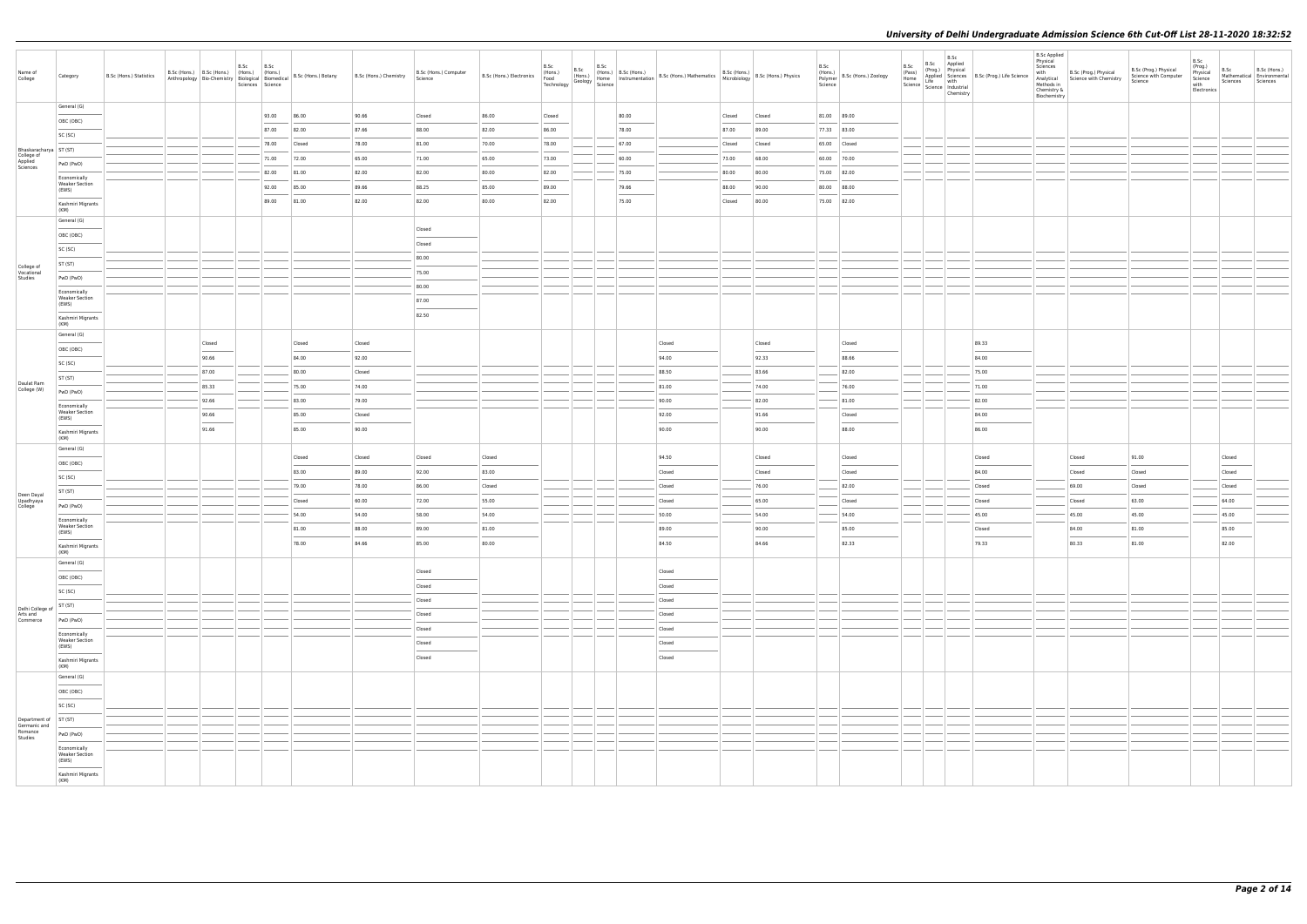| Name of<br>College                 | Category                                       | B.Sc (Hons.) Statistics |               |        | B.Sc B.Sc<br>B.Sc (Hons.) B.Sc (Hons.) (Hons.) (Hons.)<br>Anthropology   Bio-Chemistry   Biological   Biomedical   B.Sc (Hons.) Botany<br>Sciences Science |        | B.Sc (Hons.) Chemistry | B.Sc (Hons.) Computer<br>Science | B.Sc (Hons.) Electronics $\begin{bmatrix} 17001337 \\ \text{Food} \\ \text{Technology} \\ \end{bmatrix} \begin{bmatrix} 17001337 \\ \text{Geology} \\ \text{Science} \\ \end{bmatrix}$ | B.Sc | B.Sc<br>(Hons.)                                                                                                                                                                                                                                                                                                                                                                                                                                                                     | B.Sc | (Hons.)   B.Sc (Hons.) | Home   Instrumentation   B.Sc (Hons.) Mathematics   B.Sc (Hons.)<br>  Home   Instrumentation   B.Sc (Hons.) Mathematics   Microbiology |        | $\left  \begin{array}{l} \text{B.Sc (Hons.)} \\ \text{F} \end{array} \right $ B.Sc (Hons.) Physics | B.Sc<br>(Hons.)<br>Polymer<br>Science | B.Sc (Hons.) Zoology | B.Sc<br>(Pass) | B.Sc<br>B.Sc Applied<br>(Prog.) Physical<br>Chemistry | Trass)<br>Home Life Science<br>Science Life Multiple Science<br>Science Industrial<br>Science Industrial | <b>B.Sc Applied</b><br>Physical<br>Sciences<br>with<br>Methods in<br>Chemistry &<br>Biochemistry | B.Sc (Prog.) Physical<br>Analytical Science with Chemistry | B.Sc (Prog.) Physical<br>Science with Computer<br>Science | B.Sc<br>(Prog.)<br>Physical<br>Science<br>with<br>Electronics | B.Sc<br>Mathematical Environmental<br>Sciences Sciences | B.Sc (Hons.) |
|------------------------------------|------------------------------------------------|-------------------------|---------------|--------|------------------------------------------------------------------------------------------------------------------------------------------------------------|--------|------------------------|----------------------------------|----------------------------------------------------------------------------------------------------------------------------------------------------------------------------------------|------|-------------------------------------------------------------------------------------------------------------------------------------------------------------------------------------------------------------------------------------------------------------------------------------------------------------------------------------------------------------------------------------------------------------------------------------------------------------------------------------|------|------------------------|----------------------------------------------------------------------------------------------------------------------------------------|--------|----------------------------------------------------------------------------------------------------|---------------------------------------|----------------------|----------------|-------------------------------------------------------|----------------------------------------------------------------------------------------------------------|--------------------------------------------------------------------------------------------------|------------------------------------------------------------|-----------------------------------------------------------|---------------------------------------------------------------|---------------------------------------------------------|--------------|
|                                    | General (G)                                    |                         |               |        |                                                                                                                                                            |        |                        |                                  |                                                                                                                                                                                        |      |                                                                                                                                                                                                                                                                                                                                                                                                                                                                                     |      |                        |                                                                                                                                        |        |                                                                                                    |                                       |                      |                |                                                       |                                                                                                          |                                                                                                  |                                                            |                                                           |                                                               |                                                         |              |
|                                    | OBC (OBC)                                      |                         |               | Closed |                                                                                                                                                            | Closed | Closed                 |                                  |                                                                                                                                                                                        |      |                                                                                                                                                                                                                                                                                                                                                                                                                                                                                     |      |                        | Closed                                                                                                                                 |        | 91.00                                                                                              |                                       | 89.00                |                |                                                       | 83.00 85.66                                                                                              |                                                                                                  | 83.00                                                      | Closed                                                    |                                                               |                                                         |              |
|                                    | SC (SC)                                        |                         |               | 84.00  |                                                                                                                                                            | 80.33  | 85.00                  |                                  |                                                                                                                                                                                        |      |                                                                                                                                                                                                                                                                                                                                                                                                                                                                                     |      |                        | Closed                                                                                                                                 |        | 88.00                                                                                              |                                       | 81.66                |                | Closed                                                | 80.66                                                                                                    |                                                                                                  | 79.00                                                      | Closed                                                    |                                                               |                                                         |              |
|                                    | ST (ST)                                        |                         |               | Closed |                                                                                                                                                            | 75.00  | 77.00                  |                                  |                                                                                                                                                                                        |      |                                                                                                                                                                                                                                                                                                                                                                                                                                                                                     |      |                        | 80.00                                                                                                                                  |        | 80.00                                                                                              |                                       | Closed               |                |                                                       | 68.00 75.00                                                                                              |                                                                                                  | 69.00                                                      | 72.00                                                     |                                                               |                                                         |              |
| Deshbandhu<br>College              | PwD (PwD)                                      |                         |               | 71.00  |                                                                                                                                                            | 67.00  | 68.00                  |                                  |                                                                                                                                                                                        |      |                                                                                                                                                                                                                                                                                                                                                                                                                                                                                     |      |                        | 72.00                                                                                                                                  |        | 68.00                                                                                              |                                       | Closed               |                | 50.00                                                 | 68.00                                                                                                    |                                                                                                  | 51.00                                                      | 59.00                                                     |                                                               |                                                         |              |
|                                    |                                                |                         |               | 71.00  |                                                                                                                                                            | 71.00  | 65.00                  |                                  |                                                                                                                                                                                        |      |                                                                                                                                                                                                                                                                                                                                                                                                                                                                                     |      |                        | 65.00                                                                                                                                  |        | 65.00                                                                                              |                                       | 69.00                |                | 54.00                                                 | 68.00                                                                                                    |                                                                                                  | 51.00                                                      | 59.00                                                     |                                                               |                                                         |              |
|                                    | Economically<br><b>Weaker Section</b><br>(EWS) |                         |               | 87.00  |                                                                                                                                                            | 82.00  | 87.00                  |                                  |                                                                                                                                                                                        |      |                                                                                                                                                                                                                                                                                                                                                                                                                                                                                     |      |                        | 85.00                                                                                                                                  |        | 87.00                                                                                              |                                       | 84.00                |                | 79.00                                                 | 82.00                                                                                                    |                                                                                                  | 81.00                                                      | 81.00                                                     |                                                               |                                                         |              |
|                                    | Kashmiri Migrants                              |                         |               | Closed |                                                                                                                                                            | Closed | 65.00                  |                                  |                                                                                                                                                                                        |      |                                                                                                                                                                                                                                                                                                                                                                                                                                                                                     |      |                        | 65.00                                                                                                                                  |        | 65.00                                                                                              |                                       | 70.00                |                | 58.00                                                 | 68.00                                                                                                    |                                                                                                  | 51.00                                                      | 59.00                                                     |                                                               |                                                         |              |
|                                    | (KM)                                           |                         |               |        |                                                                                                                                                            |        |                        |                                  |                                                                                                                                                                                        |      |                                                                                                                                                                                                                                                                                                                                                                                                                                                                                     |      |                        |                                                                                                                                        |        |                                                                                                    |                                       |                      |                |                                                       |                                                                                                          |                                                                                                  |                                                            |                                                           |                                                               |                                                         |              |
|                                    | General (G)                                    |                         |               |        |                                                                                                                                                            |        |                        |                                  |                                                                                                                                                                                        |      |                                                                                                                                                                                                                                                                                                                                                                                                                                                                                     |      |                        |                                                                                                                                        |        |                                                                                                    |                                       |                      |                |                                                       |                                                                                                          |                                                                                                  |                                                            |                                                           |                                                               |                                                         |              |
|                                    | OBC (OBC)                                      |                         |               |        |                                                                                                                                                            |        |                        |                                  |                                                                                                                                                                                        |      |                                                                                                                                                                                                                                                                                                                                                                                                                                                                                     |      |                        |                                                                                                                                        |        |                                                                                                    |                                       |                      |                |                                                       |                                                                                                          |                                                                                                  |                                                            |                                                           |                                                               |                                                         |              |
|                                    | SC (SC)                                        |                         |               |        |                                                                                                                                                            |        |                        |                                  |                                                                                                                                                                                        |      |                                                                                                                                                                                                                                                                                                                                                                                                                                                                                     |      |                        |                                                                                                                                        |        |                                                                                                    |                                       |                      |                |                                                       |                                                                                                          |                                                                                                  |                                                            |                                                           |                                                               |                                                         |              |
| Dr. Bhim Rao                       | ST (ST)                                        |                         |               |        |                                                                                                                                                            |        |                        |                                  |                                                                                                                                                                                        |      |                                                                                                                                                                                                                                                                                                                                                                                                                                                                                     |      |                        |                                                                                                                                        |        |                                                                                                    |                                       |                      |                |                                                       |                                                                                                          |                                                                                                  |                                                            |                                                           |                                                               |                                                         |              |
| Ambedkar<br>College                | PwD (PwD)                                      |                         |               |        |                                                                                                                                                            |        |                        |                                  |                                                                                                                                                                                        |      |                                                                                                                                                                                                                                                                                                                                                                                                                                                                                     |      |                        |                                                                                                                                        |        |                                                                                                    |                                       |                      |                |                                                       |                                                                                                          |                                                                                                  |                                                            |                                                           |                                                               |                                                         |              |
|                                    | Economically                                   |                         |               |        |                                                                                                                                                            |        |                        |                                  |                                                                                                                                                                                        |      |                                                                                                                                                                                                                                                                                                                                                                                                                                                                                     |      |                        |                                                                                                                                        |        |                                                                                                    |                                       |                      |                |                                                       |                                                                                                          |                                                                                                  |                                                            |                                                           |                                                               |                                                         |              |
|                                    | <b>Weaker Section</b><br>(EWS)                 |                         |               |        |                                                                                                                                                            |        |                        |                                  |                                                                                                                                                                                        |      |                                                                                                                                                                                                                                                                                                                                                                                                                                                                                     |      |                        |                                                                                                                                        |        |                                                                                                    |                                       |                      |                |                                                       |                                                                                                          |                                                                                                  |                                                            |                                                           |                                                               |                                                         |              |
|                                    | Kashmiri Migrants<br>(KM)                      |                         |               |        |                                                                                                                                                            |        |                        |                                  |                                                                                                                                                                                        |      |                                                                                                                                                                                                                                                                                                                                                                                                                                                                                     |      |                        |                                                                                                                                        |        |                                                                                                    |                                       |                      |                |                                                       |                                                                                                          |                                                                                                  |                                                            |                                                           |                                                               |                                                         |              |
|                                    | General (G)                                    |                         |               |        |                                                                                                                                                            |        |                        |                                  |                                                                                                                                                                                        |      |                                                                                                                                                                                                                                                                                                                                                                                                                                                                                     |      |                        |                                                                                                                                        |        |                                                                                                    |                                       |                      |                |                                                       |                                                                                                          |                                                                                                  |                                                            |                                                           |                                                               |                                                         |              |
|                                    | OBC (OBC)                                      |                         |               |        |                                                                                                                                                            | 88.00  | Closed                 | Closed                           |                                                                                                                                                                                        |      |                                                                                                                                                                                                                                                                                                                                                                                                                                                                                     |      |                        | Closed                                                                                                                                 |        | Closed                                                                                             |                                       | 91.00                |                |                                                       | 87.33                                                                                                    |                                                                                                  | 87.00                                                      | Closed                                                    |                                                               |                                                         |              |
|                                    | SC (SC)                                        |                         |               |        |                                                                                                                                                            | 84.00  | 88.00                  | 92.50                            |                                                                                                                                                                                        |      |                                                                                                                                                                                                                                                                                                                                                                                                                                                                                     |      |                        | 92.75                                                                                                                                  |        | 90.66                                                                                              |                                       | 85.00                |                |                                                       | 80.00                                                                                                    |                                                                                                  | 85.00                                                      | 85.00                                                     |                                                               |                                                         |              |
|                                    | ST (ST)                                        |                         |               |        |                                                                                                                                                            | 75.00  | 78.00                  | Closed                           |                                                                                                                                                                                        |      |                                                                                                                                                                                                                                                                                                                                                                                                                                                                                     |      |                        | 86.00                                                                                                                                  |        | 78.00                                                                                              |                                       | 81.00                |                |                                                       | 73.00                                                                                                    |                                                                                                  | 68.00                                                      | 73.00                                                     |                                                               |                                                         |              |
| Dyal Singh<br>College              |                                                |                         |               |        |                                                                                                                                                            | 68.00  | 65.00                  | 79.00                            |                                                                                                                                                                                        |      |                                                                                                                                                                                                                                                                                                                                                                                                                                                                                     |      |                        | 80.00                                                                                                                                  |        | 65.00                                                                                              |                                       | Closed               |                |                                                       | 70.00                                                                                                    |                                                                                                  | 53.00                                                      | 69.00                                                     |                                                               |                                                         |              |
|                                    | PwD (PwD)                                      |                         |               |        |                                                                                                                                                            | Closed | 50.00                  | 55.00                            |                                                                                                                                                                                        |      |                                                                                                                                                                                                                                                                                                                                                                                                                                                                                     |      |                        | 55.00                                                                                                                                  |        | 50.00                                                                                              |                                       | 50.00                |                |                                                       | 50.00                                                                                                    |                                                                                                  | 45.00                                                      | 50.00                                                     |                                                               |                                                         |              |
|                                    | Economically<br><b>Weaker Section</b>          |                         |               |        |                                                                                                                                                            | 84.00  | 88.00                  | 89.00                            |                                                                                                                                                                                        |      |                                                                                                                                                                                                                                                                                                                                                                                                                                                                                     |      |                        | 91.00                                                                                                                                  |        | 90.66                                                                                              |                                       | 88.00                |                |                                                       | 85.00                                                                                                    |                                                                                                  | 84.00                                                      | 86.66                                                     |                                                               |                                                         |              |
|                                    | (EWS)                                          |                         |               |        |                                                                                                                                                            | 78.00  | 83.00                  | 83.00                            |                                                                                                                                                                                        |      |                                                                                                                                                                                                                                                                                                                                                                                                                                                                                     |      |                        | 84.00                                                                                                                                  |        | 84.00                                                                                              |                                       | 81.00                |                |                                                       | 77.33                                                                                                    |                                                                                                  | 77.00                                                      | 79.66                                                     |                                                               |                                                         |              |
|                                    | Kashmiri Migrants<br>(KM)                      |                         |               |        |                                                                                                                                                            |        |                        |                                  |                                                                                                                                                                                        |      |                                                                                                                                                                                                                                                                                                                                                                                                                                                                                     |      |                        |                                                                                                                                        |        |                                                                                                    |                                       |                      |                |                                                       |                                                                                                          |                                                                                                  |                                                            |                                                           |                                                               |                                                         |              |
|                                    | General (G)                                    |                         |               |        |                                                                                                                                                            |        |                        |                                  |                                                                                                                                                                                        |      |                                                                                                                                                                                                                                                                                                                                                                                                                                                                                     |      |                        |                                                                                                                                        |        |                                                                                                    |                                       |                      |                |                                                       |                                                                                                          |                                                                                                  |                                                            |                                                           |                                                               |                                                         |              |
|                                    | OBC (OBC)                                      |                         |               |        |                                                                                                                                                            |        |                        |                                  |                                                                                                                                                                                        |      |                                                                                                                                                                                                                                                                                                                                                                                                                                                                                     |      |                        |                                                                                                                                        |        |                                                                                                    |                                       |                      |                |                                                       |                                                                                                          |                                                                                                  |                                                            |                                                           |                                                               |                                                         |              |
|                                    | SC (SC)                                        |                         |               |        |                                                                                                                                                            |        |                        |                                  |                                                                                                                                                                                        |      |                                                                                                                                                                                                                                                                                                                                                                                                                                                                                     |      |                        |                                                                                                                                        |        |                                                                                                    |                                       |                      |                |                                                       |                                                                                                          |                                                                                                  |                                                            |                                                           |                                                               |                                                         |              |
|                                    | ST (ST)                                        |                         |               |        |                                                                                                                                                            |        |                        |                                  |                                                                                                                                                                                        |      |                                                                                                                                                                                                                                                                                                                                                                                                                                                                                     |      |                        |                                                                                                                                        |        |                                                                                                    |                                       |                      |                |                                                       |                                                                                                          |                                                                                                  |                                                            |                                                           |                                                               |                                                         |              |
| Dyal Singh<br>College<br>(Evening) | PwD (PwD)                                      |                         |               |        |                                                                                                                                                            |        |                        |                                  |                                                                                                                                                                                        |      |                                                                                                                                                                                                                                                                                                                                                                                                                                                                                     |      |                        |                                                                                                                                        |        |                                                                                                    |                                       |                      |                |                                                       |                                                                                                          |                                                                                                  |                                                            |                                                           |                                                               |                                                         |              |
|                                    | Economically                                   |                         |               |        |                                                                                                                                                            |        |                        |                                  |                                                                                                                                                                                        |      |                                                                                                                                                                                                                                                                                                                                                                                                                                                                                     |      |                        |                                                                                                                                        |        |                                                                                                    |                                       |                      |                |                                                       |                                                                                                          |                                                                                                  |                                                            |                                                           |                                                               |                                                         |              |
|                                    | <b>Weaker Section</b><br>(EWS)                 |                         |               |        |                                                                                                                                                            |        |                        |                                  |                                                                                                                                                                                        |      |                                                                                                                                                                                                                                                                                                                                                                                                                                                                                     |      |                        |                                                                                                                                        |        |                                                                                                    |                                       |                      |                |                                                       |                                                                                                          |                                                                                                  |                                                            |                                                           |                                                               |                                                         |              |
|                                    | Kashmiri Migrants<br>(KM)                      |                         |               |        |                                                                                                                                                            |        |                        |                                  |                                                                                                                                                                                        |      |                                                                                                                                                                                                                                                                                                                                                                                                                                                                                     |      |                        |                                                                                                                                        |        |                                                                                                    |                                       |                      |                |                                                       |                                                                                                          |                                                                                                  |                                                            |                                                           |                                                               |                                                         |              |
|                                    | General (G)                                    |                         |               |        |                                                                                                                                                            |        |                        |                                  |                                                                                                                                                                                        |      |                                                                                                                                                                                                                                                                                                                                                                                                                                                                                     |      |                        |                                                                                                                                        |        |                                                                                                    |                                       |                      |                |                                                       |                                                                                                          |                                                                                                  |                                                            |                                                           |                                                               |                                                         |              |
|                                    | OBC (OBC)                                      |                         |               |        |                                                                                                                                                            | 91.00  | 93.66                  |                                  |                                                                                                                                                                                        |      |                                                                                                                                                                                                                                                                                                                                                                                                                                                                                     |      |                        | Closed                                                                                                                                 | Closed | Closed                                                                                             |                                       | Closed               |                |                                                       | Closed                                                                                                   |                                                                                                  | Closed                                                     |                                                           |                                                               |                                                         |              |
|                                    | SC (SC)                                        |                         |               |        |                                                                                                                                                            | 85.33  | 90.33                  |                                  |                                                                                                                                                                                        |      |                                                                                                                                                                                                                                                                                                                                                                                                                                                                                     |      |                        | 94.00                                                                                                                                  | Closed | Closed                                                                                             |                                       | 88.66                |                |                                                       | Closed                                                                                                   |                                                                                                  | 85.00                                                      |                                                           |                                                               |                                                         |              |
|                                    | ST (ST)                                        |                         |               |        |                                                                                                                                                            | 78.00  | 85.00                  |                                  |                                                                                                                                                                                        |      |                                                                                                                                                                                                                                                                                                                                                                                                                                                                                     |      |                        | Closed                                                                                                                                 | Closed | 85.00                                                                                              |                                       | 83.00                |                |                                                       | 77.33                                                                                                    |                                                                                                  | 74.00                                                      |                                                           |                                                               |                                                         |              |
| Gargi College<br>(W)               | PwD (PwD)                                      |                         |               |        |                                                                                                                                                            | 74.66  | 74.00                  |                                  |                                                                                                                                                                                        |      |                                                                                                                                                                                                                                                                                                                                                                                                                                                                                     |      |                        | 85.50                                                                                                                                  | Closed | 75.00                                                                                              |                                       | 78.00                |                |                                                       | 70.00                                                                                                    |                                                                                                  | 62.00                                                      |                                                           |                                                               |                                                         |              |
|                                    | Economically                                   |                         |               |        |                                                                                                                                                            | Closed | 80.00                  |                                  |                                                                                                                                                                                        |      |                                                                                                                                                                                                                                                                                                                                                                                                                                                                                     |      |                        | 84.00                                                                                                                                  | 84.00  | 80.00                                                                                              |                                       | Closed               |                |                                                       | Closed                                                                                                   |                                                                                                  | 65.00                                                      |                                                           |                                                               |                                                         |              |
|                                    | <b>Weaker Section</b><br>(EWS)                 |                         |               |        |                                                                                                                                                            | 84.00  | 91.00                  |                                  |                                                                                                                                                                                        |      |                                                                                                                                                                                                                                                                                                                                                                                                                                                                                     |      |                        | 93.25                                                                                                                                  | 88.00  | 90.00                                                                                              |                                       | 85.00                |                |                                                       | 83.00                                                                                                    |                                                                                                  | 83.00                                                      |                                                           |                                                               |                                                         |              |
|                                    |                                                |                         |               |        |                                                                                                                                                            | 80.00  | 87.00                  |                                  |                                                                                                                                                                                        |      |                                                                                                                                                                                                                                                                                                                                                                                                                                                                                     |      |                        | 89.50                                                                                                                                  | 86.66  | 88.00                                                                                              |                                       | Closed               |                |                                                       | 81.00                                                                                                    |                                                                                                  | 81.00                                                      |                                                           |                                                               |                                                         |              |
|                                    | Kashmiri Migrants<br>(KM)                      |                         |               |        |                                                                                                                                                            |        |                        |                                  |                                                                                                                                                                                        |      |                                                                                                                                                                                                                                                                                                                                                                                                                                                                                     |      |                        |                                                                                                                                        |        |                                                                                                    |                                       |                      |                |                                                       |                                                                                                          |                                                                                                  |                                                            |                                                           |                                                               |                                                         |              |
|                                    | General (G)                                    |                         | Closed        |        |                                                                                                                                                            | Closed | Closed                 | Closed                           | Closed                                                                                                                                                                                 |      | Closed                                                                                                                                                                                                                                                                                                                                                                                                                                                                              |      |                        | Closed                                                                                                                                 |        | Closed                                                                                             |                                       | Closed               |                |                                                       | Closed                                                                                                   |                                                                                                  | Closed                                                     | Closed                                                    |                                                               |                                                         |              |
|                                    | OBC (OBC)                                      |                         |               |        |                                                                                                                                                            |        |                        |                                  |                                                                                                                                                                                        |      |                                                                                                                                                                                                                                                                                                                                                                                                                                                                                     |      |                        |                                                                                                                                        |        |                                                                                                    |                                       |                      |                |                                                       |                                                                                                          |                                                                                                  |                                                            |                                                           |                                                               |                                                         |              |
|                                    | SC (SC)                                        |                         | 83.00         |        |                                                                                                                                                            | 88.00  | 93.00                  | Closed                           | Closed                                                                                                                                                                                 |      | Closed                                                                                                                                                                                                                                                                                                                                                                                                                                                                              |      |                        | Closed                                                                                                                                 |        | Closed                                                                                             |                                       | Closed               |                |                                                       | Closed                                                                                                   |                                                                                                  | 93.00                                                      | Closed                                                    |                                                               |                                                         |              |
|                                    | ST (ST)                                        |                         | <b>Closed</b> |        |                                                                                                                                                            | 85.00  | Closed                 | 93.00                            | 84.00                                                                                                                                                                                  |      | Closed                                                                                                                                                                                                                                                                                                                                                                                                                                                                              |      |                        | Closed                                                                                                                                 |        | Closed                                                                                             |                                       | 90.33                |                |                                                       | 80.00                                                                                                    |                                                                                                  | 85.00                                                      | Closed                                                    |                                                               |                                                         |              |
| Hansraj College                    | PwD (PwD)                                      |                         | 80.00         |        |                                                                                                                                                            | Closed | Closed                 | Closed                           | 77.00                                                                                                                                                                                  |      | 81.00                                                                                                                                                                                                                                                                                                                                                                                                                                                                               |      |                        | Closed                                                                                                                                 |        | 80.00                                                                                              |                                       | Closed               |                |                                                       | 78.00                                                                                                    |                                                                                                  | 76.00                                                      | 74.00                                                     |                                                               |                                                         |              |
|                                    | Economically                                   |                         | 74.00         |        |                                                                                                                                                            | 77.00  | 76.00                  | 85.00                            | 76.00                                                                                                                                                                                  |      | 80.00                                                                                                                                                                                                                                                                                                                                                                                                                                                                               |      |                        | 82.00                                                                                                                                  |        | 80.00                                                                                              |                                       | 80.00                |                |                                                       | 75.00                                                                                                    |                                                                                                  | 75.00                                                      | 75.00                                                     |                                                               |                                                         |              |
|                                    | <b>Weaker Section</b><br>(EWS)                 |                         | 86.00         |        |                                                                                                                                                            | 86.66  | Closed                 | Closed                           | Closed                                                                                                                                                                                 |      | Closed                                                                                                                                                                                                                                                                                                                                                                                                                                                                              |      |                        | 95.25                                                                                                                                  |        | Closed                                                                                             |                                       | Closed               |                |                                                       | 89.00                                                                                                    |                                                                                                  | Closed                                                     | Closed                                                    |                                                               |                                                         |              |
|                                    | Kashmiri Migrants<br>(KM)                      |                         | 83.70         |        |                                                                                                                                                            | 85.50  | 86.40                  | 87.60                            | 85.50                                                                                                                                                                                  |      | $\frac{1}{2} \left( \frac{1}{2} \right) \left( \frac{1}{2} \right) \left( \frac{1}{2} \right) \left( \frac{1}{2} \right) \left( \frac{1}{2} \right) \left( \frac{1}{2} \right) \left( \frac{1}{2} \right) \left( \frac{1}{2} \right) \left( \frac{1}{2} \right) \left( \frac{1}{2} \right) \left( \frac{1}{2} \right) \left( \frac{1}{2} \right) \left( \frac{1}{2} \right) \left( \frac{1}{2} \right) \left( \frac{1}{2} \right) \left( \frac{1}{2} \right) \left( \frac$<br>85.50 |      |                        | 87.00                                                                                                                                  |        | 87.60                                                                                              |                                       | 85.80                |                |                                                       | 85.50                                                                                                    |                                                                                                  | 85.50                                                      | 85.80                                                     |                                                               |                                                         |              |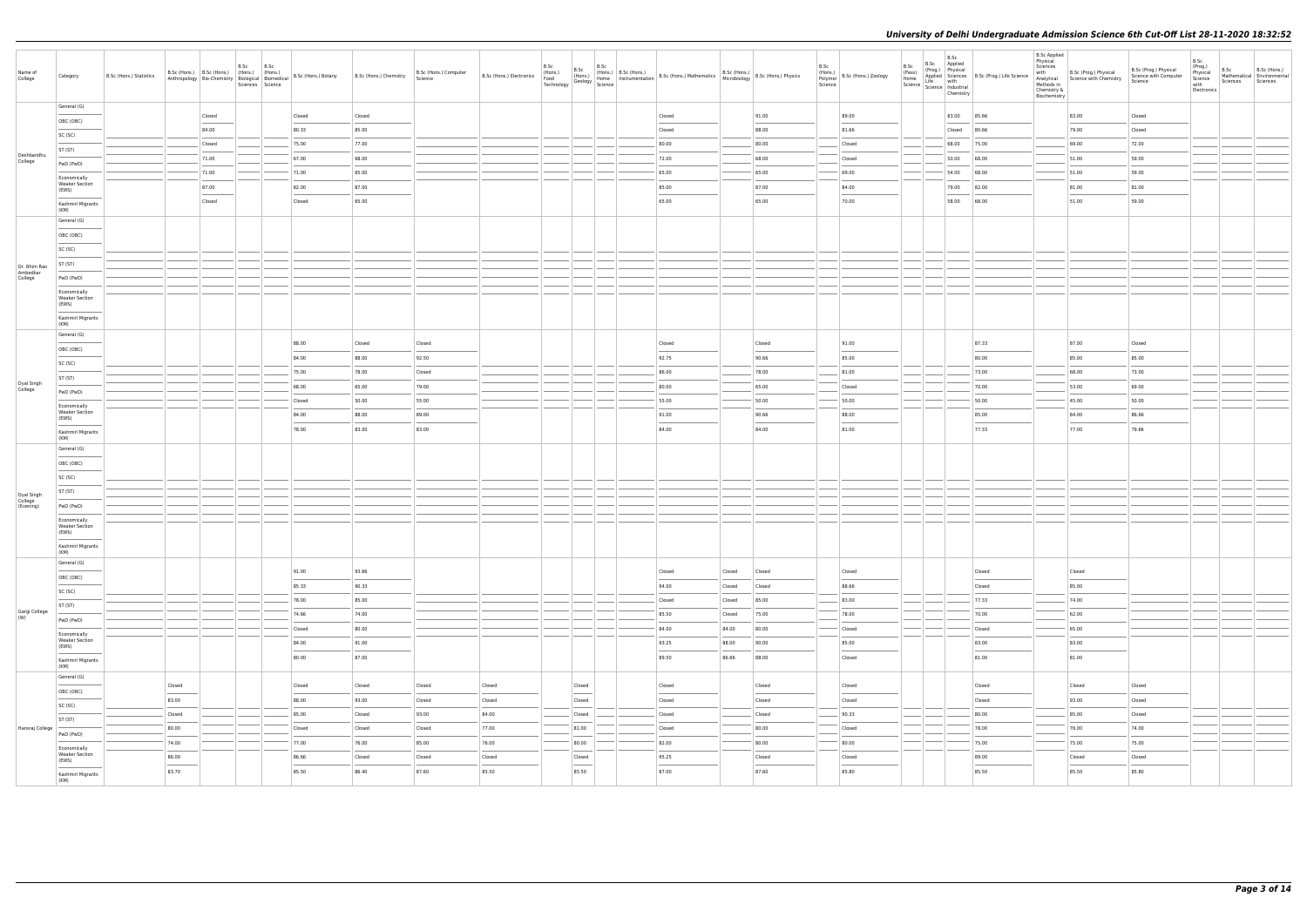| Name of<br>College                       | Category                                                                                                                                                                                                                                                                                                                                                                                                                                                                                                         | B.Sc (Hons.) Statistics | B.Sc (Hons.) B.Sc (Hons.) (Hons.) (Hons.) |                | B.Sc<br>Sciences Science | B.Sc |                | B.Sc (Hons.) B.Sc (Hons.) (Hons.) (Hons.) B.Sc (Hons.) Botany B.Sc (Hons.) Chemistry B.Sc (Hondel Biornedical Biomedical B.Sc (Hons.) Botany Science | B.Sc (Hons.) Computer | B.Sc<br>B.Sc           | B.Sc                              | B.Sc (Hons.) (Hons.) (Hons.) (Hons.) B.Sc (Hons.) B.Sc (Hons.) Mathematics B.Sc (Hons.) (Mons.) (Hons.) (Hons.) (Hons.) (Hons.) (Hons.) (Hons.) (Hons.) (Hons.) (Hons.) (Hons.) (Hons.) (Hons.) (Hons.) (Hons.) (Hons.) (Hons. |                                                     |                 | B.Sc<br>Science | (Hons.)<br>Polymer B.Sc (Hons.) Zoology | B.Sc<br>(Pass)                    | B.Sc<br>B.Sc Applied<br>(Prog.) Physical<br>Chemistry | (Pass)<br>Home<br>Home<br>Science<br>Science<br>Science<br>Science<br>Industrial<br>Science<br>Industrial<br>Science<br>Industrial<br>Science<br>Science<br>Science<br>Science<br>Science<br>Science<br>Science<br>Science<br>Science<br>Science<br>Science<br>Science<br>Scie | <b>B.Sc Applied</b><br>Physical<br>Sciences<br>with<br>Chemistry &<br>Biochemistry | B.Sc (Prog.) Physical<br>Analytical Science with Chemistry<br>Methods in | B.Sc (Prog.) Physical<br>Science with Computer<br>Science                                                                                                                                                                                                                                                                                                                                                                                                                            | B.Sc<br>(Prog.)<br>Physical<br>Science<br>with<br>Electronics | B.Sc<br>Sciences | B.Sc (Hons.)<br>Mathematical Environmental<br>Sciences |
|------------------------------------------|------------------------------------------------------------------------------------------------------------------------------------------------------------------------------------------------------------------------------------------------------------------------------------------------------------------------------------------------------------------------------------------------------------------------------------------------------------------------------------------------------------------|-------------------------|-------------------------------------------|----------------|--------------------------|------|----------------|------------------------------------------------------------------------------------------------------------------------------------------------------|-----------------------|------------------------|-----------------------------------|--------------------------------------------------------------------------------------------------------------------------------------------------------------------------------------------------------------------------------|-----------------------------------------------------|-----------------|-----------------|-----------------------------------------|-----------------------------------|-------------------------------------------------------|--------------------------------------------------------------------------------------------------------------------------------------------------------------------------------------------------------------------------------------------------------------------------------|------------------------------------------------------------------------------------|--------------------------------------------------------------------------|--------------------------------------------------------------------------------------------------------------------------------------------------------------------------------------------------------------------------------------------------------------------------------------------------------------------------------------------------------------------------------------------------------------------------------------------------------------------------------------|---------------------------------------------------------------|------------------|--------------------------------------------------------|
|                                          | General (G)                                                                                                                                                                                                                                                                                                                                                                                                                                                                                                      | Closed                  |                                           |                |                          |      | Closed         | 97.33                                                                                                                                                |                       |                        |                                   | Closed                                                                                                                                                                                                                         |                                                     | Closed          |                 | 97.00                                   |                                   |                                                       |                                                                                                                                                                                                                                                                                |                                                                                    | Closed                                                                   |                                                                                                                                                                                                                                                                                                                                                                                                                                                                                      | Closed                                                        |                  |                                                        |
|                                          | OBC (OBC)                                                                                                                                                                                                                                                                                                                                                                                                                                                                                                        | Closed                  |                                           |                |                          |      | 92.00          | Closed                                                                                                                                               |                       |                        |                                   | Closed                                                                                                                                                                                                                         |                                                     | Closed          |                 | Closed                                  |                                   |                                                       |                                                                                                                                                                                                                                                                                |                                                                                    | 94.66                                                                    |                                                                                                                                                                                                                                                                                                                                                                                                                                                                                      | Closed                                                        |                  |                                                        |
|                                          | SC (SC)                                                                                                                                                                                                                                                                                                                                                                                                                                                                                                          | Closed                  |                                           |                |                          |      | Closed         | Closed                                                                                                                                               |                       |                        |                                   | 95.50                                                                                                                                                                                                                          |                                                     | Closed          |                 | 95.00                                   |                                   |                                                       |                                                                                                                                                                                                                                                                                |                                                                                    | 89.66                                                                    |                                                                                                                                                                                                                                                                                                                                                                                                                                                                                      | Closed                                                        |                  |                                                        |
| Hindu College                            | ST (ST)                                                                                                                                                                                                                                                                                                                                                                                                                                                                                                          | Closed                  |                                           |                |                          |      | 89.33          | 89.33                                                                                                                                                |                       |                        |                                   | 93.50                                                                                                                                                                                                                          |                                                     | Closed          |                 | Closed                                  |                                   |                                                       |                                                                                                                                                                                                                                                                                |                                                                                    | 86.33                                                                    |                                                                                                                                                                                                                                                                                                                                                                                                                                                                                      | Closed                                                        |                  |                                                        |
|                                          | PwD (PwD)                                                                                                                                                                                                                                                                                                                                                                                                                                                                                                        | 89.00                   |                                           |                |                          |      | 82.00          | 82.00                                                                                                                                                |                       |                        |                                   | 91.00                                                                                                                                                                                                                          |                                                     | 78.00           |                 | 84.00                                   |                                   |                                                       |                                                                                                                                                                                                                                                                                |                                                                                    | 81.00                                                                    |                                                                                                                                                                                                                                                                                                                                                                                                                                                                                      | 60.00                                                         |                  |                                                        |
|                                          | Economically<br><b>Weaker Section</b>                                                                                                                                                                                                                                                                                                                                                                                                                                                                            | Closed                  |                                           |                |                          |      | Closed         | 95.00                                                                                                                                                |                       |                        |                                   | Closed                                                                                                                                                                                                                         |                                                     | Closed          |                 | Closed                                  |                                   |                                                       |                                                                                                                                                                                                                                                                                |                                                                                    | 92.66                                                                    |                                                                                                                                                                                                                                                                                                                                                                                                                                                                                      | Closed                                                        |                  |                                                        |
|                                          | (EWS)                                                                                                                                                                                                                                                                                                                                                                                                                                                                                                            | 93.00                   |                                           |                |                          |      | 87.00          | 87.33                                                                                                                                                |                       |                        |                                   | 91.00                                                                                                                                                                                                                          |                                                     | 89.33           |                 | 91.00                                   |                                   |                                                       |                                                                                                                                                                                                                                                                                |                                                                                    | $\overline{\phantom{a}}$<br>85.66                                        |                                                                                                                                                                                                                                                                                                                                                                                                                                                                                      | 85.00                                                         |                  |                                                        |
|                                          | Kashmiri Migrants<br>(KM)                                                                                                                                                                                                                                                                                                                                                                                                                                                                                        |                         |                                           |                |                          |      |                |                                                                                                                                                      |                       |                        |                                   |                                                                                                                                                                                                                                |                                                     |                 |                 |                                         |                                   |                                                       |                                                                                                                                                                                                                                                                                |                                                                                    |                                                                          |                                                                                                                                                                                                                                                                                                                                                                                                                                                                                      |                                                               |                  |                                                        |
|                                          | General (G)                                                                                                                                                                                                                                                                                                                                                                                                                                                                                                      |                         |                                           |                |                          |      |                |                                                                                                                                                      | Closed                |                        |                                   | Closed                                                                                                                                                                                                                         |                                                     |                 |                 |                                         |                                   |                                                       |                                                                                                                                                                                                                                                                                |                                                                                    |                                                                          |                                                                                                                                                                                                                                                                                                                                                                                                                                                                                      |                                                               |                  |                                                        |
|                                          | OBC (OBC)                                                                                                                                                                                                                                                                                                                                                                                                                                                                                                        |                         |                                           |                |                          |      |                |                                                                                                                                                      | Closed                |                        |                                   | 92.75                                                                                                                                                                                                                          |                                                     |                 |                 |                                         |                                   |                                                       |                                                                                                                                                                                                                                                                                |                                                                                    |                                                                          |                                                                                                                                                                                                                                                                                                                                                                                                                                                                                      |                                                               |                  |                                                        |
|                                          | SC (SC)                                                                                                                                                                                                                                                                                                                                                                                                                                                                                                          |                         |                                           |                |                          |      |                |                                                                                                                                                      | Closed                |                        |                                   | 82.00                                                                                                                                                                                                                          |                                                     |                 |                 |                                         |                                   |                                                       |                                                                                                                                                                                                                                                                                |                                                                                    |                                                                          |                                                                                                                                                                                                                                                                                                                                                                                                                                                                                      |                                                               |                  |                                                        |
| Indraprastha<br>College for<br>Women (W) | ST (ST)                                                                                                                                                                                                                                                                                                                                                                                                                                                                                                          |                         |                                           |                |                          |      |                |                                                                                                                                                      | 77.00                 |                        |                                   | 80.00                                                                                                                                                                                                                          |                                                     |                 |                 |                                         |                                   |                                                       |                                                                                                                                                                                                                                                                                |                                                                                    |                                                                          |                                                                                                                                                                                                                                                                                                                                                                                                                                                                                      |                                                               |                  |                                                        |
|                                          | PwD (PwD)                                                                                                                                                                                                                                                                                                                                                                                                                                                                                                        |                         |                                           |                |                          |      |                |                                                                                                                                                      | 86.00                 |                        |                                   | 80.00                                                                                                                                                                                                                          |                                                     |                 |                 |                                         |                                   |                                                       |                                                                                                                                                                                                                                                                                |                                                                                    |                                                                          |                                                                                                                                                                                                                                                                                                                                                                                                                                                                                      |                                                               |                  |                                                        |
|                                          | Economically<br><b>Weaker Section</b><br>(EWS)                                                                                                                                                                                                                                                                                                                                                                                                                                                                   |                         |                                           |                |                          |      |                |                                                                                                                                                      | 88.00                 |                        |                                   | 92.75                                                                                                                                                                                                                          |                                                     |                 |                 |                                         |                                   |                                                       |                                                                                                                                                                                                                                                                                |                                                                                    |                                                                          |                                                                                                                                                                                                                                                                                                                                                                                                                                                                                      |                                                               |                  |                                                        |
|                                          | Kashmiri Migrants<br>(KM)                                                                                                                                                                                                                                                                                                                                                                                                                                                                                        |                         |                                           |                |                          |      |                |                                                                                                                                                      | 88.00                 |                        |                                   | 93.00                                                                                                                                                                                                                          |                                                     |                 |                 |                                         |                                   |                                                       |                                                                                                                                                                                                                                                                                |                                                                                    |                                                                          |                                                                                                                                                                                                                                                                                                                                                                                                                                                                                      |                                                               |                  |                                                        |
|                                          | General (G)<br>$\frac{1}{2} \left( \frac{1}{2} \right) \left( \frac{1}{2} \right) \left( \frac{1}{2} \right) \left( \frac{1}{2} \right) \left( \frac{1}{2} \right) \left( \frac{1}{2} \right) \left( \frac{1}{2} \right) \left( \frac{1}{2} \right) \left( \frac{1}{2} \right) \left( \frac{1}{2} \right) \left( \frac{1}{2} \right) \left( \frac{1}{2} \right) \left( \frac{1}{2} \right) \left( \frac{1}{2} \right) \left( \frac{1}{2} \right) \left( \frac{1}{2} \right) \left( \frac$                        |                         |                                           |                |                          |      |                |                                                                                                                                                      |                       |                        |                                   |                                                                                                                                                                                                                                |                                                     |                 |                 |                                         |                                   |                                                       |                                                                                                                                                                                                                                                                                |                                                                                    |                                                                          |                                                                                                                                                                                                                                                                                                                                                                                                                                                                                      |                                                               |                  |                                                        |
|                                          | OBC (OBC)                                                                                                                                                                                                                                                                                                                                                                                                                                                                                                        |                         |                                           | 87.00          |                          |      |                |                                                                                                                                                      |                       | Closed                 | Closed<br>$\sim$                  |                                                                                                                                                                                                                                | 87.00<br><b>Contract Contract Contract Contract</b> |                 |                 |                                         | Closed<br>$\sim$                  |                                                       |                                                                                                                                                                                                                                                                                |                                                                                    |                                                                          |                                                                                                                                                                                                                                                                                                                                                                                                                                                                                      |                                                               |                  |                                                        |
|                                          | SC (SC)                                                                                                                                                                                                                                                                                                                                                                                                                                                                                                          |                         |                                           | Closed         |                          |      |                |                                                                                                                                                      |                       | Closed                 | 55.00                             |                                                                                                                                                                                                                                | Closed                                              |                 |                 |                                         | 45.00                             |                                                       |                                                                                                                                                                                                                                                                                |                                                                                    |                                                                          |                                                                                                                                                                                                                                                                                                                                                                                                                                                                                      |                                                               |                  |                                                        |
| Institute of                             | ST (ST)                                                                                                                                                                                                                                                                                                                                                                                                                                                                                                          |                         |                                           | Closed         |                          |      |                |                                                                                                                                                      |                       | Closed                 | 50.00                             |                                                                                                                                                                                                                                | Closed                                              |                 |                 |                                         | 45.00                             |                                                       |                                                                                                                                                                                                                                                                                |                                                                                    |                                                                          |                                                                                                                                                                                                                                                                                                                                                                                                                                                                                      |                                                               |                  |                                                        |
| Home<br>Economics (W) PwD (PwD)          |                                                                                                                                                                                                                                                                                                                                                                                                                                                                                                                  |                         |                                           | 68.00          |                          |      |                |                                                                                                                                                      |                       | 66.00                  | 50.00                             |                                                                                                                                                                                                                                | 68.00                                               |                 |                 |                                         | 45.00                             |                                                       |                                                                                                                                                                                                                                                                                |                                                                                    |                                                                          |                                                                                                                                                                                                                                                                                                                                                                                                                                                                                      |                                                               |                  |                                                        |
|                                          | Economically<br><b>Weaker Section</b>                                                                                                                                                                                                                                                                                                                                                                                                                                                                            |                         |                                           | 65.00<br>85.00 |                          |      |                |                                                                                                                                                      |                       | 55.00<br>85.66         | 50.00<br>65.00                    |                                                                                                                                                                                                                                | 68.00<br>86.00                                      |                 |                 |                                         | 45.00<br>65.00                    |                                                       |                                                                                                                                                                                                                                                                                |                                                                                    |                                                                          |                                                                                                                                                                                                                                                                                                                                                                                                                                                                                      |                                                               |                  |                                                        |
|                                          | (EWS)                                                                                                                                                                                                                                                                                                                                                                                                                                                                                                            |                         |                                           | 65.00          |                          |      |                |                                                                                                                                                      |                       | $\frac{1}{2}$<br>55.00 | $\overline{\phantom{a}}$<br>50.00 |                                                                                                                                                                                                                                | $\sim$<br>70.00                                     |                 |                 |                                         | $\overline{\phantom{a}}$<br>45.00 |                                                       |                                                                                                                                                                                                                                                                                |                                                                                    |                                                                          |                                                                                                                                                                                                                                                                                                                                                                                                                                                                                      |                                                               |                  |                                                        |
|                                          | Kashmiri Migrants<br>(KM)                                                                                                                                                                                                                                                                                                                                                                                                                                                                                        |                         |                                           |                |                          |      |                |                                                                                                                                                      |                       |                        |                                   |                                                                                                                                                                                                                                |                                                     |                 |                 |                                         |                                   |                                                       |                                                                                                                                                                                                                                                                                |                                                                                    |                                                                          |                                                                                                                                                                                                                                                                                                                                                                                                                                                                                      |                                                               |                  |                                                        |
|                                          | General (G)                                                                                                                                                                                                                                                                                                                                                                                                                                                                                                      |                         |                                           |                |                          |      |                |                                                                                                                                                      |                       |                        |                                   | Closed                                                                                                                                                                                                                         |                                                     |                 |                 |                                         |                                   |                                                       |                                                                                                                                                                                                                                                                                |                                                                                    |                                                                          |                                                                                                                                                                                                                                                                                                                                                                                                                                                                                      |                                                               |                  |                                                        |
|                                          | OBC (OBC)                                                                                                                                                                                                                                                                                                                                                                                                                                                                                                        |                         |                                           |                |                          |      |                |                                                                                                                                                      |                       |                        |                                   | 83.00                                                                                                                                                                                                                          |                                                     |                 |                 |                                         |                                   |                                                       |                                                                                                                                                                                                                                                                                |                                                                                    |                                                                          |                                                                                                                                                                                                                                                                                                                                                                                                                                                                                      |                                                               |                  |                                                        |
|                                          | SC (SC)                                                                                                                                                                                                                                                                                                                                                                                                                                                                                                          |                         |                                           |                |                          |      |                |                                                                                                                                                      |                       |                        |                                   | 76.00                                                                                                                                                                                                                          |                                                     |                 |                 |                                         |                                   |                                                       |                                                                                                                                                                                                                                                                                |                                                                                    |                                                                          |                                                                                                                                                                                                                                                                                                                                                                                                                                                                                      |                                                               |                  |                                                        |
| Janki Devi<br>Memorial                   | ST (ST)                                                                                                                                                                                                                                                                                                                                                                                                                                                                                                          |                         |                                           |                |                          |      |                |                                                                                                                                                      |                       |                        |                                   | 76.00                                                                                                                                                                                                                          |                                                     |                 |                 |                                         |                                   |                                                       |                                                                                                                                                                                                                                                                                |                                                                                    |                                                                          |                                                                                                                                                                                                                                                                                                                                                                                                                                                                                      |                                                               |                  |                                                        |
| College (W)                              | PwD (PwD)                                                                                                                                                                                                                                                                                                                                                                                                                                                                                                        |                         |                                           |                |                          |      |                |                                                                                                                                                      |                       |                        |                                   | 76.00                                                                                                                                                                                                                          |                                                     |                 |                 |                                         |                                   |                                                       |                                                                                                                                                                                                                                                                                |                                                                                    |                                                                          |                                                                                                                                                                                                                                                                                                                                                                                                                                                                                      |                                                               |                  |                                                        |
|                                          | Economically<br><b>Weaker Section</b><br>(EWS)                                                                                                                                                                                                                                                                                                                                                                                                                                                                   |                         |                                           |                |                          |      |                |                                                                                                                                                      |                       |                        |                                   | 84.00                                                                                                                                                                                                                          |                                                     |                 |                 |                                         |                                   |                                                       |                                                                                                                                                                                                                                                                                |                                                                                    |                                                                          |                                                                                                                                                                                                                                                                                                                                                                                                                                                                                      |                                                               |                  |                                                        |
|                                          | Kashmiri Migrants<br>(KM)                                                                                                                                                                                                                                                                                                                                                                                                                                                                                        |                         |                                           |                |                          |      |                |                                                                                                                                                      |                       |                        |                                   | 76.00                                                                                                                                                                                                                          |                                                     |                 |                 |                                         |                                   |                                                       |                                                                                                                                                                                                                                                                                |                                                                                    |                                                                          |                                                                                                                                                                                                                                                                                                                                                                                                                                                                                      |                                                               |                  |                                                        |
|                                          | General (G)                                                                                                                                                                                                                                                                                                                                                                                                                                                                                                      |                         |                                           |                |                          |      |                |                                                                                                                                                      |                       |                        |                                   |                                                                                                                                                                                                                                |                                                     |                 |                 |                                         |                                   |                                                       |                                                                                                                                                                                                                                                                                |                                                                                    |                                                                          |                                                                                                                                                                                                                                                                                                                                                                                                                                                                                      |                                                               |                  |                                                        |
|                                          | OBC (OBC)                                                                                                                                                                                                                                                                                                                                                                                                                                                                                                        |                         |                                           |                |                          |      | 86.00          | 88.00                                                                                                                                                | 89.50                 |                        |                                   | 91.00                                                                                                                                                                                                                          |                                                     | 88.00           |                 | Closed                                  |                                   |                                                       | 84.33                                                                                                                                                                                                                                                                          |                                                                                    |                                                                          | Closed<br>$\frac{1}{2} \left( \frac{1}{2} \right) \left( \frac{1}{2} \right) \left( \frac{1}{2} \right) \left( \frac{1}{2} \right) \left( \frac{1}{2} \right) \left( \frac{1}{2} \right) \left( \frac{1}{2} \right) \left( \frac{1}{2} \right) \left( \frac{1}{2} \right) \left( \frac{1}{2} \right) \left( \frac{1}{2} \right) \left( \frac{1}{2} \right) \left( \frac{1}{2} \right) \left( \frac{1}{2} \right) \left( \frac{1}{2} \right) \left( \frac{1}{2} \right) \left( \frac$ |                                                               |                  |                                                        |
|                                          | SC (SC)                                                                                                                                                                                                                                                                                                                                                                                                                                                                                                          |                         |                                           |                |                          |      | 78.00<br>75.00 | 83.00<br>71.00                                                                                                                                       | 84.00<br>Closed       |                        |                                   | Closed<br>78.00                                                                                                                                                                                                                |                                                     | Closed<br>72.00 |                 | 86.50<br>83.00                          |                                   |                                                       | 81.33<br>75.00                                                                                                                                                                                                                                                                 |                                                                                    |                                                                          | Closed<br>65.00                                                                                                                                                                                                                                                                                                                                                                                                                                                                      |                                                               |                  |                                                        |
| Kalindi College                          | ST (ST)                                                                                                                                                                                                                                                                                                                                                                                                                                                                                                          |                         |                                           |                |                          |      | 72.00          | 71.00                                                                                                                                                | 72.00                 |                        |                                   | 73.00                                                                                                                                                                                                                          |                                                     | 70.00           |                 | 82.00                                   |                                   |                                                       | 69.00                                                                                                                                                                                                                                                                          |                                                                                    |                                                                          | 65.00                                                                                                                                                                                                                                                                                                                                                                                                                                                                                |                                                               |                  |                                                        |
| (W)                                      | PwD (PwD)                                                                                                                                                                                                                                                                                                                                                                                                                                                                                                        |                         |                                           |                |                          |      | 79.00          | 71.00                                                                                                                                                | 77.00                 |                        |                                   | 73.00                                                                                                                                                                                                                          |                                                     | 86.00           |                 | 81.00                                   |                                   |                                                       | 73.00                                                                                                                                                                                                                                                                          |                                                                                    |                                                                          | 80.00                                                                                                                                                                                                                                                                                                                                                                                                                                                                                |                                                               |                  |                                                        |
|                                          | Economically<br><b>Weaker Section</b>                                                                                                                                                                                                                                                                                                                                                                                                                                                                            |                         |                                           |                |                          |      | 80.00          | 78.00                                                                                                                                                | 84.00                 |                        |                                   | 84.00                                                                                                                                                                                                                          |                                                     | 80.00           |                 | 86.00                                   |                                   |                                                       | 80.00                                                                                                                                                                                                                                                                          |                                                                                    |                                                                          | 77.00                                                                                                                                                                                                                                                                                                                                                                                                                                                                                |                                                               |                  |                                                        |
|                                          | (EWS)                                                                                                                                                                                                                                                                                                                                                                                                                                                                                                            |                         |                                           |                |                          |      | 80.00          | 71.00                                                                                                                                                | 78.00                 |                        |                                   | 80.00                                                                                                                                                                                                                          |                                                     | 86.00           |                 | 86.00                                   |                                   |                                                       | 80.00                                                                                                                                                                                                                                                                          |                                                                                    |                                                                          | 81.00                                                                                                                                                                                                                                                                                                                                                                                                                                                                                |                                                               |                  |                                                        |
|                                          | Kashmiri Migrants<br>(KM)                                                                                                                                                                                                                                                                                                                                                                                                                                                                                        |                         |                                           |                |                          |      |                |                                                                                                                                                      |                       |                        |                                   |                                                                                                                                                                                                                                |                                                     |                 |                 |                                         |                                   |                                                       |                                                                                                                                                                                                                                                                                |                                                                                    |                                                                          |                                                                                                                                                                                                                                                                                                                                                                                                                                                                                      |                                                               |                  |                                                        |
|                                          | General (G)<br>$\frac{1}{2} \left( \frac{1}{2} \right) \left( \frac{1}{2} \right) \left( \frac{1}{2} \right) \left( \frac{1}{2} \right) \left( \frac{1}{2} \right) \left( \frac{1}{2} \right) \left( \frac{1}{2} \right) \left( \frac{1}{2} \right) \left( \frac{1}{2} \right) \left( \frac{1}{2} \right) \left( \frac{1}{2} \right) \left( \frac{1}{2} \right) \left( \frac{1}{2} \right) \left( \frac{1}{2} \right) \left( \frac{1}{2} \right) \left( \frac{1}{2} \right) \left( \frac$                        |                         |                                           |                |                          |      |                |                                                                                                                                                      |                       |                        |                                   | 94.25                                                                                                                                                                                                                          |                                                     |                 |                 |                                         |                                   |                                                       |                                                                                                                                                                                                                                                                                |                                                                                    |                                                                          |                                                                                                                                                                                                                                                                                                                                                                                                                                                                                      |                                                               |                  |                                                        |
|                                          | OBC (OBC)                                                                                                                                                                                                                                                                                                                                                                                                                                                                                                        |                         |                                           |                |                          |      |                |                                                                                                                                                      |                       |                        |                                   | 91.50                                                                                                                                                                                                                          |                                                     |                 |                 |                                         |                                   |                                                       |                                                                                                                                                                                                                                                                                |                                                                                    |                                                                          |                                                                                                                                                                                                                                                                                                                                                                                                                                                                                      |                                                               |                  |                                                        |
|                                          | SC (SC)                                                                                                                                                                                                                                                                                                                                                                                                                                                                                                          |                         |                                           |                |                          |      |                |                                                                                                                                                      |                       |                        |                                   | Closed                                                                                                                                                                                                                         |                                                     |                 |                 |                                         |                                   |                                                       |                                                                                                                                                                                                                                                                                |                                                                                    |                                                                          |                                                                                                                                                                                                                                                                                                                                                                                                                                                                                      |                                                               |                  |                                                        |
| Kamala Nehru                             | ST (ST)                                                                                                                                                                                                                                                                                                                                                                                                                                                                                                          |                         |                                           |                |                          |      |                |                                                                                                                                                      |                       |                        |                                   | 76.00                                                                                                                                                                                                                          |                                                     |                 |                 |                                         |                                   |                                                       |                                                                                                                                                                                                                                                                                |                                                                                    |                                                                          |                                                                                                                                                                                                                                                                                                                                                                                                                                                                                      |                                                               |                  |                                                        |
| College (W)                              | PwD (PwD)                                                                                                                                                                                                                                                                                                                                                                                                                                                                                                        |                         |                                           |                |                          |      |                |                                                                                                                                                      |                       |                        |                                   | 76.00                                                                                                                                                                                                                          |                                                     |                 |                 |                                         |                                   |                                                       |                                                                                                                                                                                                                                                                                |                                                                                    |                                                                          |                                                                                                                                                                                                                                                                                                                                                                                                                                                                                      |                                                               |                  |                                                        |
|                                          | Economically<br><b>Weaker Section</b>                                                                                                                                                                                                                                                                                                                                                                                                                                                                            |                         |                                           |                |                          |      |                |                                                                                                                                                      |                       |                        |                                   | 89.50                                                                                                                                                                                                                          |                                                     |                 |                 |                                         |                                   |                                                       |                                                                                                                                                                                                                                                                                |                                                                                    |                                                                          |                                                                                                                                                                                                                                                                                                                                                                                                                                                                                      |                                                               |                  |                                                        |
|                                          | (EWS)<br>$\frac{1}{2} \left( \frac{1}{2} \right) \left( \frac{1}{2} \right) \left( \frac{1}{2} \right) \left( \frac{1}{2} \right) \left( \frac{1}{2} \right) \left( \frac{1}{2} \right) \left( \frac{1}{2} \right) \left( \frac{1}{2} \right) \left( \frac{1}{2} \right) \left( \frac{1}{2} \right) \left( \frac{1}{2} \right) \left( \frac{1}{2} \right) \left( \frac{1}{2} \right) \left( \frac{1}{2} \right) \left( \frac{1}{2} \right) \left( \frac{1}{2} \right) \left( \frac$<br>Kashmiri Migrants<br>(KM) |                         |                                           |                |                          |      |                |                                                                                                                                                      |                       |                        |                                   | Closed                                                                                                                                                                                                                         |                                                     |                 |                 |                                         |                                   |                                                       |                                                                                                                                                                                                                                                                                |                                                                                    |                                                                          |                                                                                                                                                                                                                                                                                                                                                                                                                                                                                      |                                                               |                  |                                                        |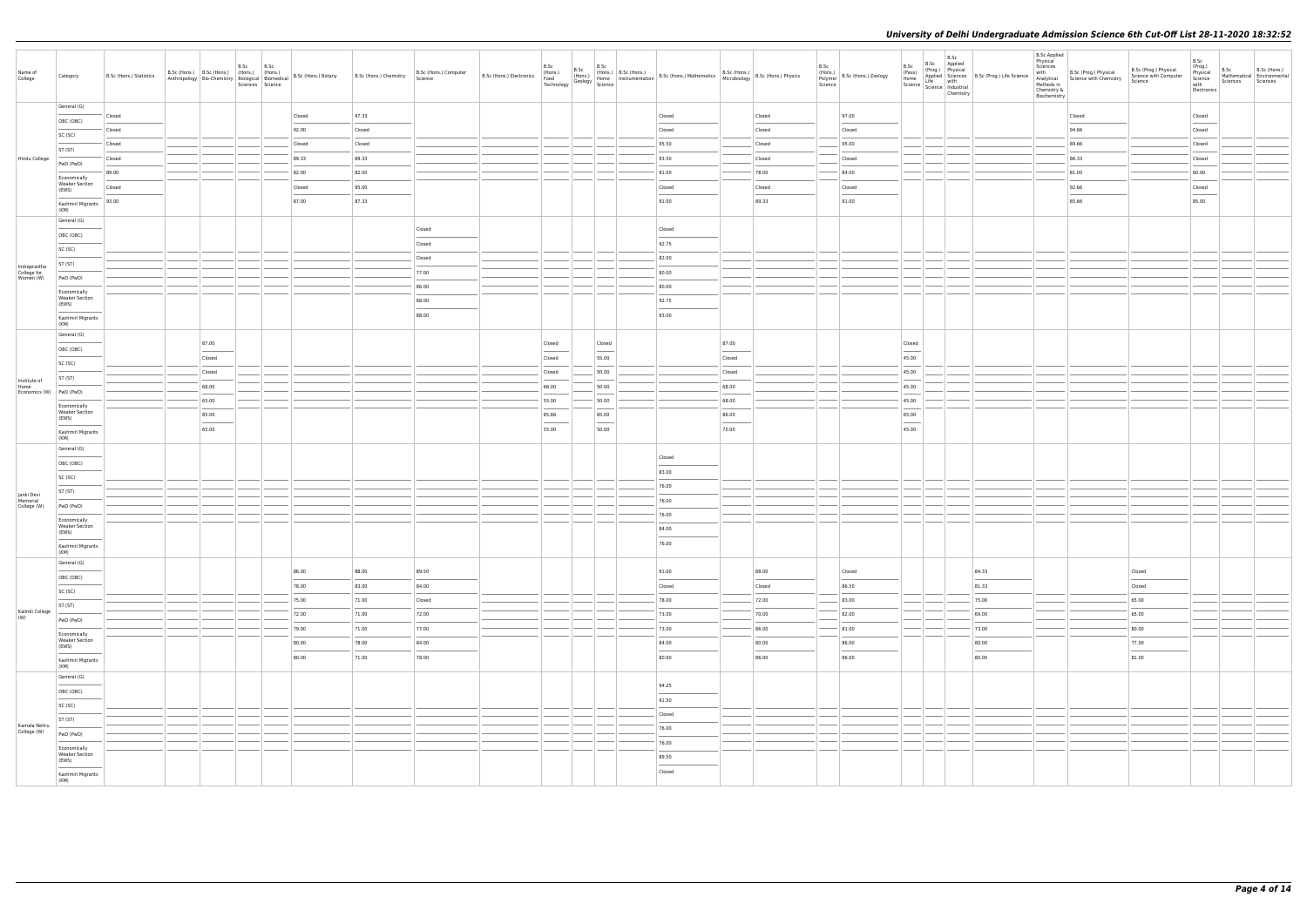| Name of<br>College           | Category                                       | B.Sc (Hons.) Statistics | B.Sc<br>B.Sc (Hons.) B.Sc (Hons.) (Hons.) (Hons.) | B.Sc<br>Sciences Science | Anthropology   Bio-Chemistry   Biological   Biomedical   B.Sc (Hons.) Botany | B.Sc (Hons.) Chemistry | B.Sc (Hons.) Computer<br>Science |        | B.Sc   | B.Sc | B.Sc                              | B.Sc (Hons.) B.Sc (Hons.) B.Sc (Hons.) B.Sc (Hons.) B.Sc (Hons.) B.Sc (Hons.) B.Sc (Hons.) B.Sc (Hons.) B.Sc (Hons.) B.Sc (Hons.) B.Sc (Hons.) B.Sc (Hons.) B.Sc (Hons.) B.Sc (Hons.) B.Sc (Hons.) B.Sc (Hons.) B.Sc (Hons.) B |        | B.Sc | (Hons.)<br>Polymer B.Sc (Hons.) Zoology<br>Science | B.Sc<br>(Pass)                    | B.Sc<br>B.Sc Applied<br>(Prog.) Physical | (Pass)<br>Home Applied Sciences<br>Science Life with<br>Science Industrial<br>Mustrial<br>Discover Contains and Science Industrial<br>Discover Contains and Science Industrial<br>Discover Contains and Science Industrial<br>Discover Contain<br>Chemistry | <b>B.Sc Applied</b><br>Physical<br>Sciences<br>with<br>Chemistry &<br>Biochemistry | B.Sc (Prog.) Physical<br>Analytical Science with Chemistry<br>Methods in | B.Sc (Prog.) Physical<br>Science with Computer<br>Science | B.Sc<br>(Prog.)<br>Physical<br>Science<br>with<br>Electronics | B.Sc<br>Mathematical Environmental<br>Sciences | B.Sc (Hons.)<br>Sciences |
|------------------------------|------------------------------------------------|-------------------------|---------------------------------------------------|--------------------------|------------------------------------------------------------------------------|------------------------|----------------------------------|--------|--------|------|-----------------------------------|--------------------------------------------------------------------------------------------------------------------------------------------------------------------------------------------------------------------------------|--------|------|----------------------------------------------------|-----------------------------------|------------------------------------------|-------------------------------------------------------------------------------------------------------------------------------------------------------------------------------------------------------------------------------------------------------------|------------------------------------------------------------------------------------|--------------------------------------------------------------------------|-----------------------------------------------------------|---------------------------------------------------------------|------------------------------------------------|--------------------------|
|                              | General (G)                                    |                         |                                                   |                          |                                                                              |                        | Closed                           | Closed |        |      |                                   | Closed                                                                                                                                                                                                                         | Closed |      |                                                    |                                   |                                          |                                                                                                                                                                                                                                                             |                                                                                    |                                                                          | 88.00                                                     |                                                               | 88.00                                          |                          |
|                              | OBC (OBC)                                      |                         |                                                   |                          |                                                                              |                        | Closed                           | Closed |        |      |                                   | 89.00                                                                                                                                                                                                                          | 86.66  |      |                                                    |                                   |                                          |                                                                                                                                                                                                                                                             |                                                                                    |                                                                          | 82.33                                                     |                                                               | 80.50                                          |                          |
|                              | SC (SC)                                        |                         |                                                   |                          |                                                                              |                        | 83.25                            | Closed |        |      |                                   | 83.50                                                                                                                                                                                                                          | Closed |      |                                                    |                                   |                                          |                                                                                                                                                                                                                                                             |                                                                                    |                                                                          | 72.00                                                     |                                                               | 75.00                                          |                          |
| Keshav<br>Mahavidyalaya      | ST (ST)                                        |                         |                                                   |                          |                                                                              |                        | 71.75                            | Closed |        |      |                                   | 70.50                                                                                                                                                                                                                          | Closed |      |                                                    |                                   |                                          |                                                                                                                                                                                                                                                             |                                                                                    |                                                                          | 55.00                                                     |                                                               | 69.00                                          |                          |
|                              | PwD (PwD)                                      |                         |                                                   |                          |                                                                              |                        | 79.75                            | 55.00  |        |      |                                   | 70.00                                                                                                                                                                                                                          | 60.00  |      |                                                    |                                   |                                          |                                                                                                                                                                                                                                                             |                                                                                    |                                                                          | 66.00                                                     |                                                               | 67.00                                          |                          |
|                              | Economically<br><b>Weaker Section</b><br>(EWS) |                         |                                                   |                          |                                                                              |                        | 90.25                            | 79.00  |        |      |                                   | 86.50                                                                                                                                                                                                                          | Closed |      |                                                    |                                   |                                          |                                                                                                                                                                                                                                                             |                                                                                    |                                                                          | 81.00                                                     |                                                               | 83.00                                          |                          |
|                              | Kashmiri Migrants                              |                         |                                                   |                          |                                                                              |                        | 83.75                            | 80.00  |        |      |                                   | 83.50                                                                                                                                                                                                                          | 84.00  |      |                                                    |                                   |                                          |                                                                                                                                                                                                                                                             |                                                                                    |                                                                          | 78.00                                                     |                                                               | 78.00                                          |                          |
|                              | (KM)                                           |                         |                                                   |                          |                                                                              |                        |                                  |        |        |      |                                   |                                                                                                                                                                                                                                |        |      |                                                    |                                   |                                          |                                                                                                                                                                                                                                                             |                                                                                    |                                                                          |                                                           |                                                               |                                                |                          |
|                              | General (G)                                    | Closed                  |                                                   |                          | 93.33                                                                        | Closed                 |                                  |        |        |      |                                   | Closed                                                                                                                                                                                                                         | 95.66  |      | Closed                                             |                                   |                                          | Closed                                                                                                                                                                                                                                                      | 91.66                                                                              | 93.66                                                                    | Closed                                                    |                                                               |                                                |                          |
|                              | OBC (OBC)<br>SC (SC)                           | 94.25                   |                                                   |                          | 85.00                                                                        | 93.00                  |                                  |        |        |      |                                   | Closed                                                                                                                                                                                                                         | Closed |      | 92.00                                              |                                   |                                          | 87.33                                                                                                                                                                                                                                                       | 86.66                                                                              | 90.00                                                                    | 91.66                                                     |                                                               |                                                |                          |
|                              | ST (ST)                                        | 91.00                   |                                                   |                          | Closed                                                                       | 85.33                  |                                  |        |        |      |                                   | 91.25                                                                                                                                                                                                                          | 87.33  |      | 89.33                                              |                                   |                                          | Closed                                                                                                                                                                                                                                                      | 79.00                                                                              | 82.33                                                                    | 83.00                                                     |                                                               |                                                |                          |
| Kirori Mal<br>College        | PwD (PwD)                                      | 88.00                   |                                                   |                          | Closed                                                                       | 70.00                  |                                  |        |        |      |                                   | Closed                                                                                                                                                                                                                         | 74.00  |      | Closed                                             |                                   |                                          | Closed                                                                                                                                                                                                                                                      | 65.00                                                                              | 67.00                                                                    | 75.00                                                     |                                                               |                                                |                          |
|                              | Economically                                   | 90.00                   |                                                   |                          | 65.00                                                                        | 65.00                  |                                  |        |        |      |                                   | 79.00                                                                                                                                                                                                                          | 70.00  |      | 80.00                                              |                                   |                                          | 68.00                                                                                                                                                                                                                                                       | 70.00                                                                              | 64.00                                                                    | 78.00                                                     |                                                               |                                                |                          |
|                              | <b>Weaker Section</b><br>(EWS)                 | Closed                  |                                                   |                          | 87.00                                                                        | 91.66                  |                                  |        |        |      |                                   | Closed                                                                                                                                                                                                                         | 93.00  |      | 91.33                                              |                                   |                                          | 86.00                                                                                                                                                                                                                                                       | 89.00                                                                              | 90.00                                                                    | 92.66                                                     |                                                               |                                                |                          |
|                              | Kashmiri Migrants                              | 89.00                   |                                                   |                          | 83.33                                                                        | 85.00                  |                                  |        |        |      |                                   | 86.00                                                                                                                                                                                                                          | 85.66  |      | 84.33                                              |                                   |                                          | 84.00                                                                                                                                                                                                                                                       | 81.66                                                                              | 83.66                                                                    | 86.66                                                     |                                                               |                                                |                          |
|                              | (KM)<br>General (G)                            |                         |                                                   |                          |                                                                              |                        |                                  |        |        |      |                                   |                                                                                                                                                                                                                                |        |      |                                                    |                                   |                                          |                                                                                                                                                                                                                                                             |                                                                                    |                                                                          |                                                           |                                                               |                                                |                          |
|                              | OBC (OBC)                                      |                         |                                                   |                          |                                                                              |                        |                                  |        | Closed |      | 82.00<br>$\sim$                   |                                                                                                                                                                                                                                |        |      |                                                    | Closed                            |                                          |                                                                                                                                                                                                                                                             |                                                                                    |                                                                          |                                                           |                                                               |                                                |                          |
| Lady Irwin                   | SC (SC)                                        |                         |                                                   |                          |                                                                              |                        |                                  |        | Closed |      | 72.00                             |                                                                                                                                                                                                                                |        |      |                                                    | 73.00                             |                                          |                                                                                                                                                                                                                                                             |                                                                                    |                                                                          |                                                           |                                                               |                                                |                          |
|                              | ST (ST)                                        |                         |                                                   |                          |                                                                              |                        |                                  |        | Closed |      | Closed                            |                                                                                                                                                                                                                                |        |      |                                                    | 60.00                             |                                          |                                                                                                                                                                                                                                                             |                                                                                    |                                                                          |                                                           |                                                               |                                                |                          |
| College (W)                  | PwD (PwD)                                      |                         |                                                   |                          |                                                                              |                        |                                  |        | 65.00  |      | 58.00                             |                                                                                                                                                                                                                                |        |      |                                                    | 58.00                             |                                          |                                                                                                                                                                                                                                                             |                                                                                    |                                                                          |                                                           |                                                               |                                                |                          |
|                              | Economically<br><b>Weaker Section</b>          |                         |                                                   |                          |                                                                              |                        |                                  |        | 65.00  |      | 58.00                             |                                                                                                                                                                                                                                |        |      |                                                    | 55.00                             |                                          |                                                                                                                                                                                                                                                             |                                                                                    |                                                                          |                                                           |                                                               |                                                |                          |
|                              | (EWS)                                          |                         |                                                   |                          |                                                                              |                        |                                  |        | 80.00  |      | 60.00<br>$\overline{\phantom{a}}$ |                                                                                                                                                                                                                                |        |      |                                                    | 60.00<br>$\overline{\phantom{a}}$ |                                          |                                                                                                                                                                                                                                                             |                                                                                    |                                                                          |                                                           |                                                               |                                                |                          |
|                              | Kashmiri Migrants<br>(KM)                      |                         |                                                   |                          |                                                                              |                        |                                  |        | Closed |      | 58.00                             |                                                                                                                                                                                                                                |        |      |                                                    | 58.00                             |                                          |                                                                                                                                                                                                                                                             |                                                                                    |                                                                          |                                                           |                                                               |                                                |                          |
|                              | General (G)                                    |                         |                                                   |                          |                                                                              |                        |                                  |        |        |      |                                   |                                                                                                                                                                                                                                |        |      |                                                    |                                   |                                          |                                                                                                                                                                                                                                                             |                                                                                    |                                                                          |                                                           |                                                               |                                                |                          |
|                              | OBC (OBC)                                      | Closed<br>95.00         |                                                   |                          |                                                                              |                        |                                  |        |        |      |                                   | Closed<br>Closed                                                                                                                                                                                                               |        |      |                                                    |                                   |                                          |                                                                                                                                                                                                                                                             |                                                                                    |                                                                          |                                                           |                                                               |                                                |                          |
|                              | SC (SC)                                        | 91.00                   |                                                   |                          |                                                                              |                        |                                  |        |        |      |                                   | 91.00                                                                                                                                                                                                                          |        |      |                                                    |                                   |                                          |                                                                                                                                                                                                                                                             |                                                                                    |                                                                          |                                                           |                                                               |                                                |                          |
| Lady Shri Ram<br>College for | ST (ST)                                        | 90.00                   |                                                   |                          |                                                                              |                        |                                  |        |        |      |                                   | 86.50                                                                                                                                                                                                                          |        |      |                                                    |                                   |                                          |                                                                                                                                                                                                                                                             |                                                                                    |                                                                          |                                                           |                                                               |                                                |                          |
| Women (W)                    | PwD (PwD)                                      | 94.50                   |                                                   |                          |                                                                              |                        |                                  |        |        |      |                                   | 88.00                                                                                                                                                                                                                          |        |      |                                                    |                                   |                                          |                                                                                                                                                                                                                                                             |                                                                                    |                                                                          |                                                           |                                                               |                                                |                          |
|                              | Economically<br><b>Weaker Section</b>          | 95.50                   |                                                   |                          |                                                                              |                        |                                  |        |        |      |                                   | Closed                                                                                                                                                                                                                         |        |      |                                                    |                                   |                                          |                                                                                                                                                                                                                                                             |                                                                                    |                                                                          |                                                           |                                                               |                                                |                          |
|                              | (EWS)<br>Kashmiri Migrants                     | 96.00                   |                                                   |                          |                                                                              |                        |                                  |        |        |      |                                   | Closed                                                                                                                                                                                                                         |        |      |                                                    |                                   |                                          |                                                                                                                                                                                                                                                             |                                                                                    |                                                                          |                                                           |                                                               |                                                |                          |
|                              | (KM)                                           |                         |                                                   |                          |                                                                              |                        |                                  |        |        |      |                                   |                                                                                                                                                                                                                                |        |      |                                                    |                                   |                                          |                                                                                                                                                                                                                                                             |                                                                                    |                                                                          |                                                           |                                                               |                                                |                          |
|                              | General (G)                                    |                         |                                                   |                          |                                                                              |                        |                                  |        |        |      | Closed                            | 89.50                                                                                                                                                                                                                          |        |      |                                                    |                                   |                                          |                                                                                                                                                                                                                                                             |                                                                                    |                                                                          |                                                           |                                                               |                                                |                          |
|                              | OBC (OBC)<br>SC (SC)                           |                         |                                                   |                          |                                                                              |                        |                                  |        |        |      | 67.00                             | 84.00                                                                                                                                                                                                                          |        |      |                                                    |                                   |                                          |                                                                                                                                                                                                                                                             |                                                                                    |                                                                          |                                                           |                                                               |                                                |                          |
|                              | ST (ST)                                        |                         |                                                   |                          |                                                                              |                        |                                  |        |        |      | Closed                            | 78.00                                                                                                                                                                                                                          |        |      |                                                    |                                   |                                          |                                                                                                                                                                                                                                                             |                                                                                    |                                                                          |                                                           |                                                               |                                                |                          |
| Lakshmibai<br>College (W)    | PwD (PwD)                                      |                         |                                                   |                          |                                                                              |                        |                                  |        |        |      | 60.00                             | 74.00                                                                                                                                                                                                                          |        |      |                                                    |                                   |                                          |                                                                                                                                                                                                                                                             |                                                                                    |                                                                          |                                                           |                                                               |                                                |                          |
|                              | Economically                                   |                         |                                                   |                          |                                                                              |                        |                                  |        |        |      | 62.00                             | 80.00                                                                                                                                                                                                                          |        |      |                                                    |                                   |                                          |                                                                                                                                                                                                                                                             |                                                                                    |                                                                          |                                                           |                                                               |                                                |                          |
|                              | <b>Weaker Section</b><br>(EWS)                 |                         |                                                   |                          |                                                                              |                        |                                  |        |        |      | 68.00<br>$\sim$                   | 85.00                                                                                                                                                                                                                          |        |      |                                                    |                                   |                                          |                                                                                                                                                                                                                                                             |                                                                                    |                                                                          |                                                           |                                                               |                                                |                          |
|                              | Kashmiri Migrants                              |                         |                                                   |                          |                                                                              |                        |                                  |        |        |      | 69.00                             | 83.00                                                                                                                                                                                                                          |        |      |                                                    |                                   |                                          |                                                                                                                                                                                                                                                             |                                                                                    |                                                                          |                                                           |                                                               |                                                |                          |
|                              | (KM)<br>General (G)                            |                         |                                                   |                          |                                                                              |                        |                                  |        |        |      |                                   |                                                                                                                                                                                                                                |        |      |                                                    |                                   |                                          |                                                                                                                                                                                                                                                             |                                                                                    |                                                                          |                                                           |                                                               |                                                |                          |
|                              | OBC (OBC)                                      |                         |                                                   |                          |                                                                              |                        |                                  | 85.00  |        |      |                                   |                                                                                                                                                                                                                                |        |      |                                                    |                                   |                                          |                                                                                                                                                                                                                                                             |                                                                                    | Closed                                                                   | 86.00                                                     |                                                               | 87.00                                          |                          |
|                              | SC (SC)                                        |                         |                                                   |                          |                                                                              |                        |                                  | Closed |        |      |                                   |                                                                                                                                                                                                                                |        |      |                                                    |                                   |                                          |                                                                                                                                                                                                                                                             |                                                                                    | Closed                                                                   | 81.00                                                     |                                                               | 82.25                                          |                          |
| Maharaja                     | ST (ST)                                        |                         |                                                   |                          |                                                                              |                        |                                  | 68.00  |        |      |                                   |                                                                                                                                                                                                                                |        |      |                                                    |                                   |                                          |                                                                                                                                                                                                                                                             |                                                                                    | Closed                                                                   | Closed                                                    |                                                               | Closed                                         |                          |
| Agrasen<br>College           | PwD (PwD)                                      |                         |                                                   |                          |                                                                              |                        |                                  | 50.00  |        |      |                                   |                                                                                                                                                                                                                                |        |      |                                                    |                                   |                                          |                                                                                                                                                                                                                                                             |                                                                                    | 50.00                                                                    | 50.00                                                     |                                                               | 55.00                                          |                          |
|                              | Economically                                   |                         |                                                   |                          |                                                                              |                        |                                  | 50.00  |        |      |                                   |                                                                                                                                                                                                                                |        |      |                                                    |                                   |                                          |                                                                                                                                                                                                                                                             |                                                                                    | 50.00                                                                    | 50.00                                                     |                                                               | 50.00                                          |                          |
|                              | <b>Weaker Section</b><br>(EWS)                 |                         |                                                   |                          |                                                                              |                        |                                  | Closed |        |      |                                   |                                                                                                                                                                                                                                |        |      |                                                    |                                   |                                          |                                                                                                                                                                                                                                                             |                                                                                    | Closed                                                                   | 82.00                                                     |                                                               | 81.00                                          |                          |
|                              | Kashmiri Migrants<br>(KM)                      |                         |                                                   |                          |                                                                              |                        |                                  | 75.00  |        |      |                                   |                                                                                                                                                                                                                                |        |      |                                                    |                                   |                                          |                                                                                                                                                                                                                                                             |                                                                                    | 77.00                                                                    | 76.00                                                     |                                                               | 77.00                                          |                          |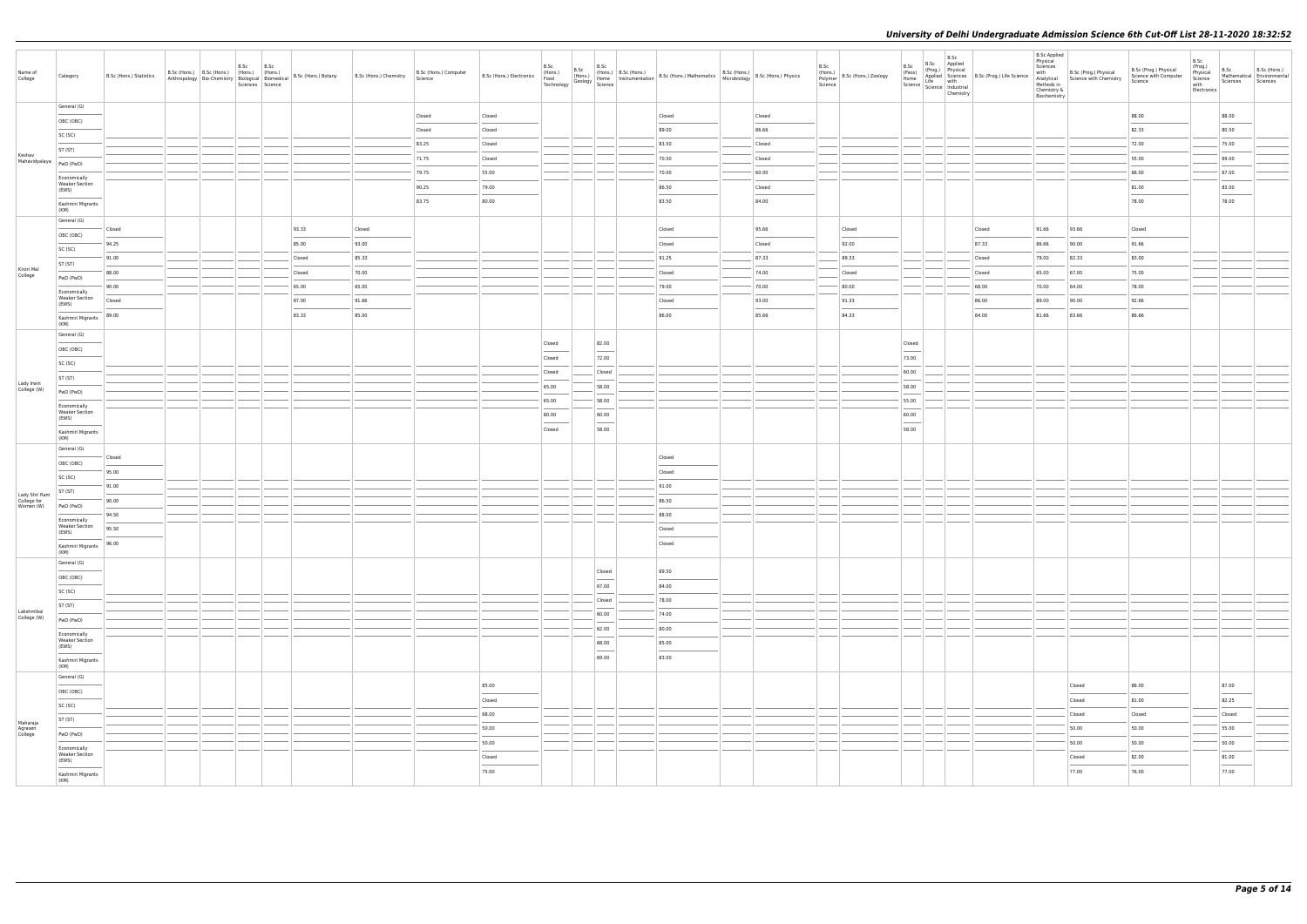| Name of<br>College                  | Category                                                                                                                                                                                                                                                                                                                                                                                                                                                                                | B.Sc (Hons.) Statistics |  | B.Sc | B.Sc | B.Sc (Hons.) B.Sc (Hons.) (Hons.) (Hons.) (Hons.) B.Sc (Hons.) Biotany<br>Anthropology Bio-Chemistry Biological Biomedical B.Sc (Hons.) Botany<br>Sciences Science | B.Sc (Hons.) Chemistry | B.Sc (Hons.) Computer<br>Science | B.Sc (Hons.) Electronics<br>Food<br>Technology | B.Sc<br>B.Sc | B.Sc | B.Sc (Hons.) B.Sc (Hons.)<br>(Hons.) B.Sc (Hons.) Mathematics<br>(Hons.) Phone Instrumentation B.Sc (Hons.) Mathematics Microbiology<br>Science Microbiology B.Sc (Hons.) Physics |        | B.Sc<br>(Hons.)<br>Science | (Hons.)<br>Polymer   B.Sc (Hons.) Zoology | B.Sc | B.Sc<br>B.Sc Applied<br>(Prog.) Physical<br>(Pass) (Prog.) Physical<br>Home Applied Sciences<br>Science Life with<br>Science Industrial<br>Chemistry | Applied Sciences B.Sc (Prog.) Life Science<br>Life with | <b>B.Sc Applied</b><br>Physical<br>Sciences<br>with<br>Analytical<br>Methods in<br>Chemistry &<br>Biochemistry | B.Sc (Prog.) Physical<br>Science with Chemistry | B.Sc (Prog.) Physical<br>Science with Computer<br>Science | B.Sc<br>(Prog.)<br>Physical<br>Science<br>with<br>Electronics | B.Sc<br>Sciences Sciences                                                                                                                                                                                                                                                                                                                                                                                                                                                           | B.Sc (Hons.)<br>Mathematical Environmental |
|-------------------------------------|-----------------------------------------------------------------------------------------------------------------------------------------------------------------------------------------------------------------------------------------------------------------------------------------------------------------------------------------------------------------------------------------------------------------------------------------------------------------------------------------|-------------------------|--|------|------|--------------------------------------------------------------------------------------------------------------------------------------------------------------------|------------------------|----------------------------------|------------------------------------------------|--------------|------|-----------------------------------------------------------------------------------------------------------------------------------------------------------------------------------|--------|----------------------------|-------------------------------------------|------|------------------------------------------------------------------------------------------------------------------------------------------------------|---------------------------------------------------------|----------------------------------------------------------------------------------------------------------------|-------------------------------------------------|-----------------------------------------------------------|---------------------------------------------------------------|-------------------------------------------------------------------------------------------------------------------------------------------------------------------------------------------------------------------------------------------------------------------------------------------------------------------------------------------------------------------------------------------------------------------------------------------------------------------------------------|--------------------------------------------|
|                                     | General (G)                                                                                                                                                                                                                                                                                                                                                                                                                                                                             |                         |  |      |      | 89.66                                                                                                                                                              | Closed                 |                                  |                                                |              |      | Closed                                                                                                                                                                            | Closed |                            | 91.00                                     |      |                                                                                                                                                      | Closed                                                  |                                                                                                                | 87.00                                           | Closed                                                    |                                                               |                                                                                                                                                                                                                                                                                                                                                                                                                                                                                     |                                            |
|                                     | OBC (OBC)                                                                                                                                                                                                                                                                                                                                                                                                                                                                               |                         |  |      |      | 84.00                                                                                                                                                              | 87.66                  |                                  |                                                |              |      | Closed                                                                                                                                                                            | Closed |                            | 86.00                                     |      |                                                                                                                                                      | 81.66                                                   |                                                                                                                | 86.33                                           | 83.66                                                     |                                                               |                                                                                                                                                                                                                                                                                                                                                                                                                                                                                     |                                            |
|                                     | SC (SC)                                                                                                                                                                                                                                                                                                                                                                                                                                                                                 |                         |  |      |      | Closed                                                                                                                                                             | Closed                 |                                  |                                                |              |      | 84.25                                                                                                                                                                             | 70.00  |                            | Closed                                    |      |                                                                                                                                                      | Closed                                                  |                                                                                                                | 69.00                                           | Closed                                                    |                                                               |                                                                                                                                                                                                                                                                                                                                                                                                                                                                                     |                                            |
| Maitreyi                            | ST (ST)                                                                                                                                                                                                                                                                                                                                                                                                                                                                                 |                         |  |      |      | 65.00                                                                                                                                                              | 65.00                  |                                  |                                                |              |      | 76.00                                                                                                                                                                             | 65.00  |                            | 65.00                                     |      |                                                                                                                                                      | 64.00                                                   |                                                                                                                | 62.00                                           | 62.00                                                     |                                                               |                                                                                                                                                                                                                                                                                                                                                                                                                                                                                     |                                            |
| College (W)                         | PwD (PwD)                                                                                                                                                                                                                                                                                                                                                                                                                                                                               |                         |  |      |      | 65.00                                                                                                                                                              | 65.00                  |                                  |                                                |              |      | 75.00                                                                                                                                                                             | 65.00  |                            | 65.00                                     |      |                                                                                                                                                      | 64.00                                                   |                                                                                                                | 62.00                                           | 62.00                                                     |                                                               |                                                                                                                                                                                                                                                                                                                                                                                                                                                                                     |                                            |
|                                     | Economically<br><b>Weaker Section</b>                                                                                                                                                                                                                                                                                                                                                                                                                                                   |                         |  |      |      | 84.00                                                                                                                                                              | 85.00                  |                                  |                                                |              |      | 92.00                                                                                                                                                                             | 85.00  |                            | 85.00                                     |      |                                                                                                                                                      | 80.66                                                   |                                                                                                                | 80.00                                           | 79.66                                                     |                                                               |                                                                                                                                                                                                                                                                                                                                                                                                                                                                                     |                                            |
|                                     | (EWS)                                                                                                                                                                                                                                                                                                                                                                                                                                                                                   |                         |  |      |      | 75.00                                                                                                                                                              | 75.00                  |                                  |                                                |              |      | 87.00                                                                                                                                                                             | 75.00  |                            | 75.00                                     |      |                                                                                                                                                      | 74.00                                                   |                                                                                                                | 74.00                                           | 74.00                                                     |                                                               |                                                                                                                                                                                                                                                                                                                                                                                                                                                                                     |                                            |
|                                     | Kashmiri Migrants<br>(KM)                                                                                                                                                                                                                                                                                                                                                                                                                                                               |                         |  |      |      |                                                                                                                                                                    |                        |                                  |                                                |              |      |                                                                                                                                                                                   |        |                            |                                           |      |                                                                                                                                                      |                                                         |                                                                                                                |                                                 |                                                           |                                                               |                                                                                                                                                                                                                                                                                                                                                                                                                                                                                     |                                            |
|                                     | General (G)                                                                                                                                                                                                                                                                                                                                                                                                                                                                             | 86.00                   |  |      |      |                                                                                                                                                                    |                        | Closed                           |                                                |              |      | Closed                                                                                                                                                                            |        |                            |                                           |      |                                                                                                                                                      |                                                         |                                                                                                                |                                                 |                                                           |                                                               |                                                                                                                                                                                                                                                                                                                                                                                                                                                                                     |                                            |
|                                     | Sikh Minority (SM)                                                                                                                                                                                                                                                                                                                                                                                                                                                                      | 67.00                   |  |      |      |                                                                                                                                                                    |                        | 68.00                            |                                                |              |      | 62.00                                                                                                                                                                             |        |                            |                                           |      |                                                                                                                                                      |                                                         |                                                                                                                |                                                 |                                                           |                                                               |                                                                                                                                                                                                                                                                                                                                                                                                                                                                                     |                                            |
| Mata Sundri<br>College for          | PwD (PwD)                                                                                                                                                                                                                                                                                                                                                                                                                                                                               | 57.00                   |  |      |      |                                                                                                                                                                    |                        | 58.00                            |                                                |              |      | 56.00                                                                                                                                                                             |        |                            |                                           |      |                                                                                                                                                      |                                                         |                                                                                                                |                                                 |                                                           |                                                               |                                                                                                                                                                                                                                                                                                                                                                                                                                                                                     |                                            |
| Women (W)<br>* Sikh<br>Minority(SM) | Economically<br><b>Weaker Section</b>                                                                                                                                                                                                                                                                                                                                                                                                                                                   | NA                      |  |      |      |                                                                                                                                                                    |                        | NA                               |                                                |              |      | <b>NA</b>                                                                                                                                                                         |        |                            |                                           |      |                                                                                                                                                      |                                                         |                                                                                                                |                                                 |                                                           |                                                               |                                                                                                                                                                                                                                                                                                                                                                                                                                                                                     |                                            |
|                                     | (EWS)                                                                                                                                                                                                                                                                                                                                                                                                                                                                                   |                         |  |      |      |                                                                                                                                                                    |                        |                                  |                                                |              |      |                                                                                                                                                                                   |        |                            |                                           |      |                                                                                                                                                      |                                                         |                                                                                                                |                                                 |                                                           |                                                               |                                                                                                                                                                                                                                                                                                                                                                                                                                                                                     |                                            |
|                                     | Kashmiri Migrants<br>(KM)                                                                                                                                                                                                                                                                                                                                                                                                                                                               | 76.00                   |  |      |      |                                                                                                                                                                    |                        | 78.00                            |                                                |              |      | 78.00                                                                                                                                                                             |        |                            |                                           |      |                                                                                                                                                      |                                                         |                                                                                                                |                                                 |                                                           |                                                               |                                                                                                                                                                                                                                                                                                                                                                                                                                                                                     |                                            |
|                                     | General (G)                                                                                                                                                                                                                                                                                                                                                                                                                                                                             |                         |  |      |      |                                                                                                                                                                    |                        |                                  |                                                |              |      |                                                                                                                                                                                   |        |                            |                                           |      |                                                                                                                                                      |                                                         |                                                                                                                |                                                 |                                                           |                                                               |                                                                                                                                                                                                                                                                                                                                                                                                                                                                                     |                                            |
|                                     | OBC (OBC)                                                                                                                                                                                                                                                                                                                                                                                                                                                                               |                         |  |      |      | 96.00                                                                                                                                                              | 96.33                  |                                  |                                                |              |      | Closed                                                                                                                                                                            | Closed |                            | Closed                                    |      |                                                                                                                                                      | 95.67                                                   |                                                                                                                |                                                 | Closed                                                    |                                                               |                                                                                                                                                                                                                                                                                                                                                                                                                                                                                     |                                            |
|                                     | SC (SC)                                                                                                                                                                                                                                                                                                                                                                                                                                                                                 |                         |  |      |      | Closed                                                                                                                                                             | Closed                 |                                  |                                                |              |      | Closed                                                                                                                                                                            | Closed |                            | Closed                                    |      |                                                                                                                                                      | 92.00                                                   |                                                                                                                |                                                 | 90.00                                                     |                                                               |                                                                                                                                                                                                                                                                                                                                                                                                                                                                                     |                                            |
| Miranda House                       | ST (ST)                                                                                                                                                                                                                                                                                                                                                                                                                                                                                 |                         |  |      |      | Closed                                                                                                                                                             | 90.00                  |                                  |                                                |              |      | Closed                                                                                                                                                                            | Closed |                            | 91.00                                     |      |                                                                                                                                                      | 88.00                                                   |                                                                                                                |                                                 | 86.00                                                     |                                                               |                                                                                                                                                                                                                                                                                                                                                                                                                                                                                     |                                            |
| (W)                                 | PwD (PwD)                                                                                                                                                                                                                                                                                                                                                                                                                                                                               |                         |  |      |      | Closed                                                                                                                                                             | 81.33                  |                                  |                                                |              |      | 87.50                                                                                                                                                                             | 81.00  |                            | Closed                                    |      |                                                                                                                                                      | Closed                                                  |                                                                                                                |                                                 | 77.00                                                     |                                                               |                                                                                                                                                                                                                                                                                                                                                                                                                                                                                     |                                            |
|                                     | Economically<br><b>Weaker Section</b>                                                                                                                                                                                                                                                                                                                                                                                                                                                   |                         |  |      |      | 86.00                                                                                                                                                              | 85.00                  |                                  |                                                |              |      | 91.50                                                                                                                                                                             | 88.00  |                            | 87.00                                     |      |                                                                                                                                                      | 80.00                                                   |                                                                                                                |                                                 | 81.00                                                     |                                                               |                                                                                                                                                                                                                                                                                                                                                                                                                                                                                     |                                            |
|                                     | (EWS)                                                                                                                                                                                                                                                                                                                                                                                                                                                                                   |                         |  |      |      | 90.67                                                                                                                                                              | Closed                 |                                  |                                                |              |      | 94.50                                                                                                                                                                             | 93.33  |                            | 93.00                                     |      |                                                                                                                                                      | 92.00                                                   |                                                                                                                |                                                 | 91.33                                                     |                                                               |                                                                                                                                                                                                                                                                                                                                                                                                                                                                                     |                                            |
|                                     | Kashmiri Migrants<br>(KM)                                                                                                                                                                                                                                                                                                                                                                                                                                                               |                         |  |      |      | Closed                                                                                                                                                             | 86.67                  |                                  |                                                |              |      | 93.00                                                                                                                                                                             | 91.00  |                            | Closed                                    |      |                                                                                                                                                      | 89.00                                                   |                                                                                                                |                                                 | 84.67                                                     |                                                               |                                                                                                                                                                                                                                                                                                                                                                                                                                                                                     |                                            |
|                                     | General (G)                                                                                                                                                                                                                                                                                                                                                                                                                                                                             |                         |  |      |      |                                                                                                                                                                    |                        |                                  |                                                |              |      |                                                                                                                                                                                   |        |                            |                                           |      |                                                                                                                                                      |                                                         |                                                                                                                |                                                 |                                                           |                                                               |                                                                                                                                                                                                                                                                                                                                                                                                                                                                                     |                                            |
|                                     | OBC (OBC)                                                                                                                                                                                                                                                                                                                                                                                                                                                                               |                         |  |      |      |                                                                                                                                                                    | 92.00                  |                                  |                                                |              |      | Closed                                                                                                                                                                            | Closed |                            |                                           |      |                                                                                                                                                      |                                                         |                                                                                                                | Closed                                          | Closed                                                    |                                                               |                                                                                                                                                                                                                                                                                                                                                                                                                                                                                     |                                            |
|                                     | SC (SC)                                                                                                                                                                                                                                                                                                                                                                                                                                                                                 |                         |  |      |      |                                                                                                                                                                    | 88.00                  |                                  |                                                |              |      | Closed                                                                                                                                                                            | Closed |                            |                                           |      |                                                                                                                                                      |                                                         |                                                                                                                | 83.00                                           | 86.00                                                     |                                                               |                                                                                                                                                                                                                                                                                                                                                                                                                                                                                     |                                            |
| Motilal Nehru                       | ST (ST)                                                                                                                                                                                                                                                                                                                                                                                                                                                                                 |                         |  |      |      |                                                                                                                                                                    | 75.00                  |                                  |                                                |              |      | Closed                                                                                                                                                                            | Closed |                            |                                           |      |                                                                                                                                                      |                                                         |                                                                                                                | 65.00                                           | 76.00                                                     |                                                               |                                                                                                                                                                                                                                                                                                                                                                                                                                                                                     |                                            |
| College                             | PwD (PwD)                                                                                                                                                                                                                                                                                                                                                                                                                                                                               |                         |  |      |      |                                                                                                                                                                    | 60.00                  |                                  |                                                |              |      | 70.00                                                                                                                                                                             | Closed |                            |                                           |      |                                                                                                                                                      |                                                         |                                                                                                                | 55.00                                           | 76.00                                                     |                                                               |                                                                                                                                                                                                                                                                                                                                                                                                                                                                                     |                                            |
|                                     | Economically                                                                                                                                                                                                                                                                                                                                                                                                                                                                            |                         |  |      |      |                                                                                                                                                                    | 78.00                  |                                  |                                                |              |      | 80.00                                                                                                                                                                             | 60.00  |                            |                                           |      |                                                                                                                                                      |                                                         |                                                                                                                | 77.00                                           | 76.00                                                     |                                                               |                                                                                                                                                                                                                                                                                                                                                                                                                                                                                     |                                            |
|                                     | <b>Weaker Section</b><br>(EWS)                                                                                                                                                                                                                                                                                                                                                                                                                                                          |                         |  |      |      |                                                                                                                                                                    | 88.00                  |                                  |                                                |              |      | 91.00                                                                                                                                                                             | Closed |                            |                                           |      |                                                                                                                                                      |                                                         |                                                                                                                | 83.00                                           | 86.00                                                     |                                                               |                                                                                                                                                                                                                                                                                                                                                                                                                                                                                     |                                            |
|                                     | Kashmiri Migrants<br>(KM)                                                                                                                                                                                                                                                                                                                                                                                                                                                               |                         |  |      |      |                                                                                                                                                                    | 87.00                  |                                  |                                                |              |      | 80.00                                                                                                                                                                             | 60.00  |                            |                                           |      |                                                                                                                                                      |                                                         |                                                                                                                | 81.00                                           | 76.00                                                     |                                                               |                                                                                                                                                                                                                                                                                                                                                                                                                                                                                     |                                            |
|                                     | General (G)                                                                                                                                                                                                                                                                                                                                                                                                                                                                             |                         |  |      |      |                                                                                                                                                                    |                        |                                  |                                                |              |      |                                                                                                                                                                                   |        |                            |                                           |      |                                                                                                                                                      |                                                         |                                                                                                                |                                                 |                                                           |                                                               |                                                                                                                                                                                                                                                                                                                                                                                                                                                                                     |                                            |
|                                     | OBC (OBC)                                                                                                                                                                                                                                                                                                                                                                                                                                                                               |                         |  |      |      |                                                                                                                                                                    |                        |                                  |                                                |              |      |                                                                                                                                                                                   |        |                            |                                           |      |                                                                                                                                                      |                                                         |                                                                                                                |                                                 |                                                           |                                                               |                                                                                                                                                                                                                                                                                                                                                                                                                                                                                     |                                            |
|                                     | SC (SC)                                                                                                                                                                                                                                                                                                                                                                                                                                                                                 |                         |  |      |      |                                                                                                                                                                    |                        |                                  |                                                |              |      |                                                                                                                                                                                   |        |                            |                                           |      |                                                                                                                                                      |                                                         |                                                                                                                |                                                 |                                                           |                                                               |                                                                                                                                                                                                                                                                                                                                                                                                                                                                                     |                                            |
| Motilal Nehru                       | ST (ST)                                                                                                                                                                                                                                                                                                                                                                                                                                                                                 |                         |  |      |      |                                                                                                                                                                    |                        |                                  |                                                |              |      |                                                                                                                                                                                   |        |                            |                                           |      |                                                                                                                                                      |                                                         |                                                                                                                |                                                 |                                                           |                                                               |                                                                                                                                                                                                                                                                                                                                                                                                                                                                                     |                                            |
| College<br>(Evening)                | PwD (PwD)                                                                                                                                                                                                                                                                                                                                                                                                                                                                               |                         |  |      |      |                                                                                                                                                                    |                        |                                  |                                                |              |      |                                                                                                                                                                                   |        |                            |                                           |      |                                                                                                                                                      |                                                         |                                                                                                                |                                                 |                                                           |                                                               |                                                                                                                                                                                                                                                                                                                                                                                                                                                                                     |                                            |
|                                     | Economically<br><b>Weaker Section</b><br>(EWS)                                                                                                                                                                                                                                                                                                                                                                                                                                          |                         |  |      |      |                                                                                                                                                                    |                        |                                  |                                                |              |      |                                                                                                                                                                                   |        |                            |                                           |      |                                                                                                                                                      |                                                         |                                                                                                                |                                                 |                                                           |                                                               |                                                                                                                                                                                                                                                                                                                                                                                                                                                                                     |                                            |
|                                     | Kashmiri Migrants<br>(KM)                                                                                                                                                                                                                                                                                                                                                                                                                                                               |                         |  |      |      |                                                                                                                                                                    |                        |                                  |                                                |              |      |                                                                                                                                                                                   |        |                            |                                           |      |                                                                                                                                                      |                                                         |                                                                                                                |                                                 |                                                           |                                                               |                                                                                                                                                                                                                                                                                                                                                                                                                                                                                     |                                            |
|                                     | General (G)<br><b>Contract Contract Contract Contract</b>                                                                                                                                                                                                                                                                                                                                                                                                                               |                         |  |      |      |                                                                                                                                                                    |                        |                                  |                                                |              |      |                                                                                                                                                                                   |        |                            |                                           |      |                                                                                                                                                      |                                                         |                                                                                                                |                                                 |                                                           |                                                               |                                                                                                                                                                                                                                                                                                                                                                                                                                                                                     |                                            |
|                                     | OBC (OBC)<br>$\frac{1}{2} \left( \frac{1}{2} \right) \left( \frac{1}{2} \right) \left( \frac{1}{2} \right) \left( \frac{1}{2} \right) \left( \frac{1}{2} \right) \left( \frac{1}{2} \right) \left( \frac{1}{2} \right) \left( \frac{1}{2} \right) \left( \frac{1}{2} \right) \left( \frac{1}{2} \right) \left( \frac{1}{2} \right) \left( \frac{1}{2} \right) \left( \frac{1}{2} \right) \left( \frac{1}{2} \right) \left( \frac{1}{2} \right) \left( \frac{1}{2} \right) \left( \frac$ | Closed                  |  |      |      |                                                                                                                                                                    |                        | 91.00                            |                                                |              |      | 92.00                                                                                                                                                                             |        |                            |                                           |      |                                                                                                                                                      |                                                         |                                                                                                                |                                                 |                                                           |                                                               | 89.50                                                                                                                                                                                                                                                                                                                                                                                                                                                                               |                                            |
|                                     | SC (SC)                                                                                                                                                                                                                                                                                                                                                                                                                                                                                 | 87.00                   |  |      |      |                                                                                                                                                                    |                        | 88.00                            |                                                |              |      | 89.00                                                                                                                                                                             |        |                            |                                           |      |                                                                                                                                                      |                                                         |                                                                                                                |                                                 |                                                           |                                                               | 85.50                                                                                                                                                                                                                                                                                                                                                                                                                                                                               |                                            |
| P.G.D.A.V.                          | ST (ST)                                                                                                                                                                                                                                                                                                                                                                                                                                                                                 | 77.00                   |  |      |      |                                                                                                                                                                    |                        | 80.00                            |                                                |              |      | 79.00                                                                                                                                                                             |        |                            |                                           |      |                                                                                                                                                      |                                                         |                                                                                                                |                                                 |                                                           |                                                               | 74.00                                                                                                                                                                                                                                                                                                                                                                                                                                                                               |                                            |
| College                             | PwD (PwD)                                                                                                                                                                                                                                                                                                                                                                                                                                                                               | 75.00                   |  |      |      |                                                                                                                                                                    |                        | 77.00                            |                                                |              |      | 76.00                                                                                                                                                                             |        |                            |                                           |      |                                                                                                                                                      |                                                         |                                                                                                                |                                                 |                                                           |                                                               | 70.00                                                                                                                                                                                                                                                                                                                                                                                                                                                                               |                                            |
|                                     | Economically<br><b>Weaker Section</b>                                                                                                                                                                                                                                                                                                                                                                                                                                                   | 70.00                   |  |      |      |                                                                                                                                                                    |                        | 77.00                            |                                                |              |      | 70.00                                                                                                                                                                             |        |                            |                                           |      |                                                                                                                                                      |                                                         |                                                                                                                |                                                 |                                                           |                                                               | 70.00                                                                                                                                                                                                                                                                                                                                                                                                                                                                               |                                            |
|                                     | (EWS)                                                                                                                                                                                                                                                                                                                                                                                                                                                                                   | 89.00                   |  |      |      |                                                                                                                                                                    |                        | 88.00                            |                                                |              |      | 87.00                                                                                                                                                                             |        |                            |                                           |      |                                                                                                                                                      |                                                         |                                                                                                                |                                                 |                                                           |                                                               | 83.00<br>$\frac{1}{2} \left( \frac{1}{2} \right) \left( \frac{1}{2} \right) \left( \frac{1}{2} \right) \left( \frac{1}{2} \right) \left( \frac{1}{2} \right) \left( \frac{1}{2} \right) \left( \frac{1}{2} \right) \left( \frac{1}{2} \right) \left( \frac{1}{2} \right) \left( \frac{1}{2} \right) \left( \frac{1}{2} \right) \left( \frac{1}{2} \right) \left( \frac{1}{2} \right) \left( \frac{1}{2} \right) \left( \frac{1}{2} \right) \left( \frac{1}{2} \right) \left( \frac$ |                                            |
|                                     | Kashmiri Migrants<br>(KM)                                                                                                                                                                                                                                                                                                                                                                                                                                                               | 86.00                   |  |      |      |                                                                                                                                                                    |                        | 82.00                            |                                                |              |      | 83.00                                                                                                                                                                             |        |                            |                                           |      |                                                                                                                                                      |                                                         |                                                                                                                |                                                 |                                                           |                                                               | 80.00                                                                                                                                                                                                                                                                                                                                                                                                                                                                               |                                            |
|                                     | General (G)                                                                                                                                                                                                                                                                                                                                                                                                                                                                             |                         |  |      |      |                                                                                                                                                                    |                        |                                  |                                                |              |      |                                                                                                                                                                                   |        |                            |                                           |      |                                                                                                                                                      |                                                         |                                                                                                                |                                                 |                                                           |                                                               |                                                                                                                                                                                                                                                                                                                                                                                                                                                                                     |                                            |
|                                     | OBC (OBC)                                                                                                                                                                                                                                                                                                                                                                                                                                                                               |                         |  |      |      |                                                                                                                                                                    |                        |                                  |                                                |              |      | 91.00                                                                                                                                                                             |        |                            |                                           |      |                                                                                                                                                      |                                                         |                                                                                                                |                                                 |                                                           |                                                               |                                                                                                                                                                                                                                                                                                                                                                                                                                                                                     |                                            |
|                                     | SC (SC)                                                                                                                                                                                                                                                                                                                                                                                                                                                                                 |                         |  |      |      |                                                                                                                                                                    |                        |                                  |                                                |              |      | Closed                                                                                                                                                                            |        |                            |                                           |      |                                                                                                                                                      |                                                         |                                                                                                                |                                                 |                                                           |                                                               |                                                                                                                                                                                                                                                                                                                                                                                                                                                                                     |                                            |
| P.G.D.A.V.                          | ST (ST)                                                                                                                                                                                                                                                                                                                                                                                                                                                                                 |                         |  |      |      |                                                                                                                                                                    |                        |                                  |                                                |              |      | 79.00                                                                                                                                                                             |        |                            |                                           |      |                                                                                                                                                      |                                                         |                                                                                                                |                                                 |                                                           |                                                               |                                                                                                                                                                                                                                                                                                                                                                                                                                                                                     |                                            |
| College<br>(Evening)                | PwD (PwD)                                                                                                                                                                                                                                                                                                                                                                                                                                                                               |                         |  |      |      |                                                                                                                                                                    |                        |                                  |                                                |              |      | Closed                                                                                                                                                                            |        |                            |                                           |      |                                                                                                                                                      |                                                         |                                                                                                                |                                                 |                                                           |                                                               |                                                                                                                                                                                                                                                                                                                                                                                                                                                                                     |                                            |
|                                     | Economically                                                                                                                                                                                                                                                                                                                                                                                                                                                                            |                         |  |      |      |                                                                                                                                                                    |                        |                                  |                                                |              |      | 56.00                                                                                                                                                                             |        |                            |                                           |      |                                                                                                                                                      |                                                         |                                                                                                                |                                                 |                                                           |                                                               |                                                                                                                                                                                                                                                                                                                                                                                                                                                                                     |                                            |
|                                     | <b>Weaker Section</b><br>(EWS)                                                                                                                                                                                                                                                                                                                                                                                                                                                          |                         |  |      |      |                                                                                                                                                                    |                        |                                  |                                                |              |      | 88.00<br>$\sim$                                                                                                                                                                   |        |                            |                                           |      |                                                                                                                                                      |                                                         |                                                                                                                |                                                 |                                                           |                                                               |                                                                                                                                                                                                                                                                                                                                                                                                                                                                                     |                                            |
|                                     | $\frac{1}{2}$<br>Kashmiri Migrants<br>(KM)                                                                                                                                                                                                                                                                                                                                                                                                                                              |                         |  |      |      |                                                                                                                                                                    |                        |                                  |                                                |              |      | 72.00                                                                                                                                                                             |        |                            |                                           |      |                                                                                                                                                      |                                                         |                                                                                                                |                                                 |                                                           |                                                               |                                                                                                                                                                                                                                                                                                                                                                                                                                                                                     |                                            |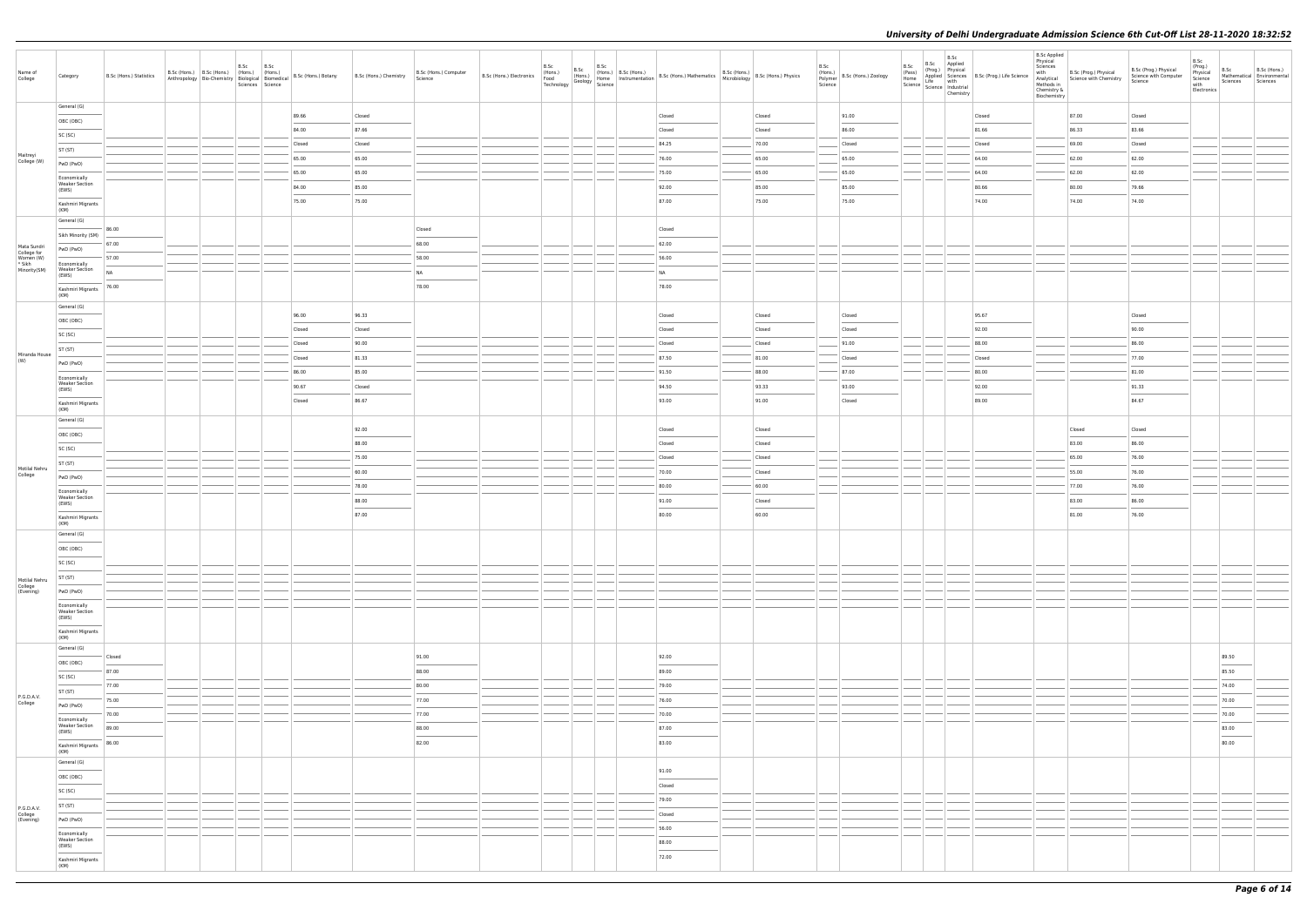| Name of<br>College                | Category                                       | B.Sc (Hons.) Statistics | B.Sc<br>B.Sc (Hons.) B.Sc (Hons.) (Hons.) (Hons.) | B.Sc<br>Sciences Science | Anthropology Bio-Chemistry Biological Biomedical B.Sc (Hons.) Botany | B.Sc (Hons.) Chemistry | B.Sc (Hons.) Computer<br>Science |        | B.Sc<br>B.Sc | B.Sc | B.Sc (Hons.) B.Sc (Hons.) B.Sc (Hons.) B.Sc (Hons.) B.Sc (Hons.) B.Sc (Hons.) B.Sc (Hons.) B.Sc (Hons.) Physics<br>Food Hons (Hons.) Brood Home Instrumentation B.Sc (Hons.) Mathematics Microbiology B.Sc (Hons.) Physics<br>Tech |        |        | B.Sc | (Hons.)<br>Polymer B.Sc (Hons.) Zoology<br>Science | B.Sc | B.Sc<br>B.Sc Applied<br>(Prog.) Physical<br>B.S.C<br>(Pass) Applied p<br>Home Applied p<br>Science Industrial<br>Science Industrial<br>Chemistry | Applied Sciences B.Sc (Prog.) Life Science<br>Life with | <b>B.Sc Applied</b><br>Physical<br>Sciences<br>with<br>Analytical<br>Methods in<br>Chemistry &<br>Biochemistry | B.Sc (Prog.) Physical<br>Science with Chemistry | B.Sc (Prog.) Physical<br>Science with Computer<br>Science | B.Sc<br>(Prog.)<br>Physical<br>Science<br>with<br>Electronics | B.Sc<br>Sciences | B.Sc (Hons.)<br>Mathematical Environmental<br>Sciences |
|-----------------------------------|------------------------------------------------|-------------------------|---------------------------------------------------|--------------------------|----------------------------------------------------------------------|------------------------|----------------------------------|--------|--------------|------|------------------------------------------------------------------------------------------------------------------------------------------------------------------------------------------------------------------------------------|--------|--------|------|----------------------------------------------------|------|--------------------------------------------------------------------------------------------------------------------------------------------------|---------------------------------------------------------|----------------------------------------------------------------------------------------------------------------|-------------------------------------------------|-----------------------------------------------------------|---------------------------------------------------------------|------------------|--------------------------------------------------------|
|                                   | General (G)                                    |                         |                                                   |                          |                                                                      | Closed                 |                                  | Closed |              |      | Closed                                                                                                                                                                                                                             |        | Closed |      |                                                    |      | 84.00                                                                                                                                            |                                                         |                                                                                                                | Closed                                          | Closed                                                    | Closed                                                        |                  |                                                        |
|                                   | OBC (OBC)                                      |                         |                                                   |                          |                                                                      | 86.00                  |                                  | Closed |              |      | 89.50                                                                                                                                                                                                                              |        | 87.00  |      |                                                    |      | Closed                                                                                                                                           |                                                         |                                                                                                                | Closed                                          | 82.30                                                     | 81.00                                                         |                  |                                                        |
|                                   | SC (SC)                                        |                         |                                                   |                          |                                                                      | Closed                 |                                  | 73.00  |              |      | Closed                                                                                                                                                                                                                             |        | 79.00  |      |                                                    |      | Closed                                                                                                                                           |                                                         |                                                                                                                | 71.33                                           | 75.00                                                     | Closed                                                        |                  |                                                        |
| Rajdhani<br>College               | ST (ST)                                        |                         |                                                   |                          |                                                                      | 60.00                  |                                  | 60.00  |              |      | 72.00                                                                                                                                                                                                                              |        | 70.00  |      |                                                    |      | 52.00                                                                                                                                            |                                                         |                                                                                                                | Closed                                          | 62.00                                                     | 56.00                                                         |                  |                                                        |
|                                   | PwD (PwD)                                      |                         |                                                   |                          |                                                                      | 62.00                  |                                  | 60.00  |              |      | 71.00                                                                                                                                                                                                                              |        | 65.00  |      |                                                    |      | 58.00                                                                                                                                            |                                                         |                                                                                                                | 62.00                                           | 58.00                                                     | 56.00                                                         |                  |                                                        |
|                                   | Economically<br><b>Weaker Section</b><br>(EWS) |                         |                                                   |                          |                                                                      | 86.00                  |                                  | 84.00  |              |      | 86.00                                                                                                                                                                                                                              |        | 87.00  |      |                                                    |      | 81.00                                                                                                                                            |                                                         |                                                                                                                | 84.00                                           | 84.00                                                     | 83.00                                                         |                  |                                                        |
|                                   | Kashmiri Migrants                              |                         |                                                   |                          |                                                                      | 77.00                  |                                  | 70.00  |              |      | 74.00                                                                                                                                                                                                                              |        | 75.00  |      |                                                    |      | 68.00                                                                                                                                            |                                                         |                                                                                                                | 78.00                                           | 70.00                                                     | 56.00                                                         |                  |                                                        |
|                                   | (KM)<br>General (G)                            |                         |                                                   |                          |                                                                      |                        |                                  |        |              |      |                                                                                                                                                                                                                                    |        |        |      |                                                    |      |                                                                                                                                                  |                                                         |                                                                                                                |                                                 |                                                           |                                                               |                  |                                                        |
|                                   | OBC (OBC)                                      | Closed                  |                                                   |                          |                                                                      |                        | Closed                           |        | 91.00        |      | 92.50                                                                                                                                                                                                                              | Closed |        |      |                                                    |      |                                                                                                                                                  |                                                         |                                                                                                                |                                                 |                                                           |                                                               |                  |                                                        |
|                                   | SC (SC)                                        | 91.50                   |                                                   |                          |                                                                      |                        | 88.00                            |        | Closed       |      | 88.50                                                                                                                                                                                                                              | 85.00  |        |      |                                                    |      |                                                                                                                                                  |                                                         |                                                                                                                |                                                 |                                                           |                                                               |                  |                                                        |
|                                   | ST (ST)                                        | Closed                  |                                                   |                          |                                                                      |                        | 81.50                            |        | 77.00        |      | 80.00                                                                                                                                                                                                                              | 80.00  |        |      |                                                    |      |                                                                                                                                                  |                                                         |                                                                                                                |                                                 |                                                           |                                                               |                  |                                                        |
| Ram Lal Anand<br>College          | PwD (PwD)                                      | 73.00                   |                                                   |                          |                                                                      |                        | 72.00                            |        | Closed       |      | 79.00                                                                                                                                                                                                                              | 73.00  |        |      |                                                    |      |                                                                                                                                                  |                                                         |                                                                                                                |                                                 |                                                           |                                                               |                  |                                                        |
|                                   | Economically                                   | 77.00                   |                                                   |                          |                                                                      |                        | 75.00                            |        | 75.00        |      | 71.00                                                                                                                                                                                                                              | 73.00  |        |      |                                                    |      |                                                                                                                                                  |                                                         |                                                                                                                |                                                 |                                                           |                                                               |                  |                                                        |
|                                   | <b>Weaker Section</b><br>(EWS)                 | 91.00                   |                                                   |                          |                                                                      |                        | Closed                           |        | 83.00        |      | 88.50                                                                                                                                                                                                                              | 84.00  |        |      |                                                    |      |                                                                                                                                                  |                                                         |                                                                                                                |                                                 |                                                           |                                                               |                  |                                                        |
|                                   | Kashmiri Migrants<br>(KM)                      | 86.00                   |                                                   |                          |                                                                      |                        | 83.00                            |        | 82.00        |      | 83.75                                                                                                                                                                                                                              | 83.00  |        |      |                                                    |      |                                                                                                                                                  |                                                         |                                                                                                                |                                                 |                                                           |                                                               |                  |                                                        |
|                                   | General (G)                                    |                         |                                                   |                          |                                                                      |                        |                                  |        |              |      |                                                                                                                                                                                                                                    |        |        |      |                                                    |      |                                                                                                                                                  |                                                         |                                                                                                                |                                                 |                                                           |                                                               |                  |                                                        |
|                                   | OBC (OBC)                                      | Closed<br>89.50         |                                                   |                          |                                                                      |                        | 92.25<br>89.25                   |        |              |      | Closed<br>90.50                                                                                                                                                                                                                    |        |        |      |                                                    |      |                                                                                                                                                  |                                                         |                                                                                                                |                                                 |                                                           |                                                               |                  | 85.00<br>$\frac{1}{2}$<br>81.00                        |
|                                   | SC (SC)                                        | 82.00                   |                                                   |                          |                                                                      |                        | 84.50                            |        |              |      | 81.75                                                                                                                                                                                                                              |        |        |      |                                                    |      |                                                                                                                                                  |                                                         |                                                                                                                |                                                 |                                                           |                                                               |                  | 79.00                                                  |
| Ramanujan                         | ST (ST)                                        | 79.00                   |                                                   |                          |                                                                      |                        | 78.25                            |        |              |      | 72.00                                                                                                                                                                                                                              |        |        |      |                                                    |      |                                                                                                                                                  |                                                         |                                                                                                                |                                                 |                                                           |                                                               |                  | 75.00                                                  |
| College                           | PwD (PwD)                                      | 77.50                   |                                                   |                          |                                                                      |                        | 75.50                            |        |              |      | 69.00                                                                                                                                                                                                                              |        |        |      |                                                    |      |                                                                                                                                                  |                                                         |                                                                                                                |                                                 |                                                           |                                                               |                  | 75.00                                                  |
|                                   | Economically<br><b>Weaker Section</b>          | 92.50                   |                                                   |                          |                                                                      |                        | 90.50                            |        |              |      | 91.50                                                                                                                                                                                                                              |        |        |      |                                                    |      |                                                                                                                                                  |                                                         |                                                                                                                |                                                 |                                                           |                                                               |                  | 83.00                                                  |
|                                   | (EWS)<br>Kashmiri Migrants                     | 79.50                   |                                                   |                          |                                                                      |                        | 76.50                            |        |              |      | 78.00                                                                                                                                                                                                                              |        |        |      |                                                    |      |                                                                                                                                                  |                                                         |                                                                                                                |                                                 |                                                           |                                                               |                  | 78.00                                                  |
|                                   | (KM)<br>General (G)                            |                         |                                                   |                          |                                                                      |                        |                                  |        |              |      |                                                                                                                                                                                                                                    |        |        |      |                                                    |      |                                                                                                                                                  |                                                         |                                                                                                                |                                                 |                                                           |                                                               |                  |                                                        |
|                                   | <b>Contract Contract</b><br>OBC (OBC)          | Closed                  |                                                   |                          | Closed                                                               | Closed                 |                                  |        |              |      | 95.75                                                                                                                                                                                                                              |        | 95.00  |      | Closed                                             |      |                                                                                                                                                  | Closed                                                  |                                                                                                                | 93.33                                           |                                                           | Closed                                                        |                  |                                                        |
|                                   | SC (SC)                                        | 93.50                   |                                                   |                          | Closed                                                               | Closed                 |                                  |        |              |      | Closed                                                                                                                                                                                                                             |        | Closed |      | 91.00                                              |      |                                                                                                                                                  | 87.33                                                   |                                                                                                                | 90.66                                           |                                                           | 90.00                                                         |                  |                                                        |
|                                   | ST (ST)                                        | 89.00                   |                                                   |                          | Closed                                                               | 85.33                  |                                  |        |              |      | 90.50                                                                                                                                                                                                                              |        | 89.00  |      | 88.00                                              |      |                                                                                                                                                  | 80.00                                                   |                                                                                                                | Closed                                          |                                                           | 82.00                                                         |                  |                                                        |
| Ramjas College                    | PwD (PwD)                                      | 85.00                   |                                                   |                          | Closed                                                               | 73.00                  |                                  |        |              |      | Closed                                                                                                                                                                                                                             |        | 75.00  |      | Closed                                             |      |                                                                                                                                                  | 73.00                                                   |                                                                                                                | 71.00                                           |                                                           | 73.00                                                         |                  |                                                        |
|                                   | Economically                                   | 85.00                   |                                                   |                          | 76.00                                                                | 71.00                  |                                  |        |              |      | 80.00                                                                                                                                                                                                                              |        | 70.00  |      | 76.00                                              |      |                                                                                                                                                  | 70.00                                                   |                                                                                                                | 68.00                                           |                                                           | 65.00                                                         |                  |                                                        |
|                                   | <b>Weaker Section</b><br>(EWS)                 | 95.00                   |                                                   |                          | 86.66                                                                | 90.00                  |                                  |        |              |      | 94.25                                                                                                                                                                                                                              |        | 94.00  |      | 92.33                                              |      |                                                                                                                                                  | 86.00                                                   |                                                                                                                | 91.66                                           |                                                           | 90.00                                                         |                  |                                                        |
|                                   | Kashmiri Migrants 87.00<br>(KM)                |                         |                                                   |                          | 83.00                                                                | 84.66                  |                                  |        |              |      | 86.00                                                                                                                                                                                                                              |        | 85.66  |      | 84.00                                              |      |                                                                                                                                                  | 81.66                                                   |                                                                                                                | 84.00                                           |                                                           | 83.33                                                         |                  |                                                        |
|                                   | General (G)                                    |                         |                                                   |                          |                                                                      |                        |                                  |        |              |      |                                                                                                                                                                                                                                    |        |        |      |                                                    |      |                                                                                                                                                  |                                                         |                                                                                                                |                                                 |                                                           |                                                               |                  |                                                        |
|                                   | OBC (OBC)                                      |                         |                                                   |                          |                                                                      |                        |                                  |        |              |      | 92.75                                                                                                                                                                                                                              |        |        |      |                                                    |      |                                                                                                                                                  |                                                         |                                                                                                                |                                                 |                                                           |                                                               |                  |                                                        |
|                                   | SC (SC)                                        |                         |                                                   |                          |                                                                      |                        |                                  |        |              |      | 91.75                                                                                                                                                                                                                              |        |        |      |                                                    |      |                                                                                                                                                  |                                                         |                                                                                                                |                                                 |                                                           |                                                               |                  |                                                        |
| Satyawati                         | ST (ST)                                        |                         |                                                   |                          |                                                                      |                        |                                  |        |              |      | Closed<br>72.00                                                                                                                                                                                                                    |        |        |      |                                                    |      |                                                                                                                                                  |                                                         |                                                                                                                |                                                 |                                                           |                                                               |                  |                                                        |
| College                           | PwD (PwD)                                      |                         |                                                   |                          |                                                                      |                        |                                  |        |              |      | 60.00                                                                                                                                                                                                                              |        |        |      |                                                    |      |                                                                                                                                                  |                                                         |                                                                                                                |                                                 |                                                           |                                                               |                  |                                                        |
|                                   | Economically<br><b>Weaker Section</b>          |                         |                                                   |                          |                                                                      |                        |                                  |        |              |      | 90.00                                                                                                                                                                                                                              |        |        |      |                                                    |      |                                                                                                                                                  |                                                         |                                                                                                                |                                                 |                                                           |                                                               |                  |                                                        |
|                                   | (EWS)                                          |                         |                                                   |                          |                                                                      |                        |                                  |        |              |      | <b>NA</b>                                                                                                                                                                                                                          |        |        |      |                                                    |      |                                                                                                                                                  |                                                         |                                                                                                                |                                                 |                                                           |                                                               |                  |                                                        |
|                                   | Kashmiri Migrants<br>(KM)                      |                         |                                                   |                          |                                                                      |                        |                                  |        |              |      |                                                                                                                                                                                                                                    |        |        |      |                                                    |      |                                                                                                                                                  |                                                         |                                                                                                                |                                                 |                                                           |                                                               |                  |                                                        |
|                                   | General (G)                                    |                         |                                                   |                          |                                                                      |                        |                                  |        |              |      |                                                                                                                                                                                                                                    |        |        |      |                                                    |      |                                                                                                                                                  |                                                         |                                                                                                                |                                                 |                                                           |                                                               |                  |                                                        |
|                                   | OBC (OBC)                                      |                         |                                                   |                          |                                                                      |                        |                                  |        |              |      |                                                                                                                                                                                                                                    |        |        |      |                                                    |      |                                                                                                                                                  |                                                         |                                                                                                                |                                                 |                                                           |                                                               |                  |                                                        |
|                                   | SC (SC)                                        |                         |                                                   |                          |                                                                      |                        |                                  |        |              |      |                                                                                                                                                                                                                                    |        |        |      |                                                    |      |                                                                                                                                                  |                                                         |                                                                                                                |                                                 |                                                           |                                                               |                  |                                                        |
| Satyawati<br>College<br>(Evening) | ST (ST)                                        |                         |                                                   |                          |                                                                      |                        |                                  |        |              |      |                                                                                                                                                                                                                                    |        |        |      |                                                    |      |                                                                                                                                                  |                                                         |                                                                                                                |                                                 |                                                           |                                                               |                  |                                                        |
|                                   | PwD (PwD)<br>Economically                      |                         |                                                   |                          |                                                                      |                        |                                  |        |              |      |                                                                                                                                                                                                                                    |        |        |      |                                                    |      |                                                                                                                                                  |                                                         |                                                                                                                |                                                 |                                                           |                                                               |                  |                                                        |
|                                   | <b>Weaker Section</b><br>(EWS)                 |                         |                                                   |                          |                                                                      |                        |                                  |        |              |      |                                                                                                                                                                                                                                    |        |        |      |                                                    |      |                                                                                                                                                  |                                                         |                                                                                                                |                                                 |                                                           |                                                               |                  |                                                        |
|                                   | Kashmiri Migrants<br>(KM)                      |                         |                                                   |                          |                                                                      |                        |                                  |        |              |      |                                                                                                                                                                                                                                    |        |        |      |                                                    |      |                                                                                                                                                  |                                                         |                                                                                                                |                                                 |                                                           |                                                               |                  |                                                        |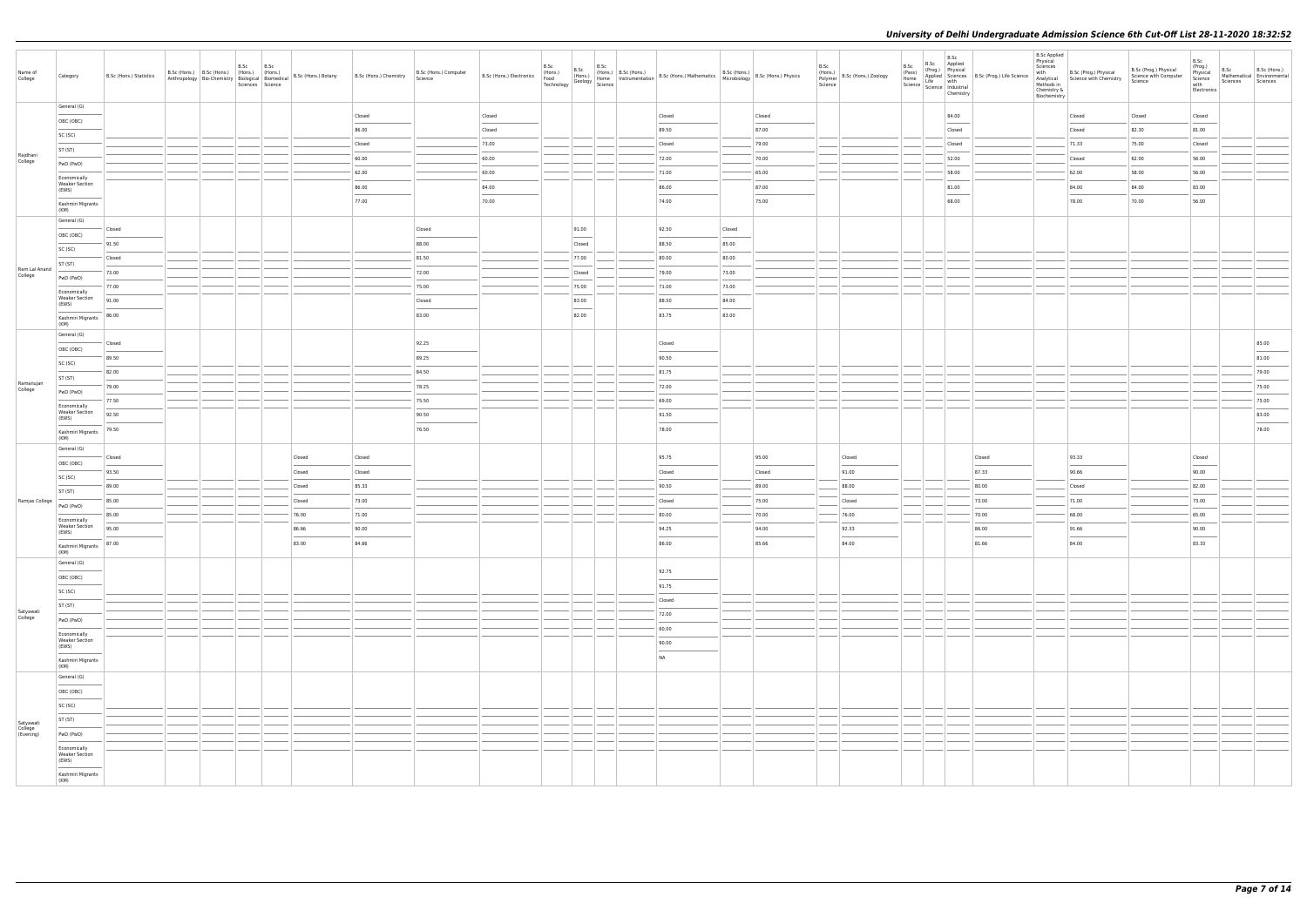| Name of                            | Category                                       | B.Sc (Hons.) Statistics | B.Sc (Hons.) B.Sc (Hons.) (Hons.) (Hons.)        |                | B.Sc             | B.Sc                                                                                                                                                                                                                                                                                                                                                                                                                                                                                         |       | B.Sc (Hons.) Botany B.Sc (Hons.) Chemistry | B.Sc (Hons.) Computer | B.Sc (Hons.) Electronics (Hons.) | B.Sc            | B.Sc |                |                                                                                                                                                                                        |                 |                | B.Sc    | (Hons.)<br>Polymer B.Sc (Hons.) Zoology | B.Sc<br>(Pass)<br>Home | B.Sc<br>B.Sc Applied<br>(Prog.) Physical                                                                       | <b>B.Sc Applied</b><br>Physical<br>Sciences | with B.Sc (Prog.) Physical<br>Analytical Science with Chemistry | B.Sc (Prog.) Physical<br>Science with Computer | B.Sc<br>(Prog.)<br>Physical<br>Science | B.Sc     | B.Sc (Hons.)<br>Mathematical Environmental |
|------------------------------------|------------------------------------------------|-------------------------|--------------------------------------------------|----------------|------------------|----------------------------------------------------------------------------------------------------------------------------------------------------------------------------------------------------------------------------------------------------------------------------------------------------------------------------------------------------------------------------------------------------------------------------------------------------------------------------------------------|-------|--------------------------------------------|-----------------------|----------------------------------|-----------------|------|----------------|----------------------------------------------------------------------------------------------------------------------------------------------------------------------------------------|-----------------|----------------|---------|-----------------------------------------|------------------------|----------------------------------------------------------------------------------------------------------------|---------------------------------------------|-----------------------------------------------------------------|------------------------------------------------|----------------------------------------|----------|--------------------------------------------|
| College                            |                                                |                         | Anthropology Bio-Chemistry Biological Biomedical |                | Sciences Science |                                                                                                                                                                                                                                                                                                                                                                                                                                                                                              |       |                                            | Science               |                                  |                 |      |                | B.Sc (Hons.) B.Sc (Hons.) B.Sc (Hons.) B.Sc (Hons.) B.Sc (Hons.) B.Sc (Hons.) B.Sc (Hons.) B.Sc (Hons.) B.Sc (Hons.) B.Sc (Hons.) B.Sc (Hons.) Physics Technology Science 1991 Science |                 |                | Science |                                         |                        | Applied Sciences B.Sc (Prog.) Life Science<br>Life with<br>Science   Lite<br>Science   Industrial<br>Chemistry | Methods in<br>Chemistry &<br>Biochemistry   |                                                                 | Science                                        | with<br>Electronics                    | Sciences | Sciences                                   |
|                                    | General (G)                                    |                         |                                                  |                |                  |                                                                                                                                                                                                                                                                                                                                                                                                                                                                                              |       |                                            |                       |                                  |                 |      |                | Closed                                                                                                                                                                                 |                 |                |         |                                         |                        |                                                                                                                |                                             |                                                                 |                                                |                                        |          |                                            |
|                                    | OBC (OBC)                                      |                         |                                                  |                |                  |                                                                                                                                                                                                                                                                                                                                                                                                                                                                                              |       |                                            |                       |                                  |                 |      |                | Closed                                                                                                                                                                                 |                 |                |         |                                         |                        |                                                                                                                |                                             |                                                                 |                                                |                                        |          |                                            |
|                                    | SC (SC)                                        |                         |                                                  |                |                  |                                                                                                                                                                                                                                                                                                                                                                                                                                                                                              |       |                                            |                       |                                  |                 |      |                | 85.00                                                                                                                                                                                  |                 |                |         |                                         |                        |                                                                                                                |                                             |                                                                 |                                                |                                        |          |                                            |
| Shaheed                            | ST (ST)                                        |                         |                                                  |                |                  |                                                                                                                                                                                                                                                                                                                                                                                                                                                                                              |       |                                            |                       |                                  |                 |      |                | 75.00                                                                                                                                                                                  |                 |                |         |                                         |                        |                                                                                                                |                                             |                                                                 |                                                |                                        |          |                                            |
| Bhagat Singh<br>College            | PwD (PwD)                                      |                         |                                                  |                |                  |                                                                                                                                                                                                                                                                                                                                                                                                                                                                                              |       |                                            |                       |                                  |                 |      |                | 67.00                                                                                                                                                                                  |                 |                |         |                                         |                        |                                                                                                                |                                             |                                                                 |                                                |                                        |          |                                            |
|                                    | Economically<br><b>Weaker Section</b><br>(EWS) |                         |                                                  |                |                  |                                                                                                                                                                                                                                                                                                                                                                                                                                                                                              |       |                                            |                       |                                  |                 |      |                | 89.50                                                                                                                                                                                  |                 |                |         |                                         |                        |                                                                                                                |                                             |                                                                 |                                                |                                        |          |                                            |
|                                    | Kashmiri Migrants                              |                         |                                                  |                |                  |                                                                                                                                                                                                                                                                                                                                                                                                                                                                                              |       |                                            |                       |                                  |                 |      |                | 84.25                                                                                                                                                                                  |                 |                |         |                                         |                        |                                                                                                                |                                             |                                                                 |                                                |                                        |          |                                            |
|                                    | (KM)<br>General (G)                            |                         |                                                  |                |                  |                                                                                                                                                                                                                                                                                                                                                                                                                                                                                              |       |                                            |                       |                                  |                 |      |                |                                                                                                                                                                                        |                 |                |         |                                         |                        |                                                                                                                |                                             |                                                                 |                                                |                                        |          |                                            |
|                                    | OBC (OBC)                                      |                         |                                                  |                |                  |                                                                                                                                                                                                                                                                                                                                                                                                                                                                                              |       |                                            |                       |                                  |                 |      |                |                                                                                                                                                                                        |                 |                |         |                                         |                        |                                                                                                                |                                             |                                                                 |                                                |                                        |          |                                            |
|                                    | SC (SC)                                        |                         |                                                  |                |                  |                                                                                                                                                                                                                                                                                                                                                                                                                                                                                              |       |                                            |                       |                                  |                 |      |                |                                                                                                                                                                                        |                 |                |         |                                         |                        |                                                                                                                |                                             |                                                                 |                                                |                                        |          |                                            |
|                                    | ST (ST)                                        |                         |                                                  |                |                  |                                                                                                                                                                                                                                                                                                                                                                                                                                                                                              |       |                                            |                       |                                  |                 |      |                |                                                                                                                                                                                        |                 |                |         |                                         |                        |                                                                                                                |                                             |                                                                 |                                                |                                        |          |                                            |
| Shaheed<br>Bhagat Singh<br>College | PwD (PwD)                                      |                         |                                                  |                |                  |                                                                                                                                                                                                                                                                                                                                                                                                                                                                                              |       |                                            |                       |                                  |                 |      |                |                                                                                                                                                                                        |                 |                |         |                                         |                        |                                                                                                                |                                             |                                                                 |                                                |                                        |          |                                            |
| (Evening)                          | Economically                                   |                         |                                                  |                |                  |                                                                                                                                                                                                                                                                                                                                                                                                                                                                                              |       |                                            |                       |                                  |                 |      |                |                                                                                                                                                                                        |                 |                |         |                                         |                        |                                                                                                                |                                             |                                                                 |                                                |                                        |          |                                            |
|                                    | <b>Weaker Section</b><br>(EWS)                 |                         |                                                  |                |                  |                                                                                                                                                                                                                                                                                                                                                                                                                                                                                              |       |                                            |                       |                                  |                 |      |                |                                                                                                                                                                                        |                 |                |         |                                         |                        |                                                                                                                |                                             |                                                                 |                                                |                                        |          |                                            |
|                                    | Kashmiri Migrants<br>(KM)                      |                         |                                                  |                |                  |                                                                                                                                                                                                                                                                                                                                                                                                                                                                                              |       |                                            |                       |                                  |                 |      |                |                                                                                                                                                                                        |                 |                |         |                                         |                        |                                                                                                                |                                             |                                                                 |                                                |                                        |          |                                            |
|                                    | General (G)                                    | 91.50                   |                                                  | 88.00          |                  | Closed                                                                                                                                                                                                                                                                                                                                                                                                                                                                                       |       | 88.00                                      | Closed                | 81.50                            | 89.67           |      | Closed         | Closed                                                                                                                                                                                 | Closed          | 88.00          |         |                                         |                        |                                                                                                                |                                             |                                                                 |                                                |                                        |          |                                            |
|                                    | OBC (OBC)                                      | 85.00                   |                                                  | 83.00          |                  | 80.00                                                                                                                                                                                                                                                                                                                                                                                                                                                                                        |       | 82.00                                      | Closed                | Closed                           | Closed          |      | 71.00          | 85.00                                                                                                                                                                                  | 82.00           | 80.50          |         |                                         |                        |                                                                                                                |                                             |                                                                 |                                                |                                        |          |                                            |
|                                    | SC (SC)                                        | 73.00                   |                                                  | 75.00          |                  | 78.50                                                                                                                                                                                                                                                                                                                                                                                                                                                                                        |       | 73.00                                      | 72.00                 | 65.33                            | Closed          |      | 62.00          | 77.00                                                                                                                                                                                  | 75.00           | 72.00          |         |                                         |                        |                                                                                                                |                                             |                                                                 |                                                |                                        |          |                                            |
| Shaheed<br>Rajguru College         | ST (ST)                                        | 68.00                   |                                                  |                |                  |                                                                                                                                                                                                                                                                                                                                                                                                                                                                                              |       |                                            | 65.00                 | 60.00                            |                 |      | 58.00          | 65.00                                                                                                                                                                                  |                 |                |         |                                         |                        |                                                                                                                |                                             |                                                                 |                                                |                                        |          |                                            |
| of Applied<br>Sciences for         | PwD (PwD)                                      | 70.00                   |                                                  | 60.00<br>70.00 |                  | 67.00<br>68.00                                                                                                                                                                                                                                                                                                                                                                                                                                                                               |       | 58.00<br>56.00                             | 68.00                 | 60.00                            | Closed<br>57.00 |      | 58.00          | 70.00                                                                                                                                                                                  | 70.00           | 65.00          |         |                                         |                        |                                                                                                                |                                             |                                                                 |                                                |                                        |          |                                            |
| Women (W)                          | Economically<br><b>Weaker Section</b>          | 86.00                   |                                                  |                |                  |                                                                                                                                                                                                                                                                                                                                                                                                                                                                                              |       |                                            |                       |                                  |                 |      |                |                                                                                                                                                                                        | 77.00           | 71.00<br>84.00 |         |                                         |                        |                                                                                                                |                                             |                                                                 |                                                |                                        |          |                                            |
|                                    | (EWS)                                          | 81.50                   |                                                  | 87.00<br>80.00 |                  | 82.00<br>$\frac{1}{2} \left( \frac{1}{2} \right) \left( \frac{1}{2} \right) \left( \frac{1}{2} \right) \left( \frac{1}{2} \right) \left( \frac{1}{2} \right) \left( \frac{1}{2} \right) \left( \frac{1}{2} \right) \left( \frac{1}{2} \right) \left( \frac{1}{2} \right) \left( \frac{1}{2} \right) \left( \frac{1}{2} \right) \left( \frac{1}{2} \right) \left( \frac{1}{2} \right) \left( \frac{1}{2} \right) \left( \frac{1}{2} \right) \left( \frac{1}{2} \right) \left( \frac$<br>82.00 |       | 84.00<br>78.00                             | 86.00<br>81.00        | 75.00<br>72.00                   | 79.00<br>Closed |      | 72.00<br>69.00 | 81.00<br>81.00                                                                                                                                                                         | Closed<br>82.00 | 78.00          |         |                                         |                        |                                                                                                                |                                             |                                                                 |                                                |                                        |          |                                            |
|                                    | Kashmiri Migrants<br>(KM)                      |                         |                                                  |                |                  |                                                                                                                                                                                                                                                                                                                                                                                                                                                                                              |       |                                            |                       |                                  |                 |      |                |                                                                                                                                                                                        |                 |                |         |                                         |                        |                                                                                                                |                                             |                                                                 |                                                |                                        |          |                                            |
|                                    | General (G)                                    |                         |                                                  |                |                  |                                                                                                                                                                                                                                                                                                                                                                                                                                                                                              |       |                                            | Closed                |                                  |                 |      |                |                                                                                                                                                                                        |                 |                |         |                                         |                        |                                                                                                                |                                             |                                                                 |                                                |                                        |          |                                            |
|                                    | OBC (OBC)                                      |                         |                                                  |                |                  |                                                                                                                                                                                                                                                                                                                                                                                                                                                                                              |       |                                            | Closed                |                                  |                 |      |                |                                                                                                                                                                                        |                 |                |         |                                         |                        |                                                                                                                |                                             |                                                                 |                                                |                                        |          |                                            |
| Shaheed                            | SC (SC)                                        |                         |                                                  |                |                  |                                                                                                                                                                                                                                                                                                                                                                                                                                                                                              |       |                                            | Closed                |                                  |                 |      |                |                                                                                                                                                                                        |                 |                |         |                                         |                        |                                                                                                                |                                             |                                                                 |                                                |                                        |          |                                            |
| Sukhdev<br>College                 | ST (ST)                                        |                         |                                                  |                |                  |                                                                                                                                                                                                                                                                                                                                                                                                                                                                                              |       |                                            | 71.00                 |                                  |                 |      |                |                                                                                                                                                                                        |                 |                |         |                                         |                        |                                                                                                                |                                             |                                                                 |                                                |                                        |          |                                            |
| Business<br>Studies                | PwD (PwD)                                      |                         |                                                  |                |                  |                                                                                                                                                                                                                                                                                                                                                                                                                                                                                              |       |                                            | 78.00                 |                                  |                 |      |                |                                                                                                                                                                                        |                 |                |         |                                         |                        |                                                                                                                |                                             |                                                                 |                                                |                                        |          |                                            |
|                                    | Economically<br><b>Weaker Section</b>          |                         |                                                  |                |                  |                                                                                                                                                                                                                                                                                                                                                                                                                                                                                              |       |                                            | 93.75                 |                                  |                 |      |                |                                                                                                                                                                                        |                 |                |         |                                         |                        |                                                                                                                |                                             |                                                                 |                                                |                                        |          |                                            |
|                                    | (EWS)<br>Kashmiri Migrants<br>(KM)             |                         |                                                  |                |                  |                                                                                                                                                                                                                                                                                                                                                                                                                                                                                              |       |                                            | 86.25                 |                                  |                 |      |                |                                                                                                                                                                                        |                 |                |         |                                         |                        |                                                                                                                |                                             |                                                                 |                                                |                                        |          |                                            |
|                                    | General (G)                                    |                         |                                                  |                |                  |                                                                                                                                                                                                                                                                                                                                                                                                                                                                                              |       |                                            |                       |                                  |                 |      |                |                                                                                                                                                                                        |                 |                |         |                                         |                        |                                                                                                                |                                             |                                                                 |                                                |                                        |          |                                            |
|                                    | OBC (OBC)                                      |                         |                                                  | Closed         |                  |                                                                                                                                                                                                                                                                                                                                                                                                                                                                                              | 88.66 | 91.66                                      |                       |                                  |                 |      |                | 92.50                                                                                                                                                                                  |                 | 92.66          |         | Closed                                  |                        | 85.66                                                                                                          |                                             | 87.00                                                           | Closed                                         |                                        |          |                                            |
|                                    | SC (SC)                                        |                         |                                                  | 85.00          |                  |                                                                                                                                                                                                                                                                                                                                                                                                                                                                                              | 82.33 | 87.00                                      |                       |                                  |                 |      |                | Closed                                                                                                                                                                                 |                 | 88.66          |         | 87.00                                   |                        | 81.00                                                                                                          |                                             | 86.00                                                           | 82.00                                          |                                        |          |                                            |
|                                    | ST (ST)                                        |                         |                                                  | 84.66          |                  |                                                                                                                                                                                                                                                                                                                                                                                                                                                                                              | 78.00 | 78.33                                      |                       |                                  |                 |      |                | 82.00                                                                                                                                                                                  |                 | 78.33          |         | 81.00                                   |                        | 75.33                                                                                                          |                                             | 75.00                                                           | 73.66                                          |                                        |          |                                            |
| Shivaji College                    | PwD (PwD)                                      |                         |                                                  | 74.00          |                  |                                                                                                                                                                                                                                                                                                                                                                                                                                                                                              | 75.00 | 74.00                                      |                       |                                  |                 |      |                | 71.00                                                                                                                                                                                  |                 | 68.00          |         | 76.00                                   |                        | 69.00                                                                                                          |                                             | 64.00                                                           | 60.00                                          |                                        |          |                                            |
|                                    | Economically                                   |                         |                                                  | 70.00          |                  |                                                                                                                                                                                                                                                                                                                                                                                                                                                                                              | 60.00 | 66.00                                      |                       |                                  |                 |      |                | 60.00                                                                                                                                                                                  |                 | 70.00          |         | 60.00                                   |                        | 59.00                                                                                                          |                                             | 60.00                                                           | 59.00                                          |                                        |          |                                            |
|                                    | <b>Weaker Section</b><br>(EWS)                 |                         |                                                  | 89.00          |                  |                                                                                                                                                                                                                                                                                                                                                                                                                                                                                              | 85.00 | 88.00                                      |                       |                                  |                 |      |                | 87.00                                                                                                                                                                                  |                 | 89.00          |         | 88.00                                   |                        | 82.00                                                                                                          |                                             | 84.00                                                           | 85.66                                          |                                        |          |                                            |
|                                    | Kashmiri Migrants<br>(KM)                      |                         |                                                  | 82.66          |                  |                                                                                                                                                                                                                                                                                                                                                                                                                                                                                              | 80.00 | 82.66                                      |                       |                                  |                 |      |                | 83.25                                                                                                                                                                                  |                 | 83.66          |         | 81.33                                   |                        | 77.33                                                                                                          |                                             | 78.33                                                           | 78.66                                          |                                        |          |                                            |
|                                    | General (G)                                    |                         |                                                  |                |                  |                                                                                                                                                                                                                                                                                                                                                                                                                                                                                              |       |                                            |                       |                                  |                 |      |                |                                                                                                                                                                                        |                 |                |         |                                         |                        |                                                                                                                |                                             |                                                                 |                                                |                                        |          |                                            |
|                                    | OBC (OBC)                                      |                         |                                                  |                |                  |                                                                                                                                                                                                                                                                                                                                                                                                                                                                                              |       |                                            |                       |                                  |                 |      |                |                                                                                                                                                                                        |                 |                |         |                                         |                        |                                                                                                                |                                             |                                                                 |                                                |                                        |          |                                            |
|                                    | SC (SC)                                        |                         |                                                  |                |                  |                                                                                                                                                                                                                                                                                                                                                                                                                                                                                              |       |                                            |                       |                                  |                 |      |                |                                                                                                                                                                                        |                 |                |         |                                         |                        |                                                                                                                |                                             |                                                                 |                                                |                                        |          |                                            |
|                                    | ST (ST)                                        |                         |                                                  |                |                  |                                                                                                                                                                                                                                                                                                                                                                                                                                                                                              |       |                                            |                       |                                  |                 |      |                |                                                                                                                                                                                        |                 |                |         |                                         |                        |                                                                                                                |                                             |                                                                 |                                                |                                        |          |                                            |
| Shri Ram<br>College of<br>Commerce | PwD (PwD)                                      |                         |                                                  |                |                  |                                                                                                                                                                                                                                                                                                                                                                                                                                                                                              |       |                                            |                       |                                  |                 |      |                |                                                                                                                                                                                        |                 |                |         |                                         |                        |                                                                                                                |                                             |                                                                 |                                                |                                        |          |                                            |
|                                    | Economically                                   |                         |                                                  |                |                  |                                                                                                                                                                                                                                                                                                                                                                                                                                                                                              |       |                                            |                       |                                  |                 |      |                |                                                                                                                                                                                        |                 |                |         |                                         |                        |                                                                                                                |                                             |                                                                 |                                                |                                        |          |                                            |
|                                    | <b>Weaker Section</b><br>(EWS)                 |                         |                                                  |                |                  |                                                                                                                                                                                                                                                                                                                                                                                                                                                                                              |       |                                            |                       |                                  |                 |      |                |                                                                                                                                                                                        |                 |                |         |                                         |                        |                                                                                                                |                                             |                                                                 |                                                |                                        |          |                                            |
|                                    | Kashmiri Migrants<br>(KM)                      |                         |                                                  |                |                  |                                                                                                                                                                                                                                                                                                                                                                                                                                                                                              |       |                                            |                       |                                  |                 |      |                |                                                                                                                                                                                        |                 |                |         |                                         |                        |                                                                                                                |                                             |                                                                 |                                                |                                        |          |                                            |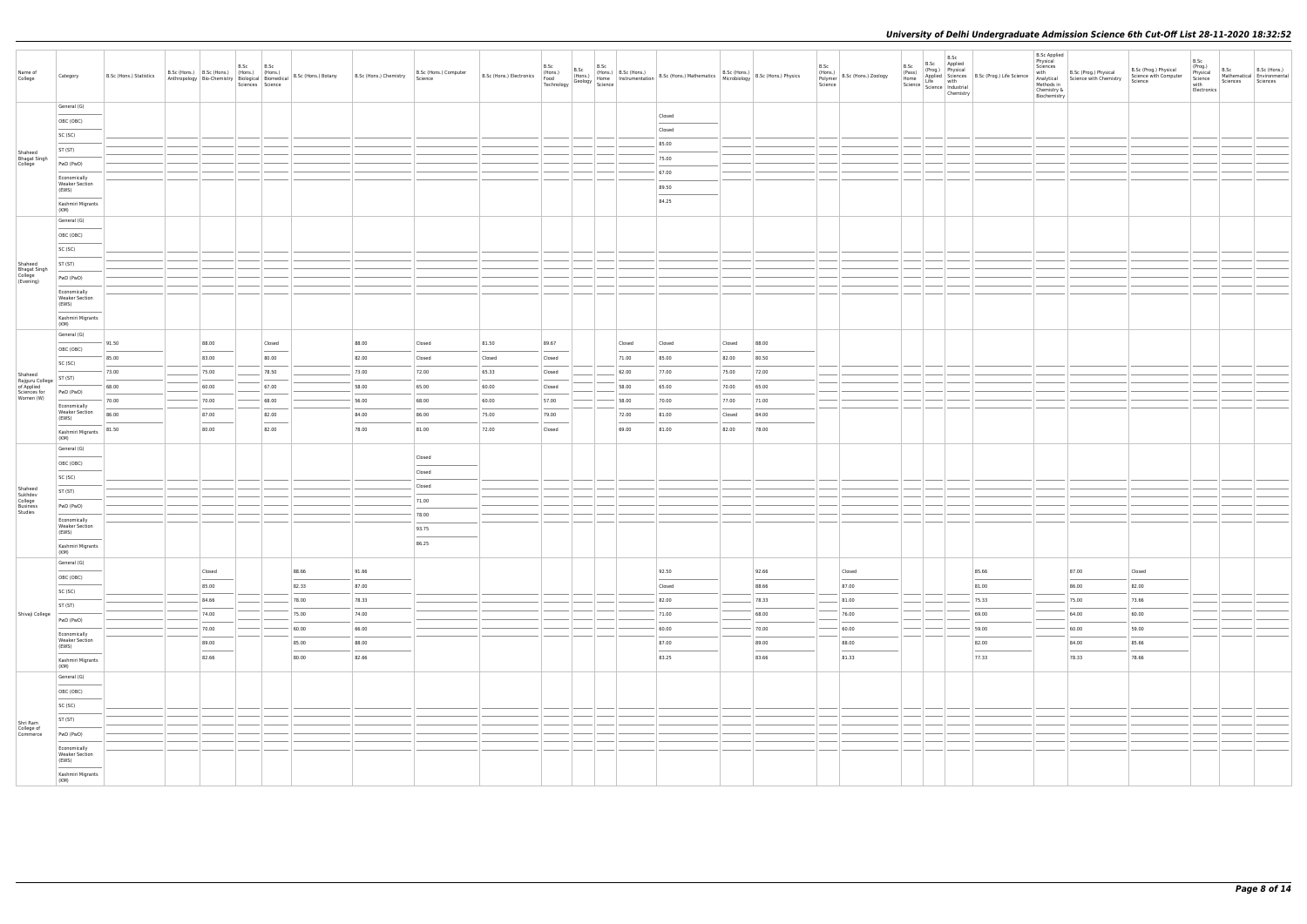| Name of<br>College                                                                                      | Category                                                                                                                                                                                                                                                                                                                                                                                                                                                                                | B.Sc (Hons.) Statistics |  | B.Sc B.Sc<br>Sciences Science |  | B.Sc (Hons.) B.Sc (Hons.) (Hons.) (Hons.) (Hons.) 8.Sc (Hons.) Botany B.Sc (Hons.) Chemistry B.Sc (Hons.) Chemistry Science | B.Sc (Hons.) Computer |        | B.Sc | B.Sc | B.Sc (Hons.) B.Sc (Hons.) B.Sc (Hons.) B.Sc (Hons.) B.Sc (Hons.) B.Sc (Hons.) B.Sc (Hons.) B.Sc (Hons.) B.Sc (Hons.) B.Sc (Hons.) B.Sc (Hons.) B.Sc (Hons.) Physics Technology Geology Science Technology Science |  | B.Sc<br>Science | (Hons.)<br>Polymer B.Sc (Hons.) Zoology | B.Sc | B.Sc B.Sc<br>(Prog.) Physical<br>(Pass) (Prog.) Physical<br>Home Applied Sciences<br>Science Life with<br>Science Industrial<br>Chemistry | <b>B.Sc Applied</b><br>Physical<br>Applied Sciences B.Sc (Prog.) Life Science<br>Life with | $\begin{tabular}{ll} \textbf{L} = \textbf{m} = \textbf{m} = \textbf{m} = \textbf{m} = \textbf{m} = \textbf{m} = \textbf{m} = \textbf{m} = \textbf{m} = \textbf{m} = \textbf{m} = \textbf{m} = \textbf{m} = \textbf{m} = \textbf{m} = \textbf{m} = \textbf{m} = \textbf{m} = \textbf{m} = \textbf{m} = \textbf{m} = \textbf{m} = \textbf{m} = \textbf{m} = \textbf{m} = \textbf{m} = \textbf{m} = \textbf{m} = \textbf{m} = \text$ | B.Sc (Prog.) Physical<br>Science with Computer<br>Science | B.Sc<br>(Prog.)<br>Physical<br>Science<br>with<br>Electronics | B.Sc<br>Sciences Sciences | B.Sc (Hons.)<br>Mathematical Environmental |
|---------------------------------------------------------------------------------------------------------|-----------------------------------------------------------------------------------------------------------------------------------------------------------------------------------------------------------------------------------------------------------------------------------------------------------------------------------------------------------------------------------------------------------------------------------------------------------------------------------------|-------------------------|--|-------------------------------|--|-----------------------------------------------------------------------------------------------------------------------------|-----------------------|--------|------|------|-------------------------------------------------------------------------------------------------------------------------------------------------------------------------------------------------------------------|--|-----------------|-----------------------------------------|------|-------------------------------------------------------------------------------------------------------------------------------------------|--------------------------------------------------------------------------------------------|-----------------------------------------------------------------------------------------------------------------------------------------------------------------------------------------------------------------------------------------------------------------------------------------------------------------------------------------------------------------------------------------------------------------------------------|-----------------------------------------------------------|---------------------------------------------------------------|---------------------------|--------------------------------------------|
|                                                                                                         | General (G)                                                                                                                                                                                                                                                                                                                                                                                                                                                                             |                         |  |                               |  | 89.33                                                                                                                       |                       |        |      |      | 91.00                                                                                                                                                                                                             |  |                 |                                         |      |                                                                                                                                           |                                                                                            | 81.00                                                                                                                                                                                                                                                                                                                                                                                                                             | 84.33                                                     | 83.00                                                         |                           |                                            |
|                                                                                                         | OBC (OBC)<br>$\frac{1}{2} \left( \frac{1}{2} \right) \left( \frac{1}{2} \right) \left( \frac{1}{2} \right) \left( \frac{1}{2} \right) \left( \frac{1}{2} \right) \left( \frac{1}{2} \right) \left( \frac{1}{2} \right) \left( \frac{1}{2} \right) \left( \frac{1}{2} \right) \left( \frac{1}{2} \right) \left( \frac{1}{2} \right) \left( \frac{1}{2} \right) \left( \frac{1}{2} \right) \left( \frac{1}{2} \right) \left( \frac{1}{2} \right) \left( \frac{1}{2} \right) \left( \frac$ |                         |  |                               |  | 87.00                                                                                                                       |                       |        |      |      | 89.00                                                                                                                                                                                                             |  |                 |                                         |      |                                                                                                                                           |                                                                                            | 77.00                                                                                                                                                                                                                                                                                                                                                                                                                             | 79.33                                                     | 78.00                                                         |                           |                                            |
|                                                                                                         | SC (SC)                                                                                                                                                                                                                                                                                                                                                                                                                                                                                 |                         |  |                               |  | 84.00                                                                                                                       |                       |        |      |      | 83.00                                                                                                                                                                                                             |  |                 |                                         |      |                                                                                                                                           |                                                                                            | 74.00                                                                                                                                                                                                                                                                                                                                                                                                                             | 77.00                                                     | 74.00                                                         |                           |                                            |
| Shyam Lal<br>College                                                                                    | ST (ST)<br><b>STATISTICS</b>                                                                                                                                                                                                                                                                                                                                                                                                                                                            |                         |  |                               |  | 75.00                                                                                                                       |                       |        |      |      | 80.00                                                                                                                                                                                                             |  |                 |                                         |      |                                                                                                                                           |                                                                                            | 68.00                                                                                                                                                                                                                                                                                                                                                                                                                             | 68.00                                                     | 68.00                                                         |                           |                                            |
|                                                                                                         | PwD (PwD)                                                                                                                                                                                                                                                                                                                                                                                                                                                                               |                         |  |                               |  | 70.00                                                                                                                       |                       |        |      |      | 75.00                                                                                                                                                                                                             |  |                 |                                         |      |                                                                                                                                           |                                                                                            | 65.00                                                                                                                                                                                                                                                                                                                                                                                                                             | 65.00                                                     | 65.00                                                         |                           |                                            |
|                                                                                                         | Economically<br><b>Weaker Section</b>                                                                                                                                                                                                                                                                                                                                                                                                                                                   |                         |  |                               |  | 88.00                                                                                                                       |                       |        |      |      | 88.00                                                                                                                                                                                                             |  |                 |                                         |      |                                                                                                                                           |                                                                                            | 80.00                                                                                                                                                                                                                                                                                                                                                                                                                             | 83.00                                                     | 80.00                                                         |                           |                                            |
|                                                                                                         | (EWS)<br>Kashmiri Migrants                                                                                                                                                                                                                                                                                                                                                                                                                                                              |                         |  |                               |  | 80.40                                                                                                                       |                       |        |      |      | $\sim$<br>81.90                                                                                                                                                                                                   |  |                 |                                         |      |                                                                                                                                           |                                                                                            | 72.90                                                                                                                                                                                                                                                                                                                                                                                                                             | 75.90                                                     | 74.70                                                         |                           |                                            |
|                                                                                                         | (KM)                                                                                                                                                                                                                                                                                                                                                                                                                                                                                    |                         |  |                               |  |                                                                                                                             |                       |        |      |      |                                                                                                                                                                                                                   |  |                 |                                         |      |                                                                                                                                           |                                                                                            |                                                                                                                                                                                                                                                                                                                                                                                                                                   |                                                           |                                                               |                           |                                            |
|                                                                                                         | General (G)                                                                                                                                                                                                                                                                                                                                                                                                                                                                             |                         |  |                               |  |                                                                                                                             |                       |        |      |      |                                                                                                                                                                                                                   |  |                 |                                         |      |                                                                                                                                           |                                                                                            |                                                                                                                                                                                                                                                                                                                                                                                                                                   |                                                           |                                                               |                           |                                            |
|                                                                                                         | OBC (OBC)                                                                                                                                                                                                                                                                                                                                                                                                                                                                               |                         |  |                               |  |                                                                                                                             |                       |        |      |      |                                                                                                                                                                                                                   |  |                 |                                         |      |                                                                                                                                           |                                                                                            |                                                                                                                                                                                                                                                                                                                                                                                                                                   |                                                           |                                                               |                           |                                            |
|                                                                                                         | SC (SC)                                                                                                                                                                                                                                                                                                                                                                                                                                                                                 |                         |  |                               |  |                                                                                                                             |                       |        |      |      |                                                                                                                                                                                                                   |  |                 |                                         |      |                                                                                                                                           |                                                                                            |                                                                                                                                                                                                                                                                                                                                                                                                                                   |                                                           |                                                               |                           |                                            |
| Shyam Lal<br>College<br>(Evening)                                                                       | ST (ST)                                                                                                                                                                                                                                                                                                                                                                                                                                                                                 |                         |  |                               |  |                                                                                                                             |                       |        |      |      |                                                                                                                                                                                                                   |  |                 |                                         |      |                                                                                                                                           |                                                                                            |                                                                                                                                                                                                                                                                                                                                                                                                                                   |                                                           |                                                               |                           |                                            |
|                                                                                                         | PwD (PwD)                                                                                                                                                                                                                                                                                                                                                                                                                                                                               |                         |  |                               |  |                                                                                                                             |                       |        |      |      |                                                                                                                                                                                                                   |  |                 |                                         |      |                                                                                                                                           |                                                                                            |                                                                                                                                                                                                                                                                                                                                                                                                                                   |                                                           |                                                               |                           |                                            |
|                                                                                                         | Economically<br><b>Weaker Section</b><br>(EWS)<br>Kashmiri Migrants                                                                                                                                                                                                                                                                                                                                                                                                                     |                         |  |                               |  |                                                                                                                             |                       |        |      |      |                                                                                                                                                                                                                   |  |                 |                                         |      |                                                                                                                                           |                                                                                            |                                                                                                                                                                                                                                                                                                                                                                                                                                   |                                                           |                                                               |                           |                                            |
|                                                                                                         | (KM)                                                                                                                                                                                                                                                                                                                                                                                                                                                                                    |                         |  |                               |  |                                                                                                                             |                       |        |      |      |                                                                                                                                                                                                                   |  |                 |                                         |      |                                                                                                                                           |                                                                                            |                                                                                                                                                                                                                                                                                                                                                                                                                                   |                                                           |                                                               |                           |                                            |
|                                                                                                         | General (G)                                                                                                                                                                                                                                                                                                                                                                                                                                                                             |                         |  |                               |  |                                                                                                                             | Closed                |        |      |      | Closed                                                                                                                                                                                                            |  |                 |                                         |      |                                                                                                                                           |                                                                                            |                                                                                                                                                                                                                                                                                                                                                                                                                                   |                                                           |                                                               |                           |                                            |
|                                                                                                         | OBC (OBC)                                                                                                                                                                                                                                                                                                                                                                                                                                                                               |                         |  |                               |  |                                                                                                                             | Closed                |        |      |      | Closed                                                                                                                                                                                                            |  |                 |                                         |      |                                                                                                                                           |                                                                                            |                                                                                                                                                                                                                                                                                                                                                                                                                                   |                                                           |                                                               |                           |                                            |
|                                                                                                         | SC (SC)                                                                                                                                                                                                                                                                                                                                                                                                                                                                                 |                         |  |                               |  |                                                                                                                             | Closed                |        |      |      | 74.00                                                                                                                                                                                                             |  |                 |                                         |      |                                                                                                                                           |                                                                                            |                                                                                                                                                                                                                                                                                                                                                                                                                                   |                                                           |                                                               |                           |                                            |
| Shyama Prasad ST (ST)<br>Mukherji<br>College For<br>Women (W)                                           |                                                                                                                                                                                                                                                                                                                                                                                                                                                                                         |                         |  |                               |  |                                                                                                                             | 70.00                 |        |      |      | 70.00                                                                                                                                                                                                             |  |                 |                                         |      |                                                                                                                                           |                                                                                            |                                                                                                                                                                                                                                                                                                                                                                                                                                   |                                                           |                                                               |                           |                                            |
|                                                                                                         | PwD (PwD)                                                                                                                                                                                                                                                                                                                                                                                                                                                                               |                         |  |                               |  |                                                                                                                             | 70.00                 |        |      |      | 71.00                                                                                                                                                                                                             |  |                 |                                         |      |                                                                                                                                           |                                                                                            |                                                                                                                                                                                                                                                                                                                                                                                                                                   |                                                           |                                                               |                           |                                            |
|                                                                                                         | Economically<br><b>Weaker Section</b><br>(EWS)                                                                                                                                                                                                                                                                                                                                                                                                                                          |                         |  |                               |  |                                                                                                                             | 80.00                 |        |      |      | 80.00                                                                                                                                                                                                             |  |                 |                                         |      |                                                                                                                                           |                                                                                            |                                                                                                                                                                                                                                                                                                                                                                                                                                   |                                                           |                                                               |                           |                                            |
|                                                                                                         | Kashmiri Migrants<br>(KM)                                                                                                                                                                                                                                                                                                                                                                                                                                                               |                         |  |                               |  |                                                                                                                             | 70.00                 |        |      |      | $\frac{1}{2}$<br>71.00                                                                                                                                                                                            |  |                 |                                         |      |                                                                                                                                           |                                                                                            |                                                                                                                                                                                                                                                                                                                                                                                                                                   |                                                           |                                                               |                           |                                            |
|                                                                                                         | General (G)                                                                                                                                                                                                                                                                                                                                                                                                                                                                             |                         |  |                               |  |                                                                                                                             |                       | Closed |      |      |                                                                                                                                                                                                                   |  |                 |                                         |      |                                                                                                                                           | 84.66                                                                                      | Closed                                                                                                                                                                                                                                                                                                                                                                                                                            |                                                           |                                                               |                           |                                            |
|                                                                                                         | OBC (OBC)<br>$\sim$ $\sim$                                                                                                                                                                                                                                                                                                                                                                                                                                                              |                         |  |                               |  |                                                                                                                             |                       | 81.00  |      |      |                                                                                                                                                                                                                   |  |                 |                                         |      |                                                                                                                                           | 79.00                                                                                      | 80.00                                                                                                                                                                                                                                                                                                                                                                                                                             |                                                           |                                                               |                           |                                            |
|                                                                                                         | SC (SC)                                                                                                                                                                                                                                                                                                                                                                                                                                                                                 |                         |  |                               |  |                                                                                                                             |                       | 73.00  |      |      |                                                                                                                                                                                                                   |  |                 |                                         |      |                                                                                                                                           | Closed                                                                                     | 65.00                                                                                                                                                                                                                                                                                                                                                                                                                             |                                                           |                                                               |                           |                                            |
| Sri Aurobindo<br>College (Day)                                                                          | ST (ST)                                                                                                                                                                                                                                                                                                                                                                                                                                                                                 |                         |  |                               |  |                                                                                                                             |                       | 60.00  |      |      |                                                                                                                                                                                                                   |  |                 |                                         |      |                                                                                                                                           | Closed                                                                                     | 53.00                                                                                                                                                                                                                                                                                                                                                                                                                             |                                                           |                                                               |                           |                                            |
|                                                                                                         | PwD (PwD)                                                                                                                                                                                                                                                                                                                                                                                                                                                                               |                         |  |                               |  |                                                                                                                             |                       | 52.00  |      |      |                                                                                                                                                                                                                   |  |                 |                                         |      |                                                                                                                                           | 55.00                                                                                      | 50.00                                                                                                                                                                                                                                                                                                                                                                                                                             |                                                           |                                                               |                           |                                            |
|                                                                                                         | Economically<br><b>Weaker Section</b><br>(EWS)                                                                                                                                                                                                                                                                                                                                                                                                                                          |                         |  |                               |  |                                                                                                                             |                       | 84.00  |      |      |                                                                                                                                                                                                                   |  |                 |                                         |      |                                                                                                                                           | 80.00                                                                                      | 80.00                                                                                                                                                                                                                                                                                                                                                                                                                             |                                                           |                                                               |                           |                                            |
|                                                                                                         | Kashmiri Migrants<br>(KM)                                                                                                                                                                                                                                                                                                                                                                                                                                                               |                         |  |                               |  |                                                                                                                             |                       | 75.66  |      |      |                                                                                                                                                                                                                   |  |                 |                                         |      |                                                                                                                                           | 74.66                                                                                      | 74.00                                                                                                                                                                                                                                                                                                                                                                                                                             |                                                           |                                                               |                           |                                            |
|                                                                                                         | General (G)                                                                                                                                                                                                                                                                                                                                                                                                                                                                             |                         |  |                               |  |                                                                                                                             |                       |        |      |      |                                                                                                                                                                                                                   |  |                 |                                         |      |                                                                                                                                           |                                                                                            |                                                                                                                                                                                                                                                                                                                                                                                                                                   |                                                           |                                                               |                           |                                            |
|                                                                                                         | OBC (OBC)<br>$\frac{1}{2} \left( \frac{1}{2} \right) \left( \frac{1}{2} \right) \left( \frac{1}{2} \right) \left( \frac{1}{2} \right) \left( \frac{1}{2} \right) \left( \frac{1}{2} \right) \left( \frac{1}{2} \right) \left( \frac{1}{2} \right) \left( \frac{1}{2} \right) \left( \frac{1}{2} \right) \left( \frac{1}{2} \right) \left( \frac{1}{2} \right) \left( \frac{1}{2} \right) \left( \frac{1}{2} \right) \left( \frac{1}{2} \right) \left( \frac{1}{2} \right) \left( \frac$ |                         |  |                               |  |                                                                                                                             |                       |        |      |      |                                                                                                                                                                                                                   |  |                 |                                         |      |                                                                                                                                           |                                                                                            |                                                                                                                                                                                                                                                                                                                                                                                                                                   |                                                           |                                                               |                           |                                            |
|                                                                                                         | SC (SC)                                                                                                                                                                                                                                                                                                                                                                                                                                                                                 |                         |  |                               |  |                                                                                                                             |                       |        |      |      |                                                                                                                                                                                                                   |  |                 |                                         |      |                                                                                                                                           |                                                                                            |                                                                                                                                                                                                                                                                                                                                                                                                                                   |                                                           |                                                               |                           |                                            |
| Sri Aurobindo<br>College<br>(Evening)                                                                   | ST (ST)                                                                                                                                                                                                                                                                                                                                                                                                                                                                                 |                         |  |                               |  |                                                                                                                             |                       |        |      |      |                                                                                                                                                                                                                   |  |                 |                                         |      |                                                                                                                                           |                                                                                            |                                                                                                                                                                                                                                                                                                                                                                                                                                   |                                                           |                                                               |                           |                                            |
|                                                                                                         | PwD (PwD)                                                                                                                                                                                                                                                                                                                                                                                                                                                                               |                         |  |                               |  |                                                                                                                             |                       |        |      |      |                                                                                                                                                                                                                   |  |                 |                                         |      |                                                                                                                                           |                                                                                            |                                                                                                                                                                                                                                                                                                                                                                                                                                   |                                                           |                                                               |                           |                                            |
|                                                                                                         | Economically<br><b>Weaker Section</b><br>(EWS)<br>$\overline{\phantom{a}}$<br>Kashmiri Migrants                                                                                                                                                                                                                                                                                                                                                                                         |                         |  |                               |  |                                                                                                                             |                       |        |      |      |                                                                                                                                                                                                                   |  |                 |                                         |      |                                                                                                                                           |                                                                                            |                                                                                                                                                                                                                                                                                                                                                                                                                                   |                                                           |                                                               |                           |                                            |
|                                                                                                         | (KM)                                                                                                                                                                                                                                                                                                                                                                                                                                                                                    |                         |  |                               |  |                                                                                                                             |                       |        |      |      |                                                                                                                                                                                                                   |  |                 |                                         |      |                                                                                                                                           |                                                                                            |                                                                                                                                                                                                                                                                                                                                                                                                                                   |                                                           |                                                               |                           |                                            |
|                                                                                                         | General (G)                                                                                                                                                                                                                                                                                                                                                                                                                                                                             |                         |  |                               |  |                                                                                                                             | Closed                |        |      |      |                                                                                                                                                                                                                   |  |                 |                                         |      |                                                                                                                                           |                                                                                            |                                                                                                                                                                                                                                                                                                                                                                                                                                   |                                                           |                                                               |                           |                                            |
| $\left  \begin{array}{cc} \mathsf{Sri} \ \mathsf{Guru} \ \mathsf{Gobind} \end{array} \right $ PwD (PwD) | Sikh Minority (SM)                                                                                                                                                                                                                                                                                                                                                                                                                                                                      |                         |  |                               |  |                                                                                                                             | Closed                |        |      |      |                                                                                                                                                                                                                   |  |                 |                                         |      |                                                                                                                                           |                                                                                            |                                                                                                                                                                                                                                                                                                                                                                                                                                   |                                                           |                                                               |                           |                                            |
| Singh College<br>Singh College<br>of Commerce<br>* Sikh<br>Minority(SM)                                 |                                                                                                                                                                                                                                                                                                                                                                                                                                                                                         |                         |  |                               |  |                                                                                                                             | 61.00                 |        |      |      |                                                                                                                                                                                                                   |  |                 |                                         |      |                                                                                                                                           |                                                                                            |                                                                                                                                                                                                                                                                                                                                                                                                                                   |                                                           |                                                               |                           |                                            |
|                                                                                                         | Economically<br><b>Weaker Section</b><br>(EWS)                                                                                                                                                                                                                                                                                                                                                                                                                                          |                         |  |                               |  |                                                                                                                             | NA                    |        |      |      |                                                                                                                                                                                                                   |  |                 |                                         |      |                                                                                                                                           |                                                                                            |                                                                                                                                                                                                                                                                                                                                                                                                                                   |                                                           |                                                               |                           |                                            |
|                                                                                                         | Kashmiri Migrants<br>(KM)                                                                                                                                                                                                                                                                                                                                                                                                                                                               |                         |  |                               |  |                                                                                                                             | 83.00                 |        |      |      |                                                                                                                                                                                                                   |  |                 |                                         |      |                                                                                                                                           |                                                                                            |                                                                                                                                                                                                                                                                                                                                                                                                                                   |                                                           |                                                               |                           |                                            |
|                                                                                                         | General (G)<br>$\frac{1}{2}$                                                                                                                                                                                                                                                                                                                                                                                                                                                            |                         |  |                               |  |                                                                                                                             |                       |        |      |      | 91.00                                                                                                                                                                                                             |  |                 |                                         |      |                                                                                                                                           |                                                                                            |                                                                                                                                                                                                                                                                                                                                                                                                                                   |                                                           |                                                               |                           |                                            |
|                                                                                                         | Sikh Minority (SM)                                                                                                                                                                                                                                                                                                                                                                                                                                                                      |                         |  |                               |  |                                                                                                                             |                       |        |      |      | 75.00                                                                                                                                                                                                             |  |                 |                                         |      |                                                                                                                                           |                                                                                            |                                                                                                                                                                                                                                                                                                                                                                                                                                   |                                                           |                                                               |                           |                                            |
| Sri Guru Nanak<br>Dev Khalsa<br>College<br>* Sikh<br>Minority(SM)                                       | PwD (PwD)                                                                                                                                                                                                                                                                                                                                                                                                                                                                               |                         |  |                               |  |                                                                                                                             |                       |        |      |      | 60.00                                                                                                                                                                                                             |  |                 |                                         |      |                                                                                                                                           |                                                                                            |                                                                                                                                                                                                                                                                                                                                                                                                                                   |                                                           |                                                               |                           |                                            |
|                                                                                                         | Economically<br><b>Weaker Section</b><br>(EWS)<br>Kashmiri Migrants                                                                                                                                                                                                                                                                                                                                                                                                                     |                         |  |                               |  |                                                                                                                             |                       |        |      |      | <b>NA</b><br>81.00                                                                                                                                                                                                |  |                 |                                         |      |                                                                                                                                           |                                                                                            |                                                                                                                                                                                                                                                                                                                                                                                                                                   |                                                           |                                                               |                           |                                            |
|                                                                                                         | (KM)                                                                                                                                                                                                                                                                                                                                                                                                                                                                                    |                         |  |                               |  |                                                                                                                             |                       |        |      |      |                                                                                                                                                                                                                   |  |                 |                                         |      |                                                                                                                                           |                                                                                            |                                                                                                                                                                                                                                                                                                                                                                                                                                   |                                                           |                                                               |                           |                                            |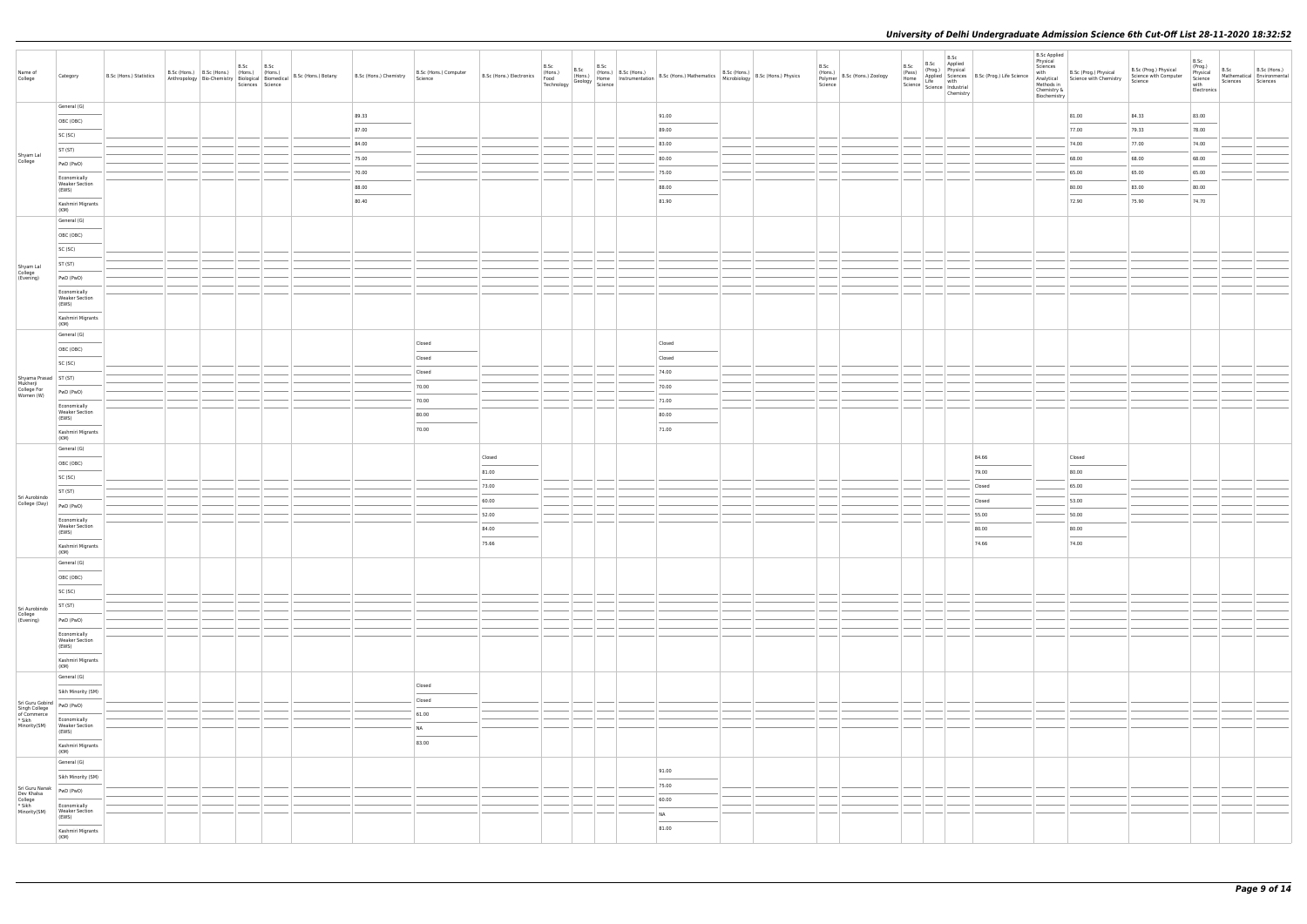| Name of<br>College                | Category                              | B.Sc (Hons.) Statistics | B.Sc (Hons.) B.Sc (Hons.) (Hons.) (Hons.)<br>Anthropology Bio-Chemistry Biological Biomedical |        | B.Sc   | B.Sc<br>Sciences Science | B.Sc (Hons.) Botany | B.Sc (Hons.) Chemistry | B.Sc (Hons.) Computer<br>Science | B.Sc (Hons.) Electronics | B.Sc<br>(Hons.)<br>Food<br>Technology | B.Sc<br>Any Geology Home<br>Science British |                                                                                                                                                                                                                                                                                                                                                                                                                                                                                     | $B.Sc$<br>(Hons.) $B.Sc$ (Hons.) | Home.) B.Sc (Hons.) B.Sc (Hons.) Mathematics B.Sc (Hons.) B.Sc (Hons.) Physics<br>Home Instrumentation B.Sc (Hons.) Mathematics Microbiology B.Sc (Hons.) Physics |                |        | B.Sc<br>Science | (Hons.)<br>Polymer B.Sc (Hons.) Zoology | B.Sc<br>(Pass)<br>Home<br>Science   Lite<br>  Science   Industrial<br>  Chamicto | B.Sc Applied<br>(Prog.) Physical | B.Sc<br>Applied Sciences B.Sc (Prog.) Life Science<br>Life with<br>Chemistry | <b>B.Sc Applied</b><br>Physical<br>Sciences<br>with<br>Analytical<br>Methods in<br>Chemistry &<br>Biochemistry | B.Sc (Prog.) Physical<br>Science with Chemistry | B.Sc (Prog.) Physical<br>Science with Computer<br>Science | B.Sc<br>(Prog.)<br>B.Sc<br>B.Sc (Hons.)<br>Physical<br>Mathematical Environmental<br>Science<br>Sciences<br>Sciences<br>with<br>Electronics |
|-----------------------------------|---------------------------------------|-------------------------|-----------------------------------------------------------------------------------------------|--------|--------|--------------------------|---------------------|------------------------|----------------------------------|--------------------------|---------------------------------------|---------------------------------------------|-------------------------------------------------------------------------------------------------------------------------------------------------------------------------------------------------------------------------------------------------------------------------------------------------------------------------------------------------------------------------------------------------------------------------------------------------------------------------------------|----------------------------------|-------------------------------------------------------------------------------------------------------------------------------------------------------------------|----------------|--------|-----------------|-----------------------------------------|----------------------------------------------------------------------------------|----------------------------------|------------------------------------------------------------------------------|----------------------------------------------------------------------------------------------------------------|-------------------------------------------------|-----------------------------------------------------------|---------------------------------------------------------------------------------------------------------------------------------------------|
|                                   | General (G)                           |                         |                                                                                               |        |        |                          | 89.00               | 94.33                  | Closed                           | 91.00                    |                                       |                                             |                                                                                                                                                                                                                                                                                                                                                                                                                                                                                     |                                  | Closed                                                                                                                                                            |                | Closed |                 | 92.00                                   |                                                                                  |                                  | 88.66                                                                        |                                                                                                                | 92.33                                           | 93.33                                                     |                                                                                                                                             |
|                                   | Sikh Minority (SM)                    |                         |                                                                                               |        |        |                          | 45.00               | 75.00                  | 84.75                            | 53.00                    |                                       |                                             |                                                                                                                                                                                                                                                                                                                                                                                                                                                                                     |                                  | 84.00                                                                                                                                                             |                | 69.00  |                 | 63.00                                   |                                                                                  |                                  | 45.00                                                                        |                                                                                                                | 45.00                                           | 45.00                                                     |                                                                                                                                             |
| Sri Guru Tegh<br>Bahadur Khalsa   | PwD (PwD)                             |                         |                                                                                               |        |        |                          | 58.00               | 73.00                  | 75.00                            | 62.00                    |                                       |                                             |                                                                                                                                                                                                                                                                                                                                                                                                                                                                                     |                                  | 75.00                                                                                                                                                             |                | 54.00  |                 | 58.00                                   |                                                                                  |                                  | 53.00                                                                        |                                                                                                                | 68.00                                           | 70.00                                                     |                                                                                                                                             |
| College<br>* Sikh<br>Minority(SM) | Economically<br><b>Weaker Section</b> |                         |                                                                                               |        |        |                          | NA                  | NA                     | <b>NA</b>                        | NA                       |                                       |                                             |                                                                                                                                                                                                                                                                                                                                                                                                                                                                                     |                                  | <b>NA</b>                                                                                                                                                         |                | NA     |                 | <b>NA</b>                               |                                                                                  |                                  | <b>NA</b>                                                                    |                                                                                                                | NA                                              | NA                                                        |                                                                                                                                             |
|                                   | (EWS)                                 |                         |                                                                                               |        |        |                          | 79.00               | 84.33                  | 85.00                            | 81.00                    |                                       |                                             |                                                                                                                                                                                                                                                                                                                                                                                                                                                                                     |                                  | 85.25                                                                                                                                                             |                | 85.00  |                 | 82.00                                   |                                                                                  |                                  | 78.66                                                                        |                                                                                                                | 82.33                                           | 83.33                                                     |                                                                                                                                             |
|                                   | Kashmiri Migrants<br>(KM)             |                         |                                                                                               |        |        |                          |                     |                        |                                  |                          |                                       |                                             |                                                                                                                                                                                                                                                                                                                                                                                                                                                                                     |                                  |                                                                                                                                                                   |                |        |                 |                                         |                                                                                  |                                  |                                                                              |                                                                                                                |                                                 |                                                           |                                                                                                                                             |
|                                   | General (G)                           | Closed                  |                                                                                               | Closed | Closed |                          | Closed              | Closed                 |                                  | Closed                   |                                       |                                             |                                                                                                                                                                                                                                                                                                                                                                                                                                                                                     |                                  | Closed                                                                                                                                                            |                | Closed |                 | Closed                                  |                                                                                  |                                  | Closed                                                                       |                                                                                                                |                                                 |                                                           |                                                                                                                                             |
|                                   | OBC (OBC)                             | Closed                  |                                                                                               | 90.33  | 88.33  |                          | 86.33               | 92.00                  |                                  | 88.00                    |                                       |                                             |                                                                                                                                                                                                                                                                                                                                                                                                                                                                                     |                                  | 94.25                                                                                                                                                             |                | 94.00  |                 | 90.00                                   |                                                                                  |                                  | 86.00                                                                        |                                                                                                                |                                                 |                                                           |                                                                                                                                             |
|                                   | SC (SC)                               | 90.00                   |                                                                                               | 87.00  | 85.66  |                          | 83.33               | 87.33                  |                                  | 80.00                    |                                       |                                             |                                                                                                                                                                                                                                                                                                                                                                                                                                                                                     |                                  | 90.00                                                                                                                                                             |                | 91.00  |                 | 87.66                                   |                                                                                  |                                  | 81.33                                                                        |                                                                                                                |                                                 |                                                           |                                                                                                                                             |
| Sri<br>Venketeswara               | ST (ST)                               | 86.50                   |                                                                                               | 86.00  | 85.00  |                          | 83.33               | 82.33                  |                                  | 79.00                    |                                       |                                             |                                                                                                                                                                                                                                                                                                                                                                                                                                                                                     |                                  | 86.50                                                                                                                                                             |                | 86.66  |                 | 83.33                                   |                                                                                  |                                  | 75.33                                                                        |                                                                                                                |                                                 |                                                           |                                                                                                                                             |
| College                           | PwD (PwD)                             | 86.00                   |                                                                                               | 85.00  | 84.66  |                          | 79.00               | 82.00                  |                                  | 83.33                    |                                       |                                             |                                                                                                                                                                                                                                                                                                                                                                                                                                                                                     |                                  | 86.00                                                                                                                                                             |                | 86.00  |                 | 81.00                                   |                                                                                  |                                  | 78.00                                                                        |                                                                                                                |                                                 |                                                           |                                                                                                                                             |
|                                   | Economically<br><b>Weaker Section</b> | 94.00                   |                                                                                               | 92.66  | 89.33  |                          | 88.66               | 91.33                  |                                  | 89.00                    |                                       |                                             |                                                                                                                                                                                                                                                                                                                                                                                                                                                                                     |                                  | 93.50                                                                                                                                                             |                | 93.66  |                 | 91.66                                   |                                                                                  |                                  | 87.33                                                                        |                                                                                                                |                                                 |                                                           |                                                                                                                                             |
|                                   | (EWS)                                 |                         |                                                                                               | 87.00  | 85.66  |                          | 85.00               | 83.00                  |                                  | 81.00                    |                                       |                                             |                                                                                                                                                                                                                                                                                                                                                                                                                                                                                     |                                  | 88.00                                                                                                                                                             |                | 87.00  |                 | 86.00                                   |                                                                                  |                                  | 85.00                                                                        |                                                                                                                |                                                 |                                                           |                                                                                                                                             |
|                                   | Kashmiri Migrants<br>(KM)             | 90.50                   |                                                                                               |        |        |                          |                     |                        |                                  |                          |                                       |                                             |                                                                                                                                                                                                                                                                                                                                                                                                                                                                                     |                                  |                                                                                                                                                                   |                |        |                 |                                         |                                                                                  |                                  |                                                                              |                                                                                                                |                                                 |                                                           |                                                                                                                                             |
|                                   | General (G)                           |                         |                                                                                               |        |        |                          | Closed              | Closed                 |                                  |                          |                                       |                                             |                                                                                                                                                                                                                                                                                                                                                                                                                                                                                     |                                  |                                                                                                                                                                   | 86.33          | Closed |                 | 84.00                                   |                                                                                  | Closed                           | 83.00                                                                        |                                                                                                                | 82.00                                           |                                                           |                                                                                                                                             |
|                                   | OBC (OBC)                             |                         |                                                                                               |        |        |                          | 78.00               | 82.00                  |                                  |                          |                                       |                                             |                                                                                                                                                                                                                                                                                                                                                                                                                                                                                     |                                  |                                                                                                                                                                   | 82.00          | 85.00  |                 | 80.00                                   |                                                                                  | 76.00                            | 77.00                                                                        |                                                                                                                | 75.00                                           |                                                           |                                                                                                                                             |
| Swami<br>Shardhanand<br>College   | SC (SC)                               |                         |                                                                                               |        |        |                          | Closed              | 71.00                  |                                  |                          |                                       |                                             |                                                                                                                                                                                                                                                                                                                                                                                                                                                                                     |                                  |                                                                                                                                                                   | 73.00          | 76.00  |                 | 74.00                                   |                                                                                  | Closed                           | 67.00                                                                        |                                                                                                                | 65.00                                           |                                                           |                                                                                                                                             |
|                                   | ST (ST)                               |                         |                                                                                               |        |        |                          | 63.00               | 68.00                  |                                  |                          |                                       |                                             |                                                                                                                                                                                                                                                                                                                                                                                                                                                                                     |                                  |                                                                                                                                                                   | 70.00          | 70.00  |                 | 70.00                                   |                                                                                  | 65.00                            | 65.00                                                                        |                                                                                                                | 64.00                                           |                                                           |                                                                                                                                             |
|                                   | PwD (PwD)                             |                         |                                                                                               |        |        |                          | 60.00               | 60.00                  |                                  |                          |                                       |                                             |                                                                                                                                                                                                                                                                                                                                                                                                                                                                                     |                                  |                                                                                                                                                                   | 60.00          | 60.00  |                 | 60.00                                   |                                                                                  | 60.00                            | 60.00                                                                        |                                                                                                                | 60.00                                           |                                                           |                                                                                                                                             |
|                                   | Economically<br><b>Weaker Section</b> |                         |                                                                                               |        |        |                          | 81.00               | 86.00                  |                                  |                          |                                       |                                             |                                                                                                                                                                                                                                                                                                                                                                                                                                                                                     |                                  |                                                                                                                                                                   |                | 86.00  |                 | 83.00                                   |                                                                                  | 79.00                            | 79.00                                                                        |                                                                                                                | 80.00                                           |                                                           |                                                                                                                                             |
|                                   | (EWS)                                 |                         |                                                                                               |        |        |                          | 73.00               | 78.00                  |                                  |                          |                                       |                                             |                                                                                                                                                                                                                                                                                                                                                                                                                                                                                     |                                  |                                                                                                                                                                   | 85.00<br>77.00 | 79.00  |                 | 74.00                                   |                                                                                  | 73.00                            | 73.00                                                                        |                                                                                                                | 72.00                                           |                                                           |                                                                                                                                             |
|                                   | Kashmiri Migrants<br>(KM)             |                         |                                                                                               |        |        |                          |                     |                        |                                  |                          |                                       |                                             |                                                                                                                                                                                                                                                                                                                                                                                                                                                                                     |                                  |                                                                                                                                                                   |                |        |                 |                                         |                                                                                  |                                  |                                                                              |                                                                                                                |                                                 |                                                           |                                                                                                                                             |
|                                   | General (G)                           |                         |                                                                                               |        |        |                          |                     |                        |                                  |                          |                                       |                                             | Closed                                                                                                                                                                                                                                                                                                                                                                                                                                                                              |                                  | 89.00                                                                                                                                                             |                |        |                 |                                         |                                                                                  |                                  |                                                                              |                                                                                                                |                                                 |                                                           |                                                                                                                                             |
|                                   | OBC (OBC)                             |                         |                                                                                               |        |        |                          |                     |                        |                                  |                          |                                       |                                             | 69.50                                                                                                                                                                                                                                                                                                                                                                                                                                                                               |                                  | Closed                                                                                                                                                            |                |        |                 |                                         |                                                                                  |                                  |                                                                              |                                                                                                                |                                                 |                                                           |                                                                                                                                             |
|                                   | SC (SC)                               |                         |                                                                                               |        |        |                          |                     |                        |                                  |                          |                                       |                                             | 63.00                                                                                                                                                                                                                                                                                                                                                                                                                                                                               |                                  | 78.00                                                                                                                                                             |                |        |                 |                                         |                                                                                  |                                  |                                                                              |                                                                                                                |                                                 |                                                           |                                                                                                                                             |
| Vivekananda                       | ST (ST)                               |                         |                                                                                               |        |        |                          |                     |                        |                                  |                          |                                       |                                             | 60.00                                                                                                                                                                                                                                                                                                                                                                                                                                                                               |                                  | 78.00                                                                                                                                                             |                |        |                 |                                         |                                                                                  |                                  |                                                                              |                                                                                                                |                                                 |                                                           |                                                                                                                                             |
| College (W)                       | PwD (PwD)                             |                         |                                                                                               |        |        |                          |                     |                        |                                  |                          |                                       |                                             | 59.00                                                                                                                                                                                                                                                                                                                                                                                                                                                                               |                                  | 73.00                                                                                                                                                             |                |        |                 |                                         |                                                                                  |                                  |                                                                              |                                                                                                                |                                                 |                                                           |                                                                                                                                             |
|                                   | Economically<br><b>Weaker Section</b> |                         |                                                                                               |        |        |                          |                     |                        |                                  |                          |                                       |                                             | 68.00                                                                                                                                                                                                                                                                                                                                                                                                                                                                               |                                  | 84.00                                                                                                                                                             |                |        |                 |                                         |                                                                                  |                                  |                                                                              |                                                                                                                |                                                 |                                                           |                                                                                                                                             |
|                                   | (EWS)<br>Kashmiri Migrants            |                         |                                                                                               |        |        |                          |                     |                        |                                  |                          |                                       |                                             | $\frac{1}{2} \left( \frac{1}{2} \right) \left( \frac{1}{2} \right) \left( \frac{1}{2} \right) \left( \frac{1}{2} \right) \left( \frac{1}{2} \right) \left( \frac{1}{2} \right) \left( \frac{1}{2} \right) \left( \frac{1}{2} \right) \left( \frac{1}{2} \right) \left( \frac{1}{2} \right) \left( \frac{1}{2} \right) \left( \frac{1}{2} \right) \left( \frac{1}{2} \right) \left( \frac{1}{2} \right) \left( \frac{1}{2} \right) \left( \frac{1}{2} \right) \left( \frac$<br>69.50 |                                  | 80.00                                                                                                                                                             |                |        |                 |                                         |                                                                                  |                                  |                                                                              |                                                                                                                |                                                 |                                                           |                                                                                                                                             |
|                                   | (KM)<br>General (G)                   |                         |                                                                                               |        |        |                          |                     |                        |                                  |                          |                                       |                                             |                                                                                                                                                                                                                                                                                                                                                                                                                                                                                     |                                  |                                                                                                                                                                   |                |        |                 |                                         |                                                                                  |                                  |                                                                              |                                                                                                                |                                                 |                                                           |                                                                                                                                             |
|                                   | OBC (OBC)                             |                         |                                                                                               |        |        |                          | 87.00               | 89.50                  |                                  | 86.00                    |                                       |                                             |                                                                                                                                                                                                                                                                                                                                                                                                                                                                                     |                                  | Closed                                                                                                                                                            |                |        |                 | Closed                                  |                                                                                  |                                  | Closed                                                                       |                                                                                                                | 83.50                                           |                                                           |                                                                                                                                             |
|                                   | SC (SC)                               |                         |                                                                                               |        |        |                          | 80.50               | 85.00                  |                                  | 80.50                    |                                       |                                             |                                                                                                                                                                                                                                                                                                                                                                                                                                                                                     |                                  | 89.00                                                                                                                                                             |                |        |                 | 84.00                                   |                                                                                  |                                  | 80.00                                                                        |                                                                                                                | 81.00                                           |                                                           |                                                                                                                                             |
|                                   | ST (ST)                               |                         |                                                                                               |        |        |                          | Closed              | 78.00                  |                                  | 70.00                    |                                       |                                             |                                                                                                                                                                                                                                                                                                                                                                                                                                                                                     |                                  | 80.75                                                                                                                                                             |                |        |                 | Closed                                  |                                                                                  |                                  | 75.00                                                                        |                                                                                                                | 69.00                                           |                                                           |                                                                                                                                             |
| Zakir Husain<br>Delhi College     | PwD (PwD)                             |                         |                                                                                               |        |        |                          | 72.00               | 69.00                  |                                  | 58.00                    |                                       |                                             |                                                                                                                                                                                                                                                                                                                                                                                                                                                                                     |                                  | 70.00                                                                                                                                                             |                |        |                 | Closed                                  |                                                                                  |                                  | 67.00                                                                        |                                                                                                                | 63.00                                           |                                                           |                                                                                                                                             |
|                                   | Economically                          |                         |                                                                                               |        |        |                          | 69.00               | 69.00                  |                                  | 59.00                    |                                       |                                             |                                                                                                                                                                                                                                                                                                                                                                                                                                                                                     |                                  | 68.00                                                                                                                                                             |                |        |                 | 67.00                                   |                                                                                  |                                  | 58.00                                                                        |                                                                                                                | 63.00                                           |                                                           |                                                                                                                                             |
|                                   | <b>Weaker Section</b><br>(EWS)        |                         |                                                                                               |        |        |                          | Closed              | 86.00                  |                                  | 81.00                    |                                       |                                             |                                                                                                                                                                                                                                                                                                                                                                                                                                                                                     |                                  | 86.00                                                                                                                                                             |                |        |                 | 85.00                                   |                                                                                  |                                  | 81.00                                                                        |                                                                                                                | 80.00                                           |                                                           |                                                                                                                                             |
|                                   | Kashmiri Migrants<br>(KM)             |                         |                                                                                               |        |        |                          | 79.00               | 81.00                  |                                  | 78.00                    |                                       |                                             |                                                                                                                                                                                                                                                                                                                                                                                                                                                                                     |                                  | 82.00                                                                                                                                                             |                |        |                 | 80.00                                   |                                                                                  |                                  | 76.00                                                                        |                                                                                                                | 78.00                                           |                                                           |                                                                                                                                             |
|                                   | General (G)                           |                         |                                                                                               |        |        |                          |                     |                        |                                  |                          |                                       |                                             |                                                                                                                                                                                                                                                                                                                                                                                                                                                                                     |                                  |                                                                                                                                                                   |                |        |                 |                                         |                                                                                  |                                  |                                                                              |                                                                                                                |                                                 |                                                           |                                                                                                                                             |
|                                   | OBC (OBC)                             |                         |                                                                                               |        |        |                          |                     |                        |                                  |                          |                                       |                                             |                                                                                                                                                                                                                                                                                                                                                                                                                                                                                     |                                  |                                                                                                                                                                   |                |        |                 |                                         |                                                                                  |                                  |                                                                              |                                                                                                                |                                                 |                                                           |                                                                                                                                             |
|                                   | SC (SC)                               |                         |                                                                                               |        |        |                          |                     |                        |                                  |                          |                                       |                                             |                                                                                                                                                                                                                                                                                                                                                                                                                                                                                     |                                  |                                                                                                                                                                   |                |        |                 |                                         |                                                                                  |                                  |                                                                              |                                                                                                                |                                                 |                                                           |                                                                                                                                             |
| Zakir Husain                      | ST (ST)                               |                         |                                                                                               |        |        |                          |                     |                        |                                  |                          |                                       |                                             |                                                                                                                                                                                                                                                                                                                                                                                                                                                                                     |                                  |                                                                                                                                                                   |                |        |                 |                                         |                                                                                  |                                  |                                                                              |                                                                                                                |                                                 |                                                           |                                                                                                                                             |
| Delhi College<br>(Evening)        | PwD (PwD)                             |                         |                                                                                               |        |        |                          |                     |                        |                                  |                          |                                       |                                             |                                                                                                                                                                                                                                                                                                                                                                                                                                                                                     |                                  |                                                                                                                                                                   |                |        |                 |                                         |                                                                                  |                                  |                                                                              |                                                                                                                |                                                 |                                                           |                                                                                                                                             |
|                                   | Economically<br><b>Weaker Section</b> |                         |                                                                                               |        |        |                          |                     |                        |                                  |                          |                                       |                                             |                                                                                                                                                                                                                                                                                                                                                                                                                                                                                     |                                  |                                                                                                                                                                   |                |        |                 |                                         |                                                                                  |                                  |                                                                              |                                                                                                                |                                                 |                                                           |                                                                                                                                             |
|                                   | (EWS)<br>Kashmiri Migrants<br>(KM)    |                         |                                                                                               |        |        |                          |                     |                        |                                  |                          |                                       |                                             |                                                                                                                                                                                                                                                                                                                                                                                                                                                                                     |                                  |                                                                                                                                                                   |                |        |                 |                                         |                                                                                  |                                  |                                                                              |                                                                                                                |                                                 |                                                           |                                                                                                                                             |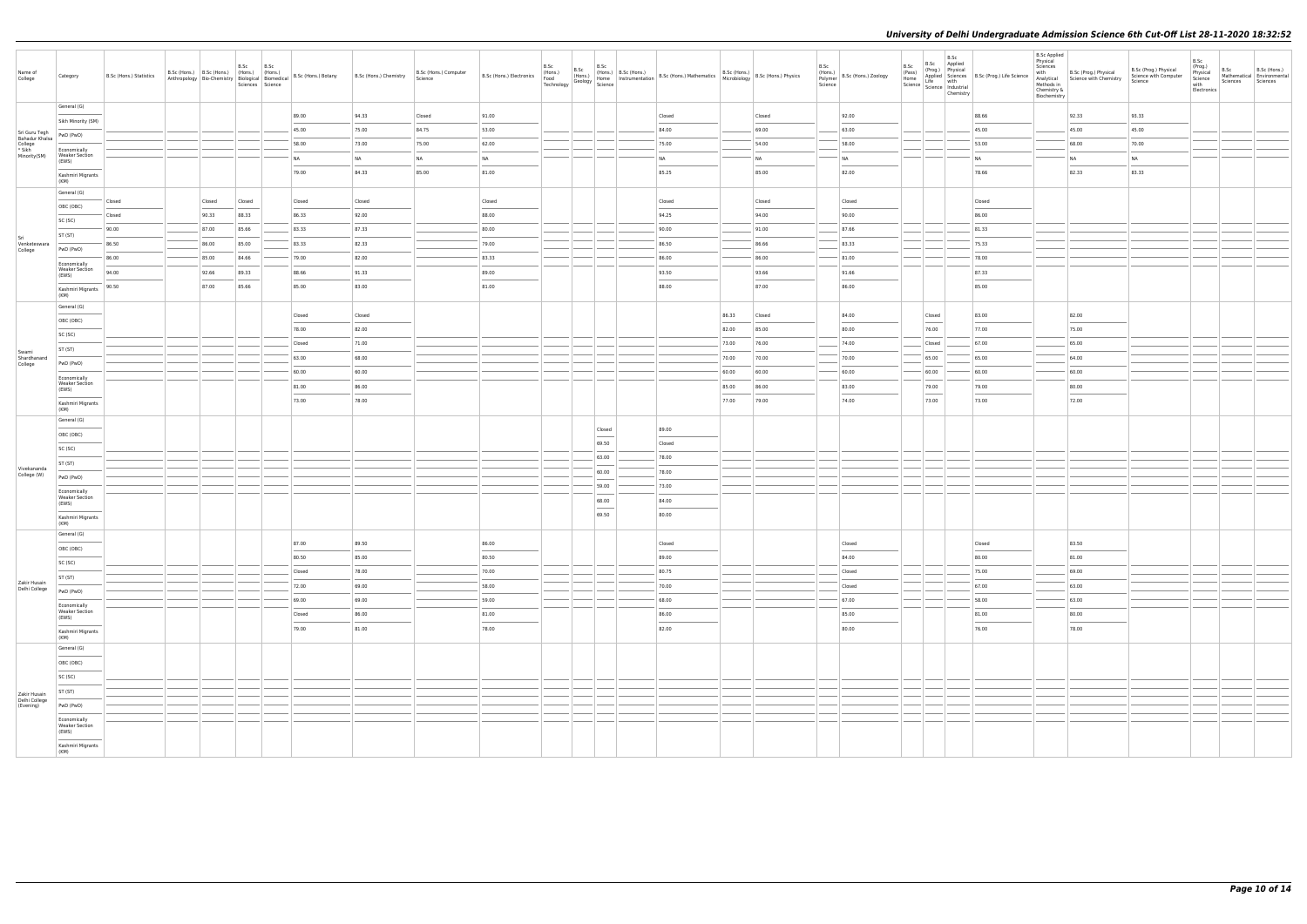# **Science Courses 6th Cut-Off Remarks**

| Name of<br>College<br>Statistics                    | Anthropology Bio-Chemistry Biological Science | B.Sc<br>Sciences | B.Sc (Hons.) B.Sc (Hons.) B.Sc (Hons.) B.Sc (Hons.) B.Sc (Hons.) Biomedical B.Sc (Hons.) Botany                                                                                                                                                                                                                                                                                                                             |                                                                                                                                                                                                                                                                                                                                                             | Science                                                                                                                                                                                                                                                                                                                                                                                                                                                                                                                                                                                                                                    |                                                                                                                                                                                                     | B.Sc<br>B.Sc (Hons.) Chemistry   B.Sc (Hons.) Computer   B.Sc (Hons.) Electronics   B.Sc (Hons.) Food Technology   $\frac{1}{2}$ (Hons.)<br>Geology                                                                                                 | B.Sc (Hons.) Home Science |                                                                                                                                                                                              | Instrumentation   B.Sc (Hons.) Mathematics                                                                                                                                                                                                                        | B.Sc (Hons.) Microbiology   B.Sc (Hons.) Physics                                                                                                                                                                                                                                                                                                                                       | B.Sc<br>(Hons.)<br>B.Sc (Hons.) Zoology<br>Polymer<br>Science                                                                                                                                                                                                                                                                                                                                             | B.Sc<br>B.Sc<br>(Prog.)<br><b>B.Sc Applied Physical</b><br>(Pass)<br>Home<br>Applied<br>Home<br>Science Life<br>Science<br>Chemistry                                                                                                         |                                                                                                                                                                                                                                                                                              | <b>B.Sc Applied</b><br>Physical<br>Sciences<br>B.Sc (Prog.) with<br>Sciences with Industrial B.Sc (Prog.) with B.Sc (Prog.) Physical<br>Chamistry Life Science Analytical Science with Chemistry<br>Methods in<br>Chemistry &<br>Biochemistry | Science with Computer Science with<br>Science                                                                                                                                                                                                                                                                                                                                                                                                                                               | B.Sc (Prog.) Physical B.Sc (Prog.) Physical B.Sc<br>Electronics                                                                                                                                                                                                                                                                                                                                                                 | Mathematical Environmental<br>Sciences Sciences                                                                                                                                                            | B.Sc (Hons.) |
|-----------------------------------------------------|-----------------------------------------------|------------------|-----------------------------------------------------------------------------------------------------------------------------------------------------------------------------------------------------------------------------------------------------------------------------------------------------------------------------------------------------------------------------------------------------------------------------|-------------------------------------------------------------------------------------------------------------------------------------------------------------------------------------------------------------------------------------------------------------------------------------------------------------------------------------------------------------|--------------------------------------------------------------------------------------------------------------------------------------------------------------------------------------------------------------------------------------------------------------------------------------------------------------------------------------------------------------------------------------------------------------------------------------------------------------------------------------------------------------------------------------------------------------------------------------------------------------------------------------------|-----------------------------------------------------------------------------------------------------------------------------------------------------------------------------------------------------|-----------------------------------------------------------------------------------------------------------------------------------------------------------------------------------------------------------------------------------------------------|---------------------------|----------------------------------------------------------------------------------------------------------------------------------------------------------------------------------------------|-------------------------------------------------------------------------------------------------------------------------------------------------------------------------------------------------------------------------------------------------------------------|----------------------------------------------------------------------------------------------------------------------------------------------------------------------------------------------------------------------------------------------------------------------------------------------------------------------------------------------------------------------------------------|-----------------------------------------------------------------------------------------------------------------------------------------------------------------------------------------------------------------------------------------------------------------------------------------------------------------------------------------------------------------------------------------------------------|----------------------------------------------------------------------------------------------------------------------------------------------------------------------------------------------------------------------------------------------|----------------------------------------------------------------------------------------------------------------------------------------------------------------------------------------------------------------------------------------------------------------------------------------------|-----------------------------------------------------------------------------------------------------------------------------------------------------------------------------------------------------------------------------------------------|---------------------------------------------------------------------------------------------------------------------------------------------------------------------------------------------------------------------------------------------------------------------------------------------------------------------------------------------------------------------------------------------------------------------------------------------------------------------------------------------|---------------------------------------------------------------------------------------------------------------------------------------------------------------------------------------------------------------------------------------------------------------------------------------------------------------------------------------------------------------------------------------------------------------------------------|------------------------------------------------------------------------------------------------------------------------------------------------------------------------------------------------------------|--------------|
| Acharya<br>Narendra Dev<br>College                  |                                               |                  | 3% advantage to<br>candidates with at least<br>60% in Mathematics.                                                                                                                                                                                                                                                                                                                                                          | 1% less for girl<br>candidates.                                                                                                                                                                                                                                                                                                                             | 1% less for girl<br>candidates. cut offs are<br>for Science stream.                                                                                                                                                                                                                                                                                                                                                                                                                                                                                                                                                                        | 1% less for girl<br>candidates.                                                                                                                                                                     |                                                                                                                                                                                                                                                     |                           |                                                                                                                                                                                              |                                                                                                                                                                                                                                                                   | 1% less for girl<br>candidates.                                                                                                                                                                                                                                                                                                                                                        |                                                                                                                                                                                                                                                                                                                                                                                                           |                                                                                                                                                                                                                                              |                                                                                                                                                                                                                                                                                              |                                                                                                                                                                                                                                               | 1% less for girl<br>candidates.                                                                                                                                                                                                                                                                                                                                                                                                                                                             | 1% less for girl<br>candidates.                                                                                                                                                                                                                                                                                                                                                                                                 |                                                                                                                                                                                                            |              |
| Aditi<br>Mahavidvalava<br>(W)                       |                                               |                  |                                                                                                                                                                                                                                                                                                                                                                                                                             |                                                                                                                                                                                                                                                                                                                                                             |                                                                                                                                                                                                                                                                                                                                                                                                                                                                                                                                                                                                                                            |                                                                                                                                                                                                     |                                                                                                                                                                                                                                                     |                           |                                                                                                                                                                                              |                                                                                                                                                                                                                                                                   |                                                                                                                                                                                                                                                                                                                                                                                        |                                                                                                                                                                                                                                                                                                                                                                                                           |                                                                                                                                                                                                                                              |                                                                                                                                                                                                                                                                                              |                                                                                                                                                                                                                                               |                                                                                                                                                                                                                                                                                                                                                                                                                                                                                             |                                                                                                                                                                                                                                                                                                                                                                                                                                 |                                                                                                                                                                                                            |              |
| Aryabhatta<br>College                               |                                               |                  |                                                                                                                                                                                                                                                                                                                                                                                                                             |                                                                                                                                                                                                                                                                                                                                                             | 1% less for women<br>candidates                                                                                                                                                                                                                                                                                                                                                                                                                                                                                                                                                                                                            |                                                                                                                                                                                                     |                                                                                                                                                                                                                                                     |                           |                                                                                                                                                                                              | 1% less for women candidates                                                                                                                                                                                                                                      |                                                                                                                                                                                                                                                                                                                                                                                        |                                                                                                                                                                                                                                                                                                                                                                                                           |                                                                                                                                                                                                                                              |                                                                                                                                                                                                                                                                                              |                                                                                                                                                                                                                                               |                                                                                                                                                                                                                                                                                                                                                                                                                                                                                             |                                                                                                                                                                                                                                                                                                                                                                                                                                 |                                                                                                                                                                                                            |              |
| Atma Ram<br>Sanatan<br>Dharma College               |                                               |                  |                                                                                                                                                                                                                                                                                                                                                                                                                             | Girl Candidates in the<br>the                                                                                                                                                                                                                                                                                                                               | a) 1% relaxation for   a) 1% relaxation for   a) 1% relaxation for<br>Girl Candidates in the<br>aggregate only. b) aggregate only. b) aggregate only. b)<br>Applicants who were   Applicants who were   Applicants who were<br>eligible for admission in eligible for admission in eligible for admission in<br>the<br>first/second/third/fourth first/second/third/fourth first/second/third/fourth<br>and/or fifth cut-off will   and/or fifth cut-off will   and/or fifth cut-off will<br>not be given admission   not be given admission   not be given admission<br>in the sixth cut-off. in the sixth cut-off. in the sixth cut-off. | Girl Candidates in the<br>the                                                                                                                                                                       |                                                                                                                                                                                                                                                     |                           |                                                                                                                                                                                              | a) 1% relaxation for Girl Candidates in the<br>aggregate only. b) Applicants who were<br>eligible for admission in the<br>first/second/third/fourth and/or fifth cut-off<br>will not be given admission in the sixth cut-<br>off.                                 | a) 1% relaxation for<br>Girl Candidates in the<br>aggregate only. b)<br>Applicants who were<br>eligible for admission in<br>the<br>first/second/third/fourth<br>and/or fifth cut-off will<br>not be given admission<br>in the sixth cut-off.                                                                                                                                           |                                                                                                                                                                                                                                                                                                                                                                                                           | a) 1% relaxation for<br>Girl Candidates in the<br>aggregate only. b)<br>Applicants who were<br>eligible for admission in<br>the<br>first/second/third/fourth<br>and/or fifth cut-off will<br>not be given admission<br>in the sixth cut-off. |                                                                                                                                                                                                                                                                                              | Girl Candidates in the<br>the                                                                                                                                                                                                                 | a) 1% relaxation for   a) 1% relaxation for   a) 1% relaxation for<br>Girl Candidates in the<br>aggregate only. b) aggregate only. b) aggregate only. b)<br>the<br>in the sixth cut-off.   in the sixth cut-off.   in the sixth cut-off.                                                                                                                                                                                                                                                    | Girl Candidates in the<br>Applicants who were   Applicants who were   Applicants who were<br>eligible for admission in eligible for admission in eligible for admission in<br>the<br>first/second/third/fourth first/second/third/fourth first/second/third/fourth<br>and/or fifth cut-off will and/or fifth cut-off will and/or fifth cut-off will<br>not be given admission   not be given admission   not be given admission |                                                                                                                                                                                                            |              |
| Bhagini<br>Nivedita<br>College (W)                  |                                               |                  |                                                                                                                                                                                                                                                                                                                                                                                                                             |                                                                                                                                                                                                                                                                                                                                                             |                                                                                                                                                                                                                                                                                                                                                                                                                                                                                                                                                                                                                                            |                                                                                                                                                                                                     |                                                                                                                                                                                                                                                     |                           |                                                                                                                                                                                              |                                                                                                                                                                                                                                                                   |                                                                                                                                                                                                                                                                                                                                                                                        |                                                                                                                                                                                                                                                                                                                                                                                                           |                                                                                                                                                                                                                                              |                                                                                                                                                                                                                                                                                              |                                                                                                                                                                                                                                               |                                                                                                                                                                                                                                                                                                                                                                                                                                                                                             |                                                                                                                                                                                                                                                                                                                                                                                                                                 |                                                                                                                                                                                                            |              |
| <b>Bharati College</b><br>(W)                       |                                               |                  |                                                                                                                                                                                                                                                                                                                                                                                                                             |                                                                                                                                                                                                                                                                                                                                                             |                                                                                                                                                                                                                                                                                                                                                                                                                                                                                                                                                                                                                                            |                                                                                                                                                                                                     |                                                                                                                                                                                                                                                     |                           |                                                                                                                                                                                              | Applicants who were eligible for admission in<br>the previous cut-offs will not be given<br>admission in the sixth cut-off                                                                                                                                        |                                                                                                                                                                                                                                                                                                                                                                                        |                                                                                                                                                                                                                                                                                                                                                                                                           |                                                                                                                                                                                                                                              |                                                                                                                                                                                                                                                                                              |                                                                                                                                                                                                                                               |                                                                                                                                                                                                                                                                                                                                                                                                                                                                                             |                                                                                                                                                                                                                                                                                                                                                                                                                                 |                                                                                                                                                                                                            |              |
| Bhaskaracharya<br>College of<br>Applied<br>Sciences |                                               |                  | PCB/PCBt/PCBiochemistry<br>(3% advantage to PCB/PCBt/PCBiochemistry<br>candidates with 60% in<br>(Applicants who were<br>Maths)(Applicants who eligible for admission in<br>were eligible for<br>the first, second, third,<br>admission in the first,   fourth and/or fifth cut off<br>second, third, fourth<br>will not be given<br>and/or fifth cut off will<br>not be given admission<br>off.)<br>in the sixth cut off.) | PCM (Applicants who<br>were eligible for<br>admission in the first,<br>second, third, fourth<br>and/or fifth cut off will                                                                                                                                                                                                                                   | One Language,<br>Mathematics and two<br>subjects out of Physics,<br>Chemistry and<br>Computer<br>Science/Informatics<br>Practices. (2%<br>disadvantage for Non-<br>Science Stream)<br>(Applicants who were<br>eligible for admission in<br>the first, second, third,<br>fourth and/or fifth cut<br>off will not be given<br>admission in the sixth<br>cut off.)                                                                                                                                                                                                                                                                            | PCM (Applicants who<br>were eligible for<br>admission in the first,<br>second, third, fourth<br>and/or fifth cut off will<br>not be given admission<br>in the sixth cut off.)                       | PCM/PCB/PCBt/PCBiochemistry<br>(3% relaxation to candidates<br>studied PCMB) (Applicants<br>who were eligible for<br>admission in the first, second,<br>third, fourth and/or fifth cut<br>off will not be given admission<br>in the sixth cut off.) |                           | PCM<br>(Applicants who<br>were eligible<br>for admission in<br>the first,<br>second, third.<br>fourth and/or<br>fifth cut off will<br>not be given<br>admission in<br>the sixth cut<br>off.) |                                                                                                                                                                                                                                                                   | PCB/PCBt/PCBiochemistry<br>PCM (Applicants who<br>(Applicants who were<br>were eligible for<br>eligible for admission in<br>admission in the first,<br>the first, second, third.<br>second, third, fourth<br>fourth and/or fifth cut off<br>and/or fifth cut off will<br>will not be given<br>will not be given<br>admission in the sixth cut<br>off ) in the sixth cut off.)<br>off.) | PCM<br>(Applicants<br>who were<br>eligible for<br>admission   PCB/PCBt/PCBiochemistry<br>in the first, (Applicants who were<br>second,<br>eligible for admission in<br>third,<br>fourth<br>the first, second, third,<br>fourth and/or fifth cut off<br>and/or fifth<br>will not be given<br>cut off will admission in the sixth cut<br>not be<br>off.)<br>given<br>admission<br>in the sixth<br>cut off.) |                                                                                                                                                                                                                                              |                                                                                                                                                                                                                                                                                              |                                                                                                                                                                                                                                               |                                                                                                                                                                                                                                                                                                                                                                                                                                                                                             |                                                                                                                                                                                                                                                                                                                                                                                                                                 |                                                                                                                                                                                                            |              |
| College of<br>Vocational<br>Studies                 |                                               |                  |                                                                                                                                                                                                                                                                                                                                                                                                                             |                                                                                                                                                                                                                                                                                                                                                             | % General % OBC % SC<br>% ST % PwD %<br>Kashmiri Migrant %<br>EWS CLOSED CLOSED<br>80 less than 81.50 75<br>less than 79 80 less<br>than 81 82.50 only 87<br>less than 89                                                                                                                                                                                                                                                                                                                                                                                                                                                                  |                                                                                                                                                                                                     |                                                                                                                                                                                                                                                     |                           |                                                                                                                                                                                              |                                                                                                                                                                                                                                                                   |                                                                                                                                                                                                                                                                                                                                                                                        |                                                                                                                                                                                                                                                                                                                                                                                                           |                                                                                                                                                                                                                                              |                                                                                                                                                                                                                                                                                              |                                                                                                                                                                                                                                               |                                                                                                                                                                                                                                                                                                                                                                                                                                                                                             |                                                                                                                                                                                                                                                                                                                                                                                                                                 |                                                                                                                                                                                                            |              |
| Daulat Ram<br>College (W)                           |                                               |                  |                                                                                                                                                                                                                                                                                                                                                                                                                             |                                                                                                                                                                                                                                                                                                                                                             |                                                                                                                                                                                                                                                                                                                                                                                                                                                                                                                                                                                                                                            |                                                                                                                                                                                                     |                                                                                                                                                                                                                                                     |                           |                                                                                                                                                                                              |                                                                                                                                                                                                                                                                   |                                                                                                                                                                                                                                                                                                                                                                                        |                                                                                                                                                                                                                                                                                                                                                                                                           |                                                                                                                                                                                                                                              |                                                                                                                                                                                                                                                                                              |                                                                                                                                                                                                                                               |                                                                                                                                                                                                                                                                                                                                                                                                                                                                                             |                                                                                                                                                                                                                                                                                                                                                                                                                                 |                                                                                                                                                                                                            |              |
| Deen Dayal<br>Upadhyaya<br>College                  |                                               |                  |                                                                                                                                                                                                                                                                                                                                                                                                                             | 1% concession for Girl   1% concession for Girl<br>Candidates. Applicants   Candidates. Applicants<br>who were eligible for who were eligible for<br>admission in any of the admission in any of the<br>previous cut-off will not previous cut-off will not<br>be given admission in   be given admission in<br>the sixth cut-off.<br>In the sixth cut-off. | 1% concession for Girl<br>Candidates. Declared<br>cut-off is for science<br>stream students. For<br>other streams a<br>deduction of 2% will be<br>levied while<br>determining the<br>effective percentage of<br>the candidates.<br>eligible for admission in<br>any of the previous<br>cut-off will not be given<br>admission in the sixth<br>cut-off.                                                                                                                                                                                                                                                                                     | 1% concession for Girl<br>Candidates. Applicants<br>who were eligible for<br>admission in any of the<br>previous cut-off will not<br>Applicants who were begiven admission in<br>the sixth cut-off. |                                                                                                                                                                                                                                                     |                           |                                                                                                                                                                                              | 1% concession for Girl Candidates. Applicants<br>who were eligible for admission in any of the<br>previous cut-off will not be given admission in<br>the sixth cut-off.                                                                                           | 1% concession for Girl<br>Candidates. Applicants<br>who were eligible for<br>admission in any of the<br>previous cut-off will not<br>be given admission in<br>the sixth cut-off.                                                                                                                                                                                                       | 1% concession for Girl<br>Candidates. Applicants<br>who were eligible for<br>admission in any of the<br>previous cut-off will not<br>be given admission in<br>the sixth cut-off.                                                                                                                                                                                                                          |                                                                                                                                                                                                                                              | 1%<br>concession<br>for Girl<br>Candidates.<br>Applicants<br>who were<br>eligible for<br>admission<br>in any of<br>the<br>previous<br>cut-off will<br>not be<br>giver<br>admission<br>in the sixth<br>cut-off.                                                                               | be given admission in   be given admission in                                                                                                                                                                                                 | 1% concession for Girl   1% concession for Girl<br>Candidates. Applicants Candidates. Applicants<br>who were eligible for who were eligible for<br>admission in any of the admission in any of the<br>previous cut-off will not previous cut-off will not<br>the sixth cut-off. the sixth cut-off.                                                                                                                                                                                          |                                                                                                                                                                                                                                                                                                                                                                                                                                 | 1%<br>concession<br>for Girl<br>Candidates.<br>Applicants<br>who were<br>eligible for<br>admission in<br>any of the<br>previous cut-<br>off will not be<br>given<br>admission in<br>the sixth cut-<br>off. |              |
| Delhi College of<br>Arts and<br>Commerce            |                                               |                  |                                                                                                                                                                                                                                                                                                                                                                                                                             |                                                                                                                                                                                                                                                                                                                                                             |                                                                                                                                                                                                                                                                                                                                                                                                                                                                                                                                                                                                                                            |                                                                                                                                                                                                     |                                                                                                                                                                                                                                                     |                           |                                                                                                                                                                                              |                                                                                                                                                                                                                                                                   |                                                                                                                                                                                                                                                                                                                                                                                        |                                                                                                                                                                                                                                                                                                                                                                                                           |                                                                                                                                                                                                                                              |                                                                                                                                                                                                                                                                                              |                                                                                                                                                                                                                                               |                                                                                                                                                                                                                                                                                                                                                                                                                                                                                             |                                                                                                                                                                                                                                                                                                                                                                                                                                 |                                                                                                                                                                                                            |              |
| Department of<br>Germanic and<br>Romance<br>Studies |                                               |                  |                                                                                                                                                                                                                                                                                                                                                                                                                             |                                                                                                                                                                                                                                                                                                                                                             |                                                                                                                                                                                                                                                                                                                                                                                                                                                                                                                                                                                                                                            |                                                                                                                                                                                                     |                                                                                                                                                                                                                                                     |                           |                                                                                                                                                                                              |                                                                                                                                                                                                                                                                   |                                                                                                                                                                                                                                                                                                                                                                                        |                                                                                                                                                                                                                                                                                                                                                                                                           |                                                                                                                                                                                                                                              |                                                                                                                                                                                                                                                                                              |                                                                                                                                                                                                                                               |                                                                                                                                                                                                                                                                                                                                                                                                                                                                                             |                                                                                                                                                                                                                                                                                                                                                                                                                                 |                                                                                                                                                                                                            |              |
| Deshbandhu<br>College                               |                                               |                  |                                                                                                                                                                                                                                                                                                                                                                                                                             |                                                                                                                                                                                                                                                                                                                                                             |                                                                                                                                                                                                                                                                                                                                                                                                                                                                                                                                                                                                                                            |                                                                                                                                                                                                     |                                                                                                                                                                                                                                                     |                           |                                                                                                                                                                                              |                                                                                                                                                                                                                                                                   |                                                                                                                                                                                                                                                                                                                                                                                        |                                                                                                                                                                                                                                                                                                                                                                                                           |                                                                                                                                                                                                                                              |                                                                                                                                                                                                                                                                                              |                                                                                                                                                                                                                                               |                                                                                                                                                                                                                                                                                                                                                                                                                                                                                             |                                                                                                                                                                                                                                                                                                                                                                                                                                 |                                                                                                                                                                                                            |              |
| Dr. Bhim Rao<br>Ambedkar<br>College                 |                                               |                  |                                                                                                                                                                                                                                                                                                                                                                                                                             |                                                                                                                                                                                                                                                                                                                                                             |                                                                                                                                                                                                                                                                                                                                                                                                                                                                                                                                                                                                                                            |                                                                                                                                                                                                     |                                                                                                                                                                                                                                                     |                           |                                                                                                                                                                                              |                                                                                                                                                                                                                                                                   |                                                                                                                                                                                                                                                                                                                                                                                        |                                                                                                                                                                                                                                                                                                                                                                                                           |                                                                                                                                                                                                                                              |                                                                                                                                                                                                                                                                                              |                                                                                                                                                                                                                                               |                                                                                                                                                                                                                                                                                                                                                                                                                                                                                             |                                                                                                                                                                                                                                                                                                                                                                                                                                 |                                                                                                                                                                                                            |              |
| Dyal Singh<br>College                               |                                               |                  | There is 1 percent<br>concession provided to<br>women candidates.<br>Applicants who were<br>eligible for admission in<br>the first and/or second<br>and/or third and/or fourth<br>and/or fifth and/or<br>given admission in the<br>sixth cut-off.                                                                                                                                                                           | There is 1 percent<br>Applicants who were<br>fourth and/or fifth<br>special cut-off will not be and/or special cut-off<br>cut-off.                                                                                                                                                                                                                          | There is 1 percent<br>concession provided to   concession provided to<br>women candidates. vomen candidates.<br>Applicants who were<br>eligible for admission in eligible for admission in<br>the first and/or second the first and/or second<br>and/or third and/or and/or third and/or<br>fourth and/or fifth<br>and/or special cut-off<br>will not be given<br>admission in the sixth admission in the sixth<br>cut-off.                                                                                                                                                                                                                |                                                                                                                                                                                                     |                                                                                                                                                                                                                                                     |                           |                                                                                                                                                                                              | There is 1 percent concession provided to<br>women candidates. Applicants who were<br>eligible for admission in the first and/or<br>second and/or third and/or fourth and/or fifth<br>and/or special cut-off will not be given<br>admission in the sixth cut-off. | There is 1 percent<br>concession provided to<br>women candidates.<br>Applicants who were<br>eligible for admission in<br>the first and/or second<br>and/or third and/or<br>fourth and/or fifth<br>and/or special cut-off<br>will not be given<br>admission in the sixth<br>cut-off.                                                                                                    | There is 1 percent<br>concession provided to<br>women candidates.<br>Applicants who were<br>eligible for admission in<br>the first and/or second<br>and/or third and/or fourth<br>and/or fifth and/or<br>special cut-off will not be<br>given admission in the<br>sixth cut-off.                                                                                                                          |                                                                                                                                                                                                                                              | There is 1<br>percent<br>concession<br>provided to<br>women<br>candidates.<br>Applicants<br>who were<br>eligible for<br>admission<br>in the first<br>and/or<br>second<br>and/or third<br>and/or<br>fourth<br>and/or fifth<br>and/or<br>special cut-<br>off will not<br>be given<br>admission | fourth and/or fifth<br>will not be given<br>cut-off.                                                                                                                                                                                          | There is 1 percent There is 1 percent<br>concession provided to   concession provided to<br>women candidates. vomen candidates.<br>Applicants who were Applicants who were<br>eligible for admission in eligible for admission in<br>the first and/or second   the first and/or second<br>and/or third and/or and/or third and/or<br>fourth and/or fifth<br>and/or special cut-off and/or special cut-off<br>will not be given<br>admission in the sixth admission in the sixth<br>cut-off. |                                                                                                                                                                                                                                                                                                                                                                                                                                 |                                                                                                                                                                                                            |              |
| Dyal Singh<br>College<br>(Evening)                  |                                               |                  |                                                                                                                                                                                                                                                                                                                                                                                                                             |                                                                                                                                                                                                                                                                                                                                                             |                                                                                                                                                                                                                                                                                                                                                                                                                                                                                                                                                                                                                                            |                                                                                                                                                                                                     |                                                                                                                                                                                                                                                     |                           |                                                                                                                                                                                              |                                                                                                                                                                                                                                                                   |                                                                                                                                                                                                                                                                                                                                                                                        |                                                                                                                                                                                                                                                                                                                                                                                                           |                                                                                                                                                                                                                                              | in the sixth<br>cut-off.                                                                                                                                                                                                                                                                     |                                                                                                                                                                                                                                               |                                                                                                                                                                                                                                                                                                                                                                                                                                                                                             |                                                                                                                                                                                                                                                                                                                                                                                                                                 |                                                                                                                                                                                                            |              |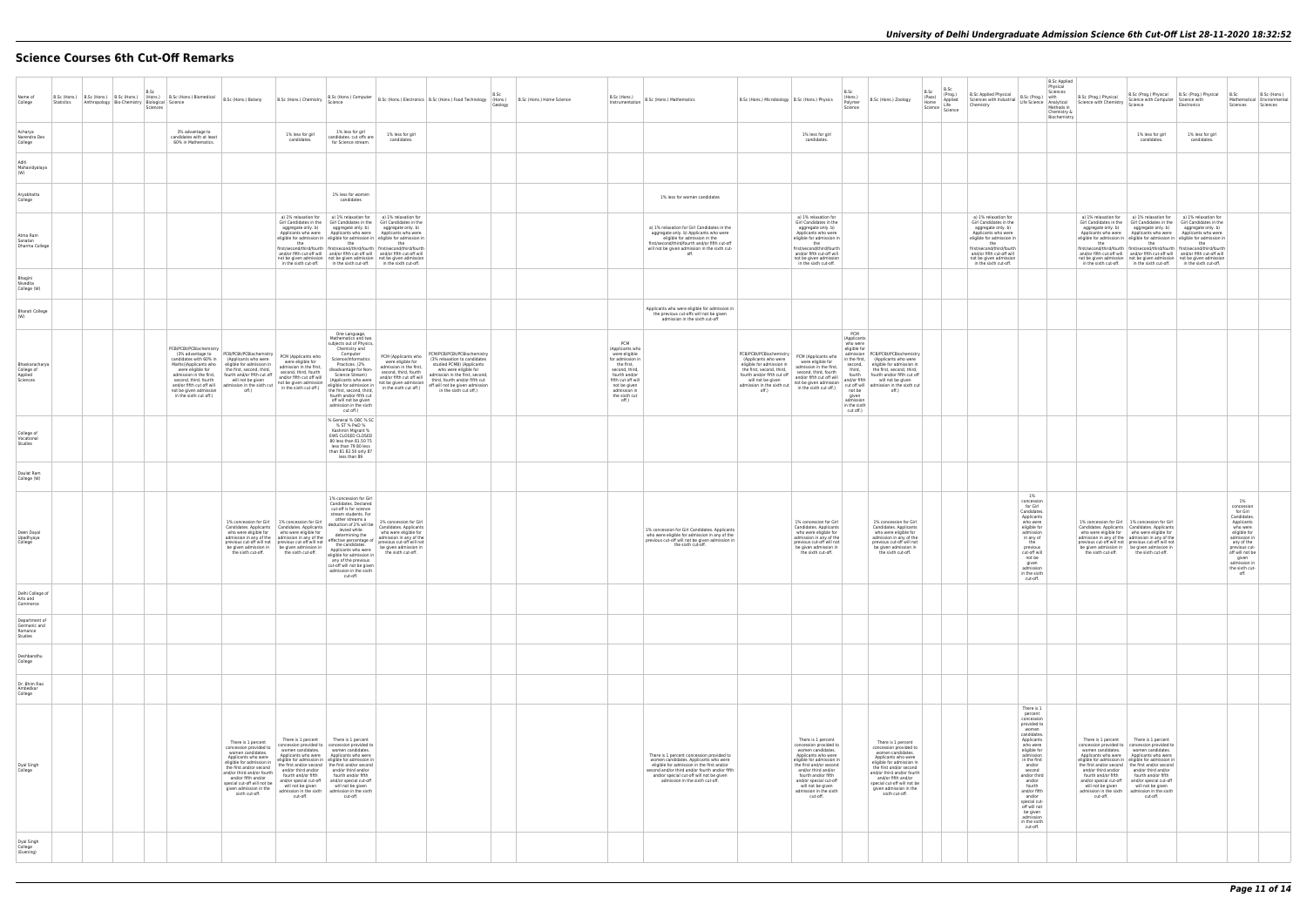|                                           |                                                                                                                                                                                                   |  | B.Sc<br>Sciences |                                                                                                                  |                                                                                                                                                                                                                                                                                                     |                                                                                                                                                        |                                                                                                                                                                                                                                                                       | Name of B.Sc (Hons.) B.Sc (Hons.) B.Sc (Hons.) B.Sc (Hons.) B.Sc (Hons.) B.Sc (Hons.) Biomedical B.Sc (Hons.) Bothers B.Sc (Hons.) Computer B.Sc (Hons.) Computer B.Sc (Hons.) Electronics B.Sc (Hons.) Food Technology Bio-Ch | B.Sc<br>Geology |                                                                                                                                                              | B.Sc (Hons.) | $\left  \begin{array}{c} \text{o.s.} \\ \text{Instrumentation} \end{array} \right $ B.Sc (Hons.) Mathematics                                                   | B.Sc (Hons.) Microbiology   B.Sc (Hons.) Physics                                                                                                                                             | B.Sc<br>(Hons.)<br>Polymer<br>Science | B.Sc (Hons.) Zoology                                                                                                                                                   | B.Sc | <b>B.Sc Applied</b><br>Physical<br>B.Sc (Prog.) Physical (Prog.) Physical B.Sc (Prog.) Physical B.Sc (Prog.) Physical B.Sc (Prog.) Physical B.Sc (Prog.) Physical B.Sc (Prog.) Physical B.Sc (Prog.) Physical B.Sc (Prog.) Physical B.Sc (Prog.) Physical B.Sc (P<br>Biochemistry |                                                                                                                                                                                                                                                                                                                                |                                                                                                                                                                        |  |
|-------------------------------------------|---------------------------------------------------------------------------------------------------------------------------------------------------------------------------------------------------|--|------------------|------------------------------------------------------------------------------------------------------------------|-----------------------------------------------------------------------------------------------------------------------------------------------------------------------------------------------------------------------------------------------------------------------------------------------------|--------------------------------------------------------------------------------------------------------------------------------------------------------|-----------------------------------------------------------------------------------------------------------------------------------------------------------------------------------------------------------------------------------------------------------------------|--------------------------------------------------------------------------------------------------------------------------------------------------------------------------------------------------------------------------------|-----------------|--------------------------------------------------------------------------------------------------------------------------------------------------------------|--------------|----------------------------------------------------------------------------------------------------------------------------------------------------------------|----------------------------------------------------------------------------------------------------------------------------------------------------------------------------------------------|---------------------------------------|------------------------------------------------------------------------------------------------------------------------------------------------------------------------|------|-----------------------------------------------------------------------------------------------------------------------------------------------------------------------------------------------------------------------------------------------------------------------------------|--------------------------------------------------------------------------------------------------------------------------------------------------------------------------------------------------------------------------------------------------------------------------------------------------------------------------------|------------------------------------------------------------------------------------------------------------------------------------------------------------------------|--|
| Gargi College<br>(W)                      |                                                                                                                                                                                                   |  |                  |                                                                                                                  |                                                                                                                                                                                                                                                                                                     |                                                                                                                                                        |                                                                                                                                                                                                                                                                       |                                                                                                                                                                                                                                |                 |                                                                                                                                                              |              |                                                                                                                                                                |                                                                                                                                                                                              |                                       |                                                                                                                                                                        |      |                                                                                                                                                                                                                                                                                   |                                                                                                                                                                                                                                                                                                                                |                                                                                                                                                                        |  |
| Hansraj College                           |                                                                                                                                                                                                   |  |                  |                                                                                                                  |                                                                                                                                                                                                                                                                                                     |                                                                                                                                                        |                                                                                                                                                                                                                                                                       |                                                                                                                                                                                                                                |                 |                                                                                                                                                              |              |                                                                                                                                                                |                                                                                                                                                                                              |                                       |                                                                                                                                                                        |      |                                                                                                                                                                                                                                                                                   |                                                                                                                                                                                                                                                                                                                                |                                                                                                                                                                        |  |
| Hindu College                             |                                                                                                                                                                                                   |  |                  |                                                                                                                  |                                                                                                                                                                                                                                                                                                     |                                                                                                                                                        |                                                                                                                                                                                                                                                                       |                                                                                                                                                                                                                                |                 |                                                                                                                                                              |              |                                                                                                                                                                |                                                                                                                                                                                              |                                       |                                                                                                                                                                        |      |                                                                                                                                                                                                                                                                                   |                                                                                                                                                                                                                                                                                                                                |                                                                                                                                                                        |  |
| Indraprastha<br>College for<br>Women (W)  |                                                                                                                                                                                                   |  |                  |                                                                                                                  |                                                                                                                                                                                                                                                                                                     |                                                                                                                                                        |                                                                                                                                                                                                                                                                       |                                                                                                                                                                                                                                |                 |                                                                                                                                                              |              |                                                                                                                                                                |                                                                                                                                                                                              |                                       |                                                                                                                                                                        |      |                                                                                                                                                                                                                                                                                   |                                                                                                                                                                                                                                                                                                                                |                                                                                                                                                                        |  |
| Institute of<br>Home<br>Economics (W)     |                                                                                                                                                                                                   |  |                  |                                                                                                                  |                                                                                                                                                                                                                                                                                                     |                                                                                                                                                        |                                                                                                                                                                                                                                                                       |                                                                                                                                                                                                                                |                 |                                                                                                                                                              |              |                                                                                                                                                                |                                                                                                                                                                                              |                                       |                                                                                                                                                                        |      |                                                                                                                                                                                                                                                                                   |                                                                                                                                                                                                                                                                                                                                |                                                                                                                                                                        |  |
| Janki Devi<br>Memorial<br>College (W)     |                                                                                                                                                                                                   |  |                  |                                                                                                                  |                                                                                                                                                                                                                                                                                                     |                                                                                                                                                        |                                                                                                                                                                                                                                                                       |                                                                                                                                                                                                                                |                 |                                                                                                                                                              |              |                                                                                                                                                                |                                                                                                                                                                                              |                                       |                                                                                                                                                                        |      |                                                                                                                                                                                                                                                                                   |                                                                                                                                                                                                                                                                                                                                |                                                                                                                                                                        |  |
| Kalindi College<br>(W)                    |                                                                                                                                                                                                   |  |                  |                                                                                                                  |                                                                                                                                                                                                                                                                                                     |                                                                                                                                                        |                                                                                                                                                                                                                                                                       |                                                                                                                                                                                                                                |                 |                                                                                                                                                              |              |                                                                                                                                                                |                                                                                                                                                                                              |                                       |                                                                                                                                                                        |      |                                                                                                                                                                                                                                                                                   |                                                                                                                                                                                                                                                                                                                                |                                                                                                                                                                        |  |
| Kamala Nehru<br>College (W)               |                                                                                                                                                                                                   |  |                  |                                                                                                                  |                                                                                                                                                                                                                                                                                                     |                                                                                                                                                        |                                                                                                                                                                                                                                                                       |                                                                                                                                                                                                                                |                 |                                                                                                                                                              |              | Admissions in 6th Cut Off as per University<br>Guidelines.                                                                                                     |                                                                                                                                                                                              |                                       |                                                                                                                                                                        |      |                                                                                                                                                                                                                                                                                   |                                                                                                                                                                                                                                                                                                                                |                                                                                                                                                                        |  |
| Keshav<br>Mahavidyalaya                   |                                                                                                                                                                                                   |  |                  |                                                                                                                  |                                                                                                                                                                                                                                                                                                     | be given admission in   be given admission in<br>Concession for Girl Concession for Girl<br>Applicants                                                 | Applicants who were   Applicants who were<br>eligible for admission in eligible for admission in<br>the 1st, 2nd, 3rd, 4th   the 1st, 2nd, 3rd, 4th<br>and 5th cut off will not   and 5th cut off will not<br>the 6th cut-off. 1 % the 6th cut-off. 1 %<br>Applicants |                                                                                                                                                                                                                                |                 |                                                                                                                                                              |              | Applicants who were eligible for admission in<br>the 1st, 2nd, 3rd, 4th and 5th cut off will not<br>be given admission in the 6th cut-off.                     | Applicants who were<br>eligible for admission in<br>the 1st, 2nd, 3rd, 4th<br>and 5th cut off will not<br>be given admission in<br>the 6th cut-off. 1 %<br>Concession for Girl<br>Applicants |                                       |                                                                                                                                                                        |      |                                                                                                                                                                                                                                                                                   | Applicants who were<br>eligible for admission in<br>the 1st, 2nd, 3rd, 4th<br>and 5th cut off will not<br>be given admission in<br>the 6th cut-off. 1 %<br>Concession for Girl<br>Applicants                                                                                                                                   | Applicants<br>who were<br>eligible for<br>admission in<br>the 1st, 2nd,<br>3rd, 4th and<br>5th cut off<br>will not be<br>given<br>admission in<br>the 6th cut-<br>off. |  |
| Kirori Mal<br>College                     | see the<br>bulletin of<br>information,<br>University of<br>Delhi<br>2020-21                                                                                                                       |  |                  | see the bulletin of see the bulletin of<br>information, University of   information, University<br>Delhi 2020-21 | of Delhi 2020-21                                                                                                                                                                                                                                                                                    |                                                                                                                                                        |                                                                                                                                                                                                                                                                       |                                                                                                                                                                                                                                |                 |                                                                                                                                                              |              | see the bulletin of information, University of<br>Delhi 2020-21                                                                                                | see the bulletin of<br>information, University<br>of Delhi 2020-21                                                                                                                           |                                       | see the bulletin of<br>information, University of<br>Delhi 2020-21                                                                                                     |      | see the see the<br>bulletin of bulletin of<br>information, information,<br>University University of<br>of Delhi<br>Delhi<br>2020-21 2020-21                                                                                                                                       | see the bulletin of see the bulletin of<br>information, University   information, University<br>of Delhi 2020-21<br>of Delhi 2020-21                                                                                                                                                                                           |                                                                                                                                                                        |  |
| Lady Irwin<br>College (W)                 |                                                                                                                                                                                                   |  |                  |                                                                                                                  |                                                                                                                                                                                                                                                                                                     |                                                                                                                                                        |                                                                                                                                                                                                                                                                       |                                                                                                                                                                                                                                |                 |                                                                                                                                                              |              |                                                                                                                                                                |                                                                                                                                                                                              |                                       |                                                                                                                                                                        |      |                                                                                                                                                                                                                                                                                   |                                                                                                                                                                                                                                                                                                                                |                                                                                                                                                                        |  |
| Lady Shri Ram<br>College for<br>Women (W) | APPLICANTS<br>WHO WERE<br><b>ELIGIBLE</b><br><b>FOR</b><br>ADMISSION<br>IN THE 1st,<br>2nd, 3rd, 4th<br>and 5th CUT<br>OFFS WILL<br>NOT BE<br><b>GIVEN</b><br>ADMISSION<br>IN THE 6th<br>CUT OFF. |  |                  |                                                                                                                  |                                                                                                                                                                                                                                                                                                     |                                                                                                                                                        |                                                                                                                                                                                                                                                                       |                                                                                                                                                                                                                                |                 |                                                                                                                                                              |              | APPLICANTS WHO WERE ELIGIBLE FOR<br>ADMISSION IN THE 1st, 2nd, 3rd, 4th and 5th<br>CUT OFFS WILL NOT BE GIVEN ADMISSION IN<br>THE 6th CUT OFF.                 |                                                                                                                                                                                              |                                       |                                                                                                                                                                        |      |                                                                                                                                                                                                                                                                                   |                                                                                                                                                                                                                                                                                                                                |                                                                                                                                                                        |  |
| Lakshmibai<br>College (W)                 |                                                                                                                                                                                                   |  |                  |                                                                                                                  |                                                                                                                                                                                                                                                                                                     |                                                                                                                                                        |                                                                                                                                                                                                                                                                       |                                                                                                                                                                                                                                |                 | 1.link for LIVE help(time<br>4-6pm)https://meet.google.com/oip-osbf-ugk<br>2. Applicants eligible in previous cut-off eill<br>not considered in this cut-off |              | 1.link for LIVE help(time<br>4-6pm)https://meet.google.com/mwc-knod-fsx<br>2.Applicants eligible in previous cut-off eill not<br>considered in this cut-off    |                                                                                                                                                                                              |                                       |                                                                                                                                                                        |      |                                                                                                                                                                                                                                                                                   |                                                                                                                                                                                                                                                                                                                                |                                                                                                                                                                        |  |
| Maharaja<br>Agrasen<br>College            |                                                                                                                                                                                                   |  |                  |                                                                                                                  |                                                                                                                                                                                                                                                                                                     |                                                                                                                                                        | 1% relaxation for Girls<br>Students                                                                                                                                                                                                                                   |                                                                                                                                                                                                                                |                 |                                                                                                                                                              |              |                                                                                                                                                                |                                                                                                                                                                                              |                                       |                                                                                                                                                                        |      |                                                                                                                                                                                                                                                                                   | 1% relaxation for Girls   1% relaxation for Girls<br>Students<br>Students                                                                                                                                                                                                                                                      | 1%<br>relaxation for<br>Girls<br>Students                                                                                                                              |  |
| Maitreyi<br>College (W)                   |                                                                                                                                                                                                   |  |                  | the first /second/<br>cut-off.                                                                                   | Applicants who were Applicants who were<br>eligible for admission in eligible for admission in<br>the first /second/<br>third/fourth or/and fifth   third/fourth or/and fifth<br>cut-off will not be given   cut-off will not be given<br>admission in the sixth admission in the sixth<br>cut-off. |                                                                                                                                                        |                                                                                                                                                                                                                                                                       |                                                                                                                                                                                                                                |                 |                                                                                                                                                              |              | Applicants who were eligible for admission in<br>the first /second/ third/fourth or/and fifth cut-<br>off will not be given admission in the sixth<br>cut-off. | Applicants who were<br>eligible for admission in<br>the first /second/<br>third/fourth or/and fifth<br>cut-off will not be given<br>admission in the sixth<br>cut-off.                       |                                       | Applicants who were<br>eligible for admission in<br>the first /second/<br>third/fourth or/and fifth<br>cut-off will not be given<br>admission in the sixth<br>cut-off. |      | Applicants<br>who were<br>eligible for<br>admission<br>in the first<br>/second/<br>third/fourth<br>or/and fifth<br>cut-off will<br>not be<br>given<br>admission<br>in the sixth<br>cut-off.                                                                                       | Applicants who were Applicants who were<br>eligible for admission in eligible for admission in<br>the first /second/ the first /second/<br>third/fourth or/and fifth third/fourth or/and fifth<br>cut-off will not be given cut-off will not be given<br>admission in the sixth admission in the sixth<br>cut-off.<br>cut-off. |                                                                                                                                                                        |  |
| Mata Sundri<br>College for<br>Women (W)   | Sikh Minority<br>Candidates<br>must have<br>the Sikh<br>Minority<br>Certificate<br>issued in her<br>name by<br>Delhi Sikh<br>Gurudwara<br>Management<br>Committee.                                |  |                  |                                                                                                                  |                                                                                                                                                                                                                                                                                                     | Sikh Minority<br>Candidates must have<br>the Sikh Minority<br>Certificate issued in<br>her name by Delhi Sikh<br>Gurudwara<br>Management<br>Committee. |                                                                                                                                                                                                                                                                       |                                                                                                                                                                                                                                |                 |                                                                                                                                                              |              | Sikh Minority Candidates must have the Sikh<br>Minority Certificate issued in her name by<br>Delhi Sikh Gurudwara Management<br>Committee.                     |                                                                                                                                                                                              |                                       |                                                                                                                                                                        |      |                                                                                                                                                                                                                                                                                   |                                                                                                                                                                                                                                                                                                                                |                                                                                                                                                                        |  |
| Miranda House<br>(W)                      |                                                                                                                                                                                                   |  |                  |                                                                                                                  |                                                                                                                                                                                                                                                                                                     |                                                                                                                                                        |                                                                                                                                                                                                                                                                       |                                                                                                                                                                                                                                |                 |                                                                                                                                                              |              |                                                                                                                                                                |                                                                                                                                                                                              |                                       |                                                                                                                                                                        |      |                                                                                                                                                                                                                                                                                   |                                                                                                                                                                                                                                                                                                                                |                                                                                                                                                                        |  |
| Motilal Nehru<br>College                  |                                                                                                                                                                                                   |  |                  |                                                                                                                  |                                                                                                                                                                                                                                                                                                     |                                                                                                                                                        |                                                                                                                                                                                                                                                                       |                                                                                                                                                                                                                                |                 |                                                                                                                                                              |              | 1% RELAXATION FOR GIRL CANDIDATE                                                                                                                               |                                                                                                                                                                                              |                                       |                                                                                                                                                                        |      |                                                                                                                                                                                                                                                                                   |                                                                                                                                                                                                                                                                                                                                |                                                                                                                                                                        |  |
| Motilal Nehru<br>College<br>(Evening)     |                                                                                                                                                                                                   |  |                  |                                                                                                                  |                                                                                                                                                                                                                                                                                                     |                                                                                                                                                        |                                                                                                                                                                                                                                                                       |                                                                                                                                                                                                                                |                 |                                                                                                                                                              |              |                                                                                                                                                                |                                                                                                                                                                                              |                                       |                                                                                                                                                                        |      |                                                                                                                                                                                                                                                                                   |                                                                                                                                                                                                                                                                                                                                |                                                                                                                                                                        |  |
| P.G.D.A.V.<br>College                     | 1% Less for<br>Girls.                                                                                                                                                                             |  |                  |                                                                                                                  |                                                                                                                                                                                                                                                                                                     | 1% Less for Girls.                                                                                                                                     |                                                                                                                                                                                                                                                                       |                                                                                                                                                                                                                                |                 |                                                                                                                                                              |              | 1% Less for Girls.                                                                                                                                             |                                                                                                                                                                                              |                                       |                                                                                                                                                                        |      |                                                                                                                                                                                                                                                                                   |                                                                                                                                                                                                                                                                                                                                | 1% Less for<br>Girls.                                                                                                                                                  |  |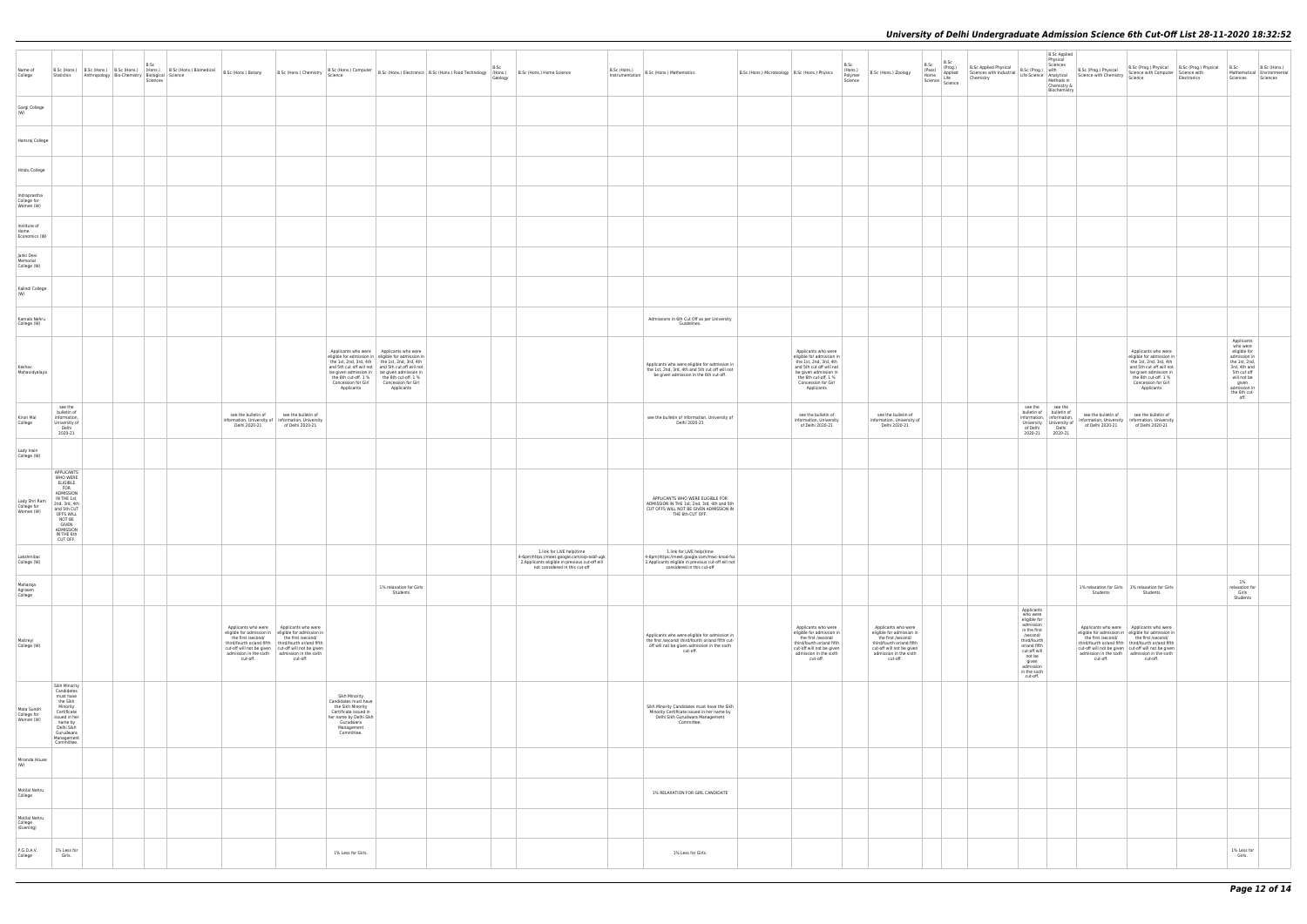| Name of<br>College                                                    | Statistics Anthropology Bio-Chemistry Biological Science                                                                                                                                                                                                                                                                                                                                                                                                                                                                                                                                                                                                                                             |                            | B.Sc<br>B.Sc (Hons.) B.Sc (Hons.) B.Sc (Hons.) (Hons.) B.Sc (Hons.) Biomedical<br>Sciences | B.Sc (Hons.) Botany | B.Sc (Hons.) Chemistry                                                                                                                                             | B.Sc (Hons.) Computer<br>Science                                                                                                                                                                                                                                                                                                                                                                                                                                                                                                                                                                               |                                                                                                                                                                    | B.Sc (Hons.) Electronics B.Sc (Hons.) Food Technology (Hons.) | B.Sc<br>Geology                                                                                                                                                                                                                                       | B.Sc (Hons.) Home Science | $\Big \!\!\Big $ D.J. (MONS.)<br>Instrumentation   B.Sc (Hons.) Mathematics                                                                                                                                                                                                                                                                                                                                                                                                                                                                                             | B.Sc (Hons.) Microbiology   B.Sc (Hons.) Physics                                                                                                                                                              |                                                                                                                                                                    | B.Sc<br>(Hons.)<br>Polymer<br>Science | B.Sc<br>(Pass)<br>B.Sc (Hons.) Zoology<br>Home | B.Sc<br>(Prog.)<br>Applied<br>Science Life<br>Science Science | B.Sc Applied Physical $\begin{vmatrix} B.C. (Prog.) \end{vmatrix}$ with $\begin{vmatrix} 1 & 1 & 0 \\ 0 & 0 & 0 \\ 0 & 0 & 1 \end{vmatrix}$ and $\begin{vmatrix} 1 & 0 & 0 \\ 0 & 0 & 0 \\ 0 & 0 & 1 \end{vmatrix}$ Science with Chemistry Science with Science with Chemistry Science with Chemistry Scie |                               | <b>B.Sc Applied</b><br>Physical<br>Chemistry &<br>Biochemistry |                                                                     | B.Sc (Prog.) Physical B.Sc (Prog.) Physical B.Sc<br>Science with Computer Science with                                                                                                                                                                                                            | Electronics                                                                                                      | Mathematical Environmental<br>Sciences   Sciences | B.Sc (Hons.)                                                                                                                                                                                                                                                                                                                                                                                                                                                                                                                                                                                                                                                                  |
|-----------------------------------------------------------------------|------------------------------------------------------------------------------------------------------------------------------------------------------------------------------------------------------------------------------------------------------------------------------------------------------------------------------------------------------------------------------------------------------------------------------------------------------------------------------------------------------------------------------------------------------------------------------------------------------------------------------------------------------------------------------------------------------|----------------------------|--------------------------------------------------------------------------------------------|---------------------|--------------------------------------------------------------------------------------------------------------------------------------------------------------------|----------------------------------------------------------------------------------------------------------------------------------------------------------------------------------------------------------------------------------------------------------------------------------------------------------------------------------------------------------------------------------------------------------------------------------------------------------------------------------------------------------------------------------------------------------------------------------------------------------------|--------------------------------------------------------------------------------------------------------------------------------------------------------------------|---------------------------------------------------------------|-------------------------------------------------------------------------------------------------------------------------------------------------------------------------------------------------------------------------------------------------------|---------------------------|-------------------------------------------------------------------------------------------------------------------------------------------------------------------------------------------------------------------------------------------------------------------------------------------------------------------------------------------------------------------------------------------------------------------------------------------------------------------------------------------------------------------------------------------------------------------------|---------------------------------------------------------------------------------------------------------------------------------------------------------------------------------------------------------------|--------------------------------------------------------------------------------------------------------------------------------------------------------------------|---------------------------------------|------------------------------------------------|---------------------------------------------------------------|------------------------------------------------------------------------------------------------------------------------------------------------------------------------------------------------------------------------------------------------------------------------------------------------------------|-------------------------------|----------------------------------------------------------------|---------------------------------------------------------------------|---------------------------------------------------------------------------------------------------------------------------------------------------------------------------------------------------------------------------------------------------------------------------------------------------|------------------------------------------------------------------------------------------------------------------|---------------------------------------------------|-------------------------------------------------------------------------------------------------------------------------------------------------------------------------------------------------------------------------------------------------------------------------------------------------------------------------------------------------------------------------------------------------------------------------------------------------------------------------------------------------------------------------------------------------------------------------------------------------------------------------------------------------------------------------------|
| P.G.D.A.V.<br>College<br>(Evening)                                    |                                                                                                                                                                                                                                                                                                                                                                                                                                                                                                                                                                                                                                                                                                      |                            |                                                                                            |                     |                                                                                                                                                                    |                                                                                                                                                                                                                                                                                                                                                                                                                                                                                                                                                                                                                |                                                                                                                                                                    |                                                               |                                                                                                                                                                                                                                                       |                           | 1. Girl students would be given an advantage<br>of 1% in all courses. 2. Applicants who were<br>eligible for admission in the previous cut-offs<br>(1st to 5th Cut-Off) will not be given<br>admission in the sixth cut-off.                                                                                                                                                                                                                                                                                                                                            |                                                                                                                                                                                                               |                                                                                                                                                                    |                                       |                                                |                                                               |                                                                                                                                                                                                                                                                                                            |                               |                                                                |                                                                     |                                                                                                                                                                                                                                                                                                   |                                                                                                                  |                                                   |                                                                                                                                                                                                                                                                                                                                                                                                                                                                                                                                                                                                                                                                               |
| Rajdhani<br>College                                                   |                                                                                                                                                                                                                                                                                                                                                                                                                                                                                                                                                                                                                                                                                                      |                            |                                                                                            |                     | 1%RELAXATION FOR<br>GIRLS, Applicants who<br>were eligible for<br>admission in the all<br>previous cut offs will<br>not be given admission<br>in the sixth Cut off |                                                                                                                                                                                                                                                                                                                                                                                                                                                                                                                                                                                                                | 1%RELAXATION FOR<br>GIRLS, Applicants who<br>were eligible for<br>admission in the all<br>previous cut offs will<br>not be given admission<br>in the sixth Cut off |                                                               |                                                                                                                                                                                                                                                       |                           | 1%RELAXATION FOR GIRLS, Applicants who<br>were eligible for admission in the all previous<br>cut offs will not be given admission in the<br>sixth Cut off                                                                                                                                                                                                                                                                                                                                                                                                               |                                                                                                                                                                                                               | 1%RELAXATION FOR<br>GIRLS, Applicants who<br>were eligible for<br>admission in the all<br>previous cut offs will<br>not be given admission<br>in the sixth Cut off |                                       |                                                |                                                               | 1%RELAXATION FOR<br>GIRLS, Applicants who<br>were eligible for<br>admission in the all<br>previous cut offs will<br>not be given admission<br>in the sixth Cut off                                                                                                                                         |                               |                                                                | were eligible for<br>admission in the all<br>previous cut offs will | 1%RELAXATION FOR 1%RELAXATION FOR<br>GIRLS, Applicants who GIRLS, Applicants who<br>were eligible for<br>admission in the all<br>previous cut offs will<br>not be given admission not be given admission not be given admission<br>in the sixth Cut off in the sixth Cut off in the sixth Cut off | 1%RELAXATION FOR<br>GIRLS, Applicants who<br>were eligible for<br>admission in the all<br>previous cut offs will |                                                   |                                                                                                                                                                                                                                                                                                                                                                                                                                                                                                                                                                                                                                                                               |
| Ram Lal Anand<br>College                                              | 1%<br>concession<br>for girls,<br>Applicants<br>who were<br>eligible for<br>admission in<br>the First,<br>Second,<br>Third,<br>Fourth, Fifth<br>or Special<br>cut-off will<br>not be given<br>admission in<br>the sixth cut-<br>off list.                                                                                                                                                                                                                                                                                                                                                                                                                                                            |                            |                                                                                            |                     |                                                                                                                                                                    | 1% concession for girls,<br>Applicants who were<br>eligible for admission in<br>the First, Second,<br>Third, Fourth, Fifth or<br>Special cut-off will not<br>be given admission in<br>the sixth cut-off list.                                                                                                                                                                                                                                                                                                                                                                                                  |                                                                                                                                                                    |                                                               | 1%<br>concession<br>for girls,<br>Applicants<br>who were<br>eligible for<br>admission<br>in the<br>First,<br>Second,<br>Third,<br>Fourth,<br>Fifth or<br>Special<br>cut-off will<br>not be<br>given<br>admission<br>in the<br>sixth cut-<br>off list. |                           | 1% concession for girls, Applicants who were<br>eligible for admission in the First, Second,<br>Third, Fourth, Fifth or Special cut-off will not<br>be given admission in the sixth cut-off list.                                                                                                                                                                                                                                                                                                                                                                       | 1% concession for girls,<br>Applicants who were<br>eligible for admission in<br>the First, Second, Third,<br>Fourth, Fifth or Special<br>cut-off will not be given<br>admission in the sixth<br>cut-off list. |                                                                                                                                                                    |                                       |                                                |                                                               |                                                                                                                                                                                                                                                                                                            |                               |                                                                |                                                                     |                                                                                                                                                                                                                                                                                                   |                                                                                                                  |                                                   |                                                                                                                                                                                                                                                                                                                                                                                                                                                                                                                                                                                                                                                                               |
| Ramanujan<br>College                                                  | a. 1%<br>concession<br>given to<br>women<br>applicants<br>(General<br>Category). b.<br>As regard<br>B.A. (Prog.)<br>we will not<br>give any<br>disadvantage<br>to any<br>students who<br>seek<br>admission to<br><b>B.A.</b><br>(Prog.)on<br>account of<br>change of<br>stream. c.<br>Directives<br>and<br>quidelines as<br>per<br>University of<br>Delhi. d.<br>Applicants,<br>who were<br>eligible to<br>take<br>admission in<br>the previous<br>cut-offs of a<br>particular<br>college +<br>course<br>combination<br>but did not<br>take<br>admission in<br>the that cut-<br>off, will not<br>be<br>considered in<br>that college<br>+ course<br>combination<br>in any<br>subsequent<br>cut-offs. |                            |                                                                                            |                     |                                                                                                                                                                    | a. 1% concession given<br>to women applicants<br>(General Category). b.<br>As regard B.A. (Prog.)<br>we will not give any<br>disadvantage to any<br>students who seek<br>admission to B.A.<br>(Prog.)on account of<br>change of stream. c.<br>Directives and<br>guidelines as per<br>University of Delhi. d.<br>Applicants, who were<br>eligible to take<br>admission in the<br>previous cut-offs of a<br>particular college +<br>course combination but<br>did not take admission<br>in the that cut-off, will<br>not be considered in<br>that college + course<br>combination in any<br>subsequent cut-offs. |                                                                                                                                                                    |                                                               |                                                                                                                                                                                                                                                       |                           | a. 1% concession given to women applicants<br>(General Category). b. As regard B.A. (Prog.)<br>we will not give any disadvantage to any<br>students who seek admission to B.A.<br>(Prog.)on account of change of stream. c.<br>Directives and guidelines as per University of<br>Delhi. d. Applicants, who were eligible to take<br>admission in the previous cut-offs of a<br>particular college + course combination but<br>did not take admission in the that cut-off, will<br>not be considered in that college + course<br>combination in any subsequent cut-offs. |                                                                                                                                                                                                               |                                                                                                                                                                    |                                       |                                                |                                                               |                                                                                                                                                                                                                                                                                                            |                               |                                                                |                                                                     |                                                                                                                                                                                                                                                                                                   |                                                                                                                  |                                                   | a. 1%<br>concession<br>given to<br>women<br>applicants<br>(General<br>Category). b.<br>As regard B.A.<br>(Prog.) we will<br>not give any<br>disadvantage<br>to any<br>students who<br>seek<br>admission to<br>B.A. (Prog.)on<br>account of<br>change of<br>stream, c<br>Directives and<br>guidelines as<br>per University<br>of Delhi. d.<br>Applicants,<br>who were<br>eligible to<br>take<br>admission in<br>the previous<br>cut-offs of a<br>particular<br>college +<br>course<br>combination<br>but did not<br>take<br>admission in<br>the that cut-<br>off, will not be<br>considered in<br>that college +<br>course<br>combination<br>in any<br>subsequent<br>cut-offs. |
| Ramjas College                                                        |                                                                                                                                                                                                                                                                                                                                                                                                                                                                                                                                                                                                                                                                                                      |                            |                                                                                            |                     |                                                                                                                                                                    |                                                                                                                                                                                                                                                                                                                                                                                                                                                                                                                                                                                                                |                                                                                                                                                                    |                                                               |                                                                                                                                                                                                                                                       |                           | â[]¢ Girls candidates will be given relaxation                                                                                                                                                                                                                                                                                                                                                                                                                                                                                                                          |                                                                                                                                                                                                               |                                                                                                                                                                    |                                       |                                                |                                                               |                                                                                                                                                                                                                                                                                                            |                               |                                                                |                                                                     |                                                                                                                                                                                                                                                                                                   |                                                                                                                  |                                                   |                                                                                                                                                                                                                                                                                                                                                                                                                                                                                                                                                                                                                                                                               |
| Satyawati<br>College                                                  |                                                                                                                                                                                                                                                                                                                                                                                                                                                                                                                                                                                                                                                                                                      |                            |                                                                                            |                     |                                                                                                                                                                    |                                                                                                                                                                                                                                                                                                                                                                                                                                                                                                                                                                                                                |                                                                                                                                                                    |                                                               |                                                                                                                                                                                                                                                       |                           | upto 1% in best four percentage. â[]¢ No<br>deduction for stream change in B.A. (Prog.).<br>a∏¢ There will be capping on lower limit of 5th<br>cut-off.                                                                                                                                                                                                                                                                                                                                                                                                                 |                                                                                                                                                                                                               |                                                                                                                                                                    |                                       |                                                |                                                               |                                                                                                                                                                                                                                                                                                            |                               |                                                                |                                                                     |                                                                                                                                                                                                                                                                                                   |                                                                                                                  |                                                   |                                                                                                                                                                                                                                                                                                                                                                                                                                                                                                                                                                                                                                                                               |
| Satyawati<br>College<br>(Evening)                                     |                                                                                                                                                                                                                                                                                                                                                                                                                                                                                                                                                                                                                                                                                                      |                            |                                                                                            |                     |                                                                                                                                                                    |                                                                                                                                                                                                                                                                                                                                                                                                                                                                                                                                                                                                                |                                                                                                                                                                    |                                                               |                                                                                                                                                                                                                                                       |                           |                                                                                                                                                                                                                                                                                                                                                                                                                                                                                                                                                                         |                                                                                                                                                                                                               |                                                                                                                                                                    |                                       |                                                |                                                               |                                                                                                                                                                                                                                                                                                            |                               |                                                                |                                                                     |                                                                                                                                                                                                                                                                                                   |                                                                                                                  |                                                   |                                                                                                                                                                                                                                                                                                                                                                                                                                                                                                                                                                                                                                                                               |
| Shaheed<br><b>Bhagat Singh</b><br>College                             |                                                                                                                                                                                                                                                                                                                                                                                                                                                                                                                                                                                                                                                                                                      |                            |                                                                                            |                     |                                                                                                                                                                    |                                                                                                                                                                                                                                                                                                                                                                                                                                                                                                                                                                                                                |                                                                                                                                                                    |                                                               |                                                                                                                                                                                                                                                       |                           |                                                                                                                                                                                                                                                                                                                                                                                                                                                                                                                                                                         |                                                                                                                                                                                                               |                                                                                                                                                                    |                                       |                                                |                                                               |                                                                                                                                                                                                                                                                                                            |                               |                                                                |                                                                     |                                                                                                                                                                                                                                                                                                   |                                                                                                                  |                                                   |                                                                                                                                                                                                                                                                                                                                                                                                                                                                                                                                                                                                                                                                               |
| Shaheed<br><b>Bhagat Singh</b><br>College<br>(Evening)                |                                                                                                                                                                                                                                                                                                                                                                                                                                                                                                                                                                                                                                                                                                      |                            |                                                                                            |                     |                                                                                                                                                                    |                                                                                                                                                                                                                                                                                                                                                                                                                                                                                                                                                                                                                |                                                                                                                                                                    |                                                               |                                                                                                                                                                                                                                                       |                           |                                                                                                                                                                                                                                                                                                                                                                                                                                                                                                                                                                         |                                                                                                                                                                                                               |                                                                                                                                                                    |                                       |                                                |                                                               |                                                                                                                                                                                                                                                                                                            |                               |                                                                |                                                                     |                                                                                                                                                                                                                                                                                                   |                                                                                                                  |                                                   |                                                                                                                                                                                                                                                                                                                                                                                                                                                                                                                                                                                                                                                                               |
| Shaheed<br>Rajguru College<br>of Applied<br>Sciences for<br>Women (W) |                                                                                                                                                                                                                                                                                                                                                                                                                                                                                                                                                                                                                                                                                                      |                            |                                                                                            |                     |                                                                                                                                                                    |                                                                                                                                                                                                                                                                                                                                                                                                                                                                                                                                                                                                                |                                                                                                                                                                    |                                                               |                                                                                                                                                                                                                                                       |                           |                                                                                                                                                                                                                                                                                                                                                                                                                                                                                                                                                                         |                                                                                                                                                                                                               |                                                                                                                                                                    |                                       |                                                |                                                               |                                                                                                                                                                                                                                                                                                            |                               |                                                                |                                                                     |                                                                                                                                                                                                                                                                                                   |                                                                                                                  |                                                   |                                                                                                                                                                                                                                                                                                                                                                                                                                                                                                                                                                                                                                                                               |
| Shaheed<br>Sukhdev<br>College<br><b>Business</b><br>Studies           |                                                                                                                                                                                                                                                                                                                                                                                                                                                                                                                                                                                                                                                                                                      |                            |                                                                                            |                     |                                                                                                                                                                    |                                                                                                                                                                                                                                                                                                                                                                                                                                                                                                                                                                                                                |                                                                                                                                                                    |                                                               |                                                                                                                                                                                                                                                       |                           |                                                                                                                                                                                                                                                                                                                                                                                                                                                                                                                                                                         |                                                                                                                                                                                                               |                                                                                                                                                                    |                                       |                                                |                                                               |                                                                                                                                                                                                                                                                                                            |                               |                                                                |                                                                     |                                                                                                                                                                                                                                                                                                   |                                                                                                                  |                                                   |                                                                                                                                                                                                                                                                                                                                                                                                                                                                                                                                                                                                                                                                               |
| Shivaji College                                                       |                                                                                                                                                                                                                                                                                                                                                                                                                                                                                                                                                                                                                                                                                                      | 1% relaxation<br>for Girls |                                                                                            |                     | 1% relaxation for Girls   1% relaxation for Girls                                                                                                                  |                                                                                                                                                                                                                                                                                                                                                                                                                                                                                                                                                                                                                |                                                                                                                                                                    |                                                               |                                                                                                                                                                                                                                                       |                           | 1% relaxation for Girls                                                                                                                                                                                                                                                                                                                                                                                                                                                                                                                                                 |                                                                                                                                                                                                               | 1% relaxation for Girls                                                                                                                                            |                                       | 1% relaxation for Girls                        |                                                               |                                                                                                                                                                                                                                                                                                            | 1%<br>relaxation<br>for Girls |                                                                |                                                                     | 1% relaxation for Girls 1% relaxation for Girls                                                                                                                                                                                                                                                   |                                                                                                                  |                                                   |                                                                                                                                                                                                                                                                                                                                                                                                                                                                                                                                                                                                                                                                               |
| Shri Ram<br>College of<br>Commerce                                    |                                                                                                                                                                                                                                                                                                                                                                                                                                                                                                                                                                                                                                                                                                      |                            |                                                                                            |                     |                                                                                                                                                                    |                                                                                                                                                                                                                                                                                                                                                                                                                                                                                                                                                                                                                |                                                                                                                                                                    |                                                               |                                                                                                                                                                                                                                                       |                           |                                                                                                                                                                                                                                                                                                                                                                                                                                                                                                                                                                         |                                                                                                                                                                                                               |                                                                                                                                                                    |                                       |                                                |                                                               |                                                                                                                                                                                                                                                                                                            |                               |                                                                |                                                                     |                                                                                                                                                                                                                                                                                                   |                                                                                                                  |                                                   |                                                                                                                                                                                                                                                                                                                                                                                                                                                                                                                                                                                                                                                                               |
| Shyam Lal<br>College                                                  |                                                                                                                                                                                                                                                                                                                                                                                                                                                                                                                                                                                                                                                                                                      |                            |                                                                                            |                     | 1% concession to<br>women candidates in<br>all courses                                                                                                             |                                                                                                                                                                                                                                                                                                                                                                                                                                                                                                                                                                                                                |                                                                                                                                                                    |                                                               |                                                                                                                                                                                                                                                       |                           | 1% concession to women candidates in all<br>courses                                                                                                                                                                                                                                                                                                                                                                                                                                                                                                                     |                                                                                                                                                                                                               |                                                                                                                                                                    |                                       |                                                |                                                               |                                                                                                                                                                                                                                                                                                            |                               |                                                                | 1% concession to<br>women candidates in<br>all courses              | 1% concession to<br>women candidates in<br>all courses                                                                                                                                                                                                                                            | 1% concession to<br>women candidates in<br>all courses                                                           |                                                   |                                                                                                                                                                                                                                                                                                                                                                                                                                                                                                                                                                                                                                                                               |